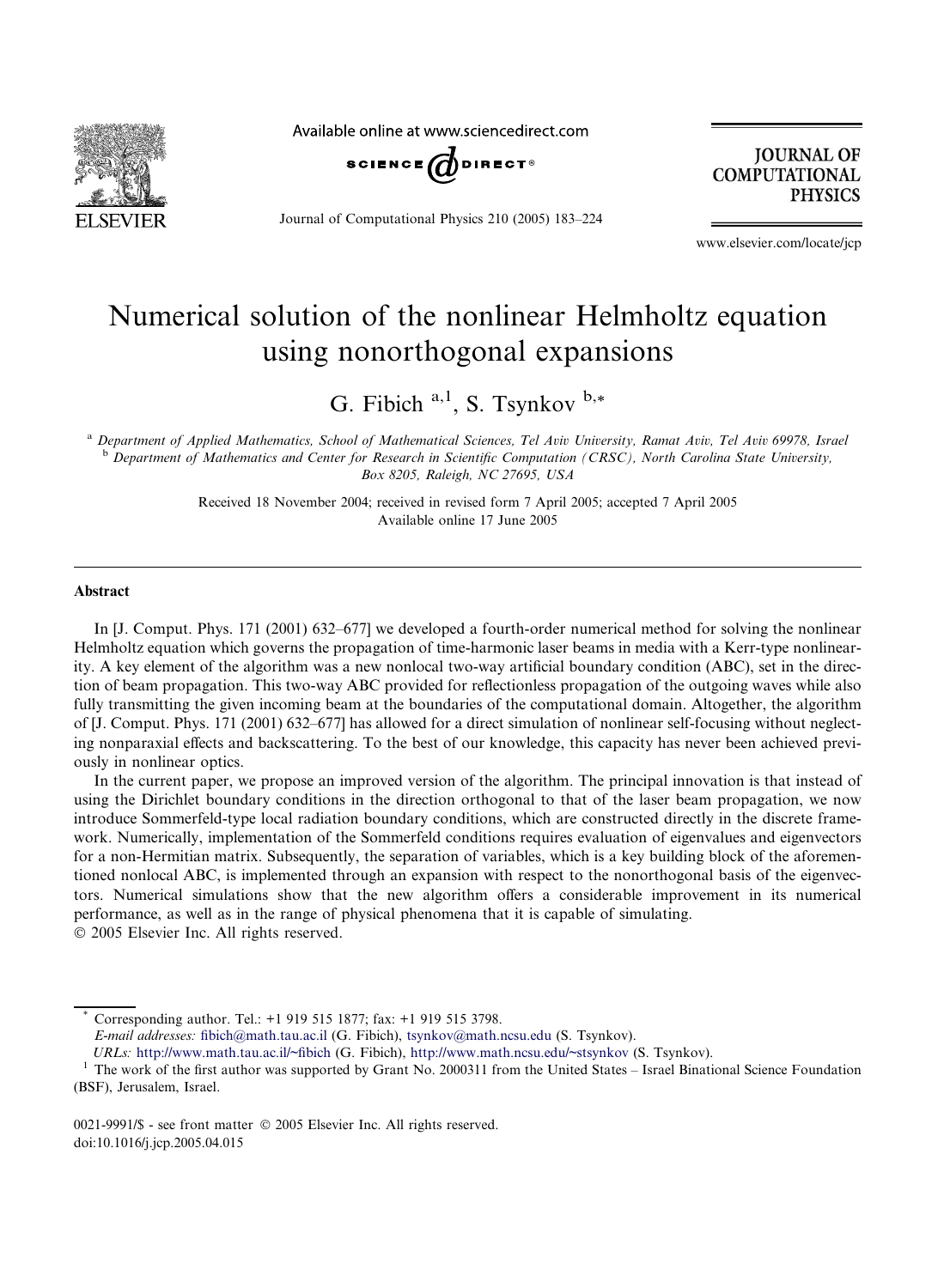<span id="page-1-0"></span>Keywords: Kerr media; Intense laser light; Diffraction; Nonparaxiality; Nonlinear self-focusing; Backscattering; Critical and subcritical nonlinearity; Solitary waves; Counter-propagation; Fourth-order approximation; Iterative solution; Separation of variables; Nonlocal artificial boundary conditions (ABCs); Sommerfeld radiation boundary conditions

#### 1. Introduction

#### 1.1. Background

The objective of this paper is to introduce, implement, and test a new and improved numerical algorithm for studying nonlinear self-focusing of time-harmonic electromagnetic waves. The phenomenon of selffocusing takes place in optical propagation through many ''conventional'' media, such as water, silica, or air, provided that the intensity of the impinging electromagnetic wave is sufficiently high. The physical mechanism that leads to self-focusing is known as the Kerr effect. At the microscopic level, the Kerr effect may originate from electrostriction, nonresonant electrons, or from molecular orientation. At the macroscopic level the Kerr effect is manifested through an increase in the index of refraction, which is proportional to the intensity of the electric field  $|E|^2$ . Since light rays bend toward regions with higher index of refraction, an impinging laser beam would become narrower as it propagates, a phenomenon known as self-focusing. For more information on self-focusing, see, e.g., [\[1–3\]](#page-40-0).

Since nonlinear self focusing leads to nonuniformities in the refraction index, a part of the incoming beam gets reflected backwards, a phenomena known as nonlinear backscattering. At present, very little is known about it, except for the general belief that it is ''small.'' Since, however, small-magnitude mechanisms can have a large effect in nonlinear self-focusing in bulk medium [\[3\],](#page-40-0) one needs to be able to accurately quantify the magnitude of backscattering and study how it may affect the beam propagation. From the standpoint of applications in modern science and engineering, the capability to quantitatively analyze and predict the phenomena of nonlinear self-focusing and backscattering is extremely important for a large number of problems. Those range from remote atmosphere sensing (when an earth-based powerful laser sends pulses to the sky [\[4\],](#page-40-0) and the backscattered radiation accounts for the detected signal), to laser surgery (propagation of laser beams in tissues), to transmitting information along optical fibers. There are other possible applications, e.g., all-optical switching in electrical/electronic circuits, that involve interactions (collisions) between co-propagating or counter-propagating beams. It is well known that within the framework of a simpler model based on the nonlinear Schrödinger equation, these beams have the form of spatial solitary waves (solitons), and that collisions between solitons are elastic (i.e., involve no power losses). However, whether such collisions remain elastic in more comprehensive models, such as the nonlinear Helmholtz question, is currently an open problem.

# 1.2. The nonlinear Helmholtz equation

The simplest theoretical (and experimental) setup for the propagation of electromagnetic waves in Kerr media is shown in [Fig. 1](#page-2-0). An incoming laser beam with known characteristics impinges normally on the planar interface  $z = 0$  between the linear and nonlinear medium. The time-harmonic electric field  $E = E(x,z)$  is assumed to be linearly polarized and is governed by the scalar nonlinear Helmholtz equation (NLH):

$$
(\partial_{zz} + \Delta_{\perp})E + k^2 E = 0,
$$
  
\n
$$
k^2 = k_0^2 (1 + \epsilon |E|^{2\sigma}), \quad \sigma > 0, \quad x \in \mathbb{R}^{D-1}, \quad z \ge 0,
$$
\n(1)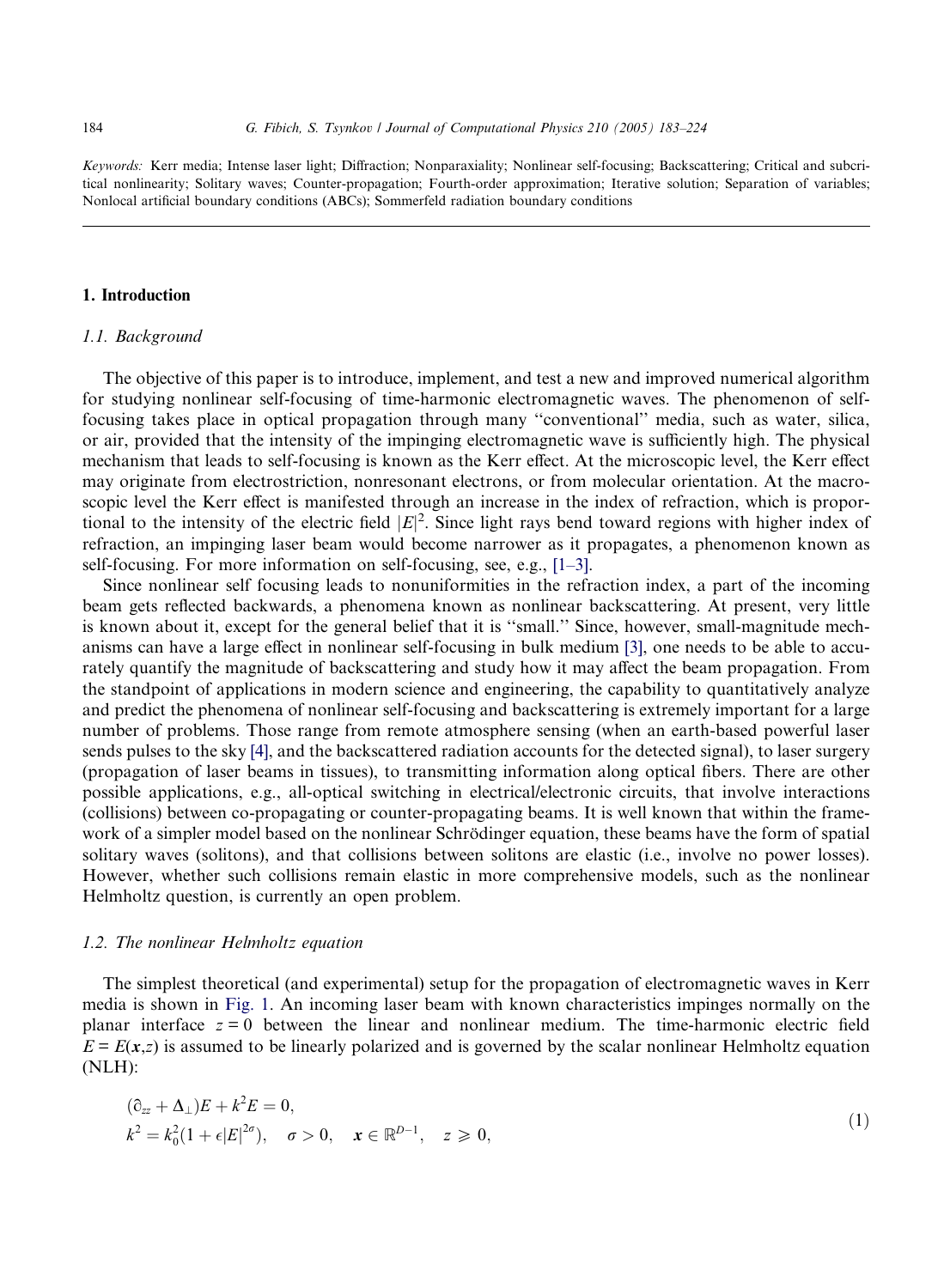<span id="page-2-0"></span>

Fig. 1. Schematic for the propagation of waves in Kerr media.

where  $k_0$  is the linear wavenumber,  $\epsilon = 2n_2/n_0$ ,  $n_0$  is the linear index of refraction,  $n_2$  is the Kerr coefficient, and  $\Delta_{\perp} = \partial_{x_1x_1} + \cdots + \partial_{x_{D-1}x_{D-1}}$  is the  $D-1$  dimensional transverse Laplacian (the diffraction term). The value of  $\sigma$  is equal to one for the physical Kerr effect. However, for reasons that will become apparent is Section 1.5, other values of  $\sigma$  are also considered in this study. Note also that in all the physical problems mentioned earlier, the nonlinearity in [\(1\)](#page-1-0) is typically weak, i.e.,  $\epsilon |E^{(\text{inc},\text{left})}(x)|^{2\sigma} \ll 1$ , where  $E^{(\text{inc},\text{left})}$  is the impinging wave, see Fig. 1. The reason for this is that the physical value of the Kerr index  $n_2$  is so small, that even for high-power lasers the nonlinear change in the index of refraction is usually small compared with the linear index of refraction, i.e.,  $n_2|E|^2 \ll n_0$ .

The nonlinear medium occupies the half-space  $z \ge 0$ . Consequently, the NLH [\(1\)](#page-1-0) should be supplemented with boundary conditions at  $z = 0$  and at  $z = +\infty$ . Although global existence of its solutions is currently an open problem, there are various indications that, at least in some cases, the NLH is solvable (see Section 1.5). In fact, one of our primary long term goals in this study is to address the solvability issue with the help of our numerical methodology. Assuming that the solution does exist globally, for large propagation distances (i.e., as  $z \to +\infty$ ) it can either diffract, in which case the propagation becomes linear, or it can maintain its shape through a balance of the focusing nonlinearity and diffraction (i.e., converge to a soliton). In either case, as  $z \to +\infty$ , E will have no left-propagating components, i.e., E will only be composed of the right-traveling waves. Since the actual numerical simulation is carried out on a truncated domain  $0 \le z \le z_{\text{max}}$ , the desired behavior of the solution as  $z \to +\infty$  has to be captured by a far-field artificial boundary condition (ABC) at the artificial boundary  $z = z_{\text{max}}$ . This boundary condition should guarantee the reflectionless propagation of all the waves traveling toward  $z = +\infty$  through the interface  $z = z_{\text{max}}$ . Often, boundary conditions designed to ensure the transparency of the outer boundary to the outgoing waves are referred to as radiation boundary conditions [\[5\]](#page-40-0).

The situation at the interface  $z = 0$  is more complicated, as the total field there,  $E(x,0)$ , is composed of a given incoming component  $E^{(\text{inc},\text{left})}(x)$  and the unknown backscattered (i.e., outgoing) component  $E^{(scat)}(x,0)$ , i.e.,

$$
E(\mathbf{x},0) = E^{(\text{inc},\text{left})}(\mathbf{x}) + E^{(\text{scat})}(\mathbf{x},0). \tag{2}
$$

As such, the boundary condition at  $z = 0$  has to provide for the reflectionless propagation of any outgoing (left-traveling) wave through this interface, and at the same time has to be able to correctly prescribe the incoming (right-traveling) field. A two-way ABC that possesses the required capabilities has been first implemented in [\[6\].](#page-40-0)

In addition to the foregoing simplest setup, we can also use our algorithm to solve more elaborate problems. For example, instead of assuming that the nonlinear Kerr medium occupies the entire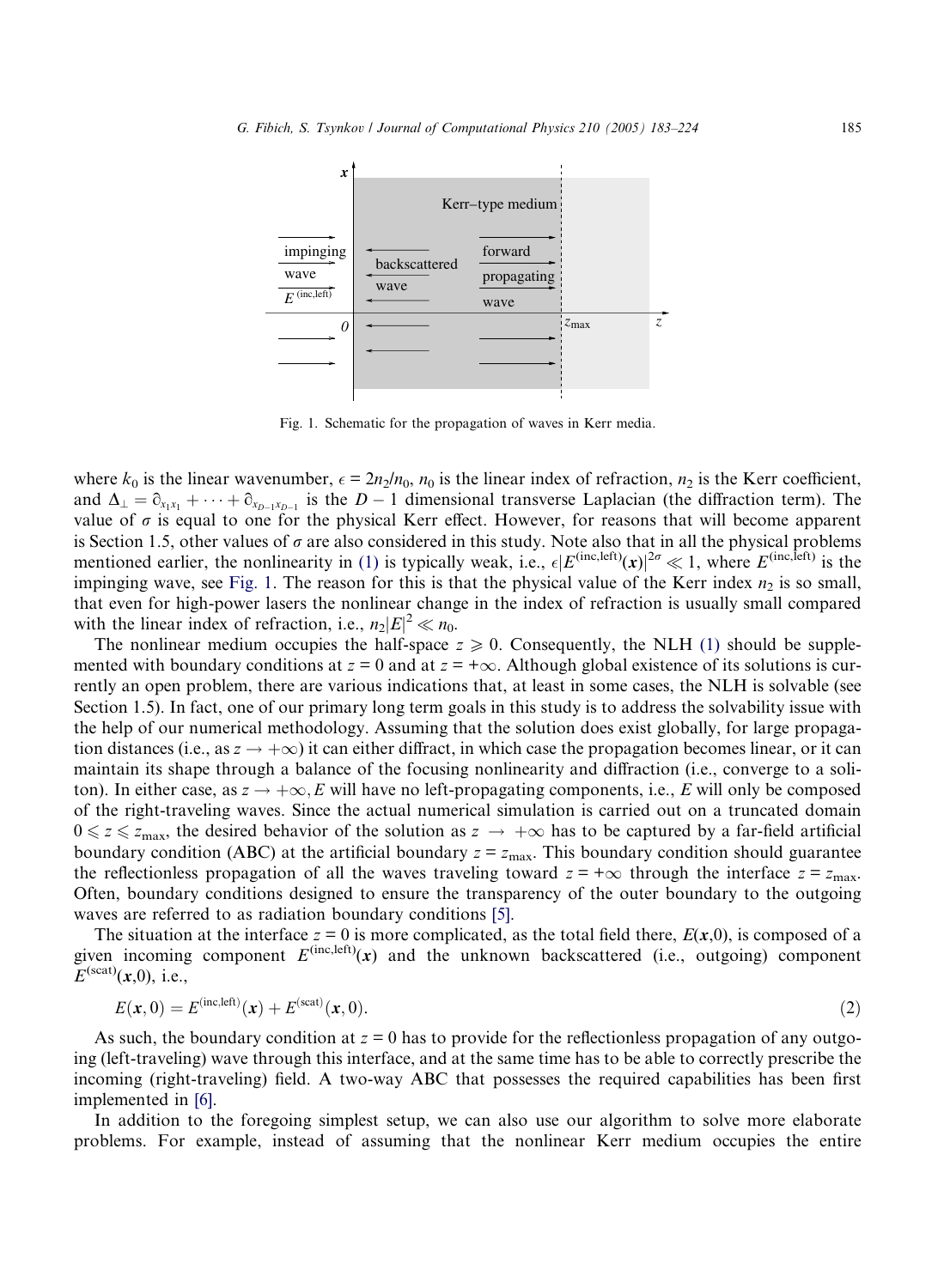<span id="page-3-0"></span>semi-space  $z \geq 0$  and as such, that it can only be excited by waves coming from the left, we can consider the Kerr medium to be confined to the "slab"  $0 \le z \le z_{\text{max}}$ , as is frequently the case in experiments. Then, the excitation can be provided by waves impinging on both interfaces  $z = 0$  and  $z = z<sub>max</sub>$ . As such, from the standpoint of setting the two-way ABCs these interfaces become equal – either has to be transparent for its corresponding outgoing waves while simultaneously being able to fully transmit the corresponding incoming field. The latter setup will be instrumental for simulations of coherent counter-propagating beams.

## 1.3. Transverse boundary conditions

Any of the foregoing formulations requires setting boundary conditions in the transverse direction(s)  $x_i$ ,  $j = 1, \ldots, D - 1$ . Although in some cases the domain filled by the Kerr medium extends all the way to infinity in the transverse direction(s), for the purpose of practical computing, we truncate this domain at an external artificial boundary  $\partial \Omega \times \mathbb{R}^+$  and set the boundary conditions for all  $(x, z)$  such that  $x \in \partial\Omega \subset \mathbb{R}^{D-1}$  and  $z \ge 0$ . In our previous work [\[6–8\],](#page-40-0) we assumed that the electric field vanished at this lateral artificial boundary:  $E(x,z)|_{x \in \partial \Omega, z \ge 0} = 0$ . While the approach in [\[6–8\]](#page-40-0) enabled us, apparently for the first time ever, to solve the NLH as a genuine boundary value problem, there have still been indications that it could be improved. Indeed, the Dirichlet boundary conditions, while being easy to implement, possess the non-physical property of reflecting the waves back from the lateral boundaries into the computational domain. Even though the solution with the Dirichlet transverse boundary conditions can be expected to approximate well the original infinite-domain solution in the domain of physical interest, namely in the central region of the computational domain,<sup>2</sup> we still had to position the lateral boundaries sufficiently far away from the center so that to alleviate the undesirable reflections, see [\[6–8\]](#page-40-0). In addition, the Dirichlet boundary conditions have been found to sometimes produce spurious numerical resonances that prevented the algorithm of [\[6\]](#page-40-0) from converging. Therefore, in the current paper we replace the Dirichlet boundary condition with a local Sommerfeld-type radiation boundary condition. Implementation of these Sommerfeld radiation boundary conditions at the transverse boundaries of the computational domain is the key algorithm improvement that we present in the current study, compared with [\[6\].](#page-40-0) As we shall see, the present methodology facilitates major gains in performance, allowing us to reduce the transverse width of the computational domain considerably. Moreover, it completely removes the aforementioned resonance problem.

#### 1.4. Paraxial approximation and the nonlinear Schrödinger equation

Let  $r_0$  be the initial radius of the impinging laser beam. We first introduce the dimensionless quantities  $\tilde{x}$ ,  $\tilde{z}$ , and A:

$$
\tilde{x} = \frac{x}{r_0}, \quad \tilde{z} = \frac{z}{2L_{\text{DF}}}, \quad E = e^{ik_0 z} (e r_0^2 k_0^2)^{-1/2\sigma} A(x, z),
$$
\n(3)

where  $L_{\text{DF}} = k_0 r_0^2$  is the diffraction length. Then, by dropping the tildes we obtain from [\(1\):](#page-1-0)

$$
i_{z} + \Delta_{\perp} A + |A|^{2\sigma} A = -4f^{2} A_{zz}, \tag{4}
$$

where  $f = 1/r_0 k_0 \ll 1$  is the small nonparaxiality parameter.

 $2$  More precisely, as the location of the lateral boundaries approaches infinity, the corresponding solutions converge to the infinitedomain solution on any region compactly supported in the transverse direction, see [\[9\]](#page-40-0) for more detail on the concept of convergence on bounded sub-domains.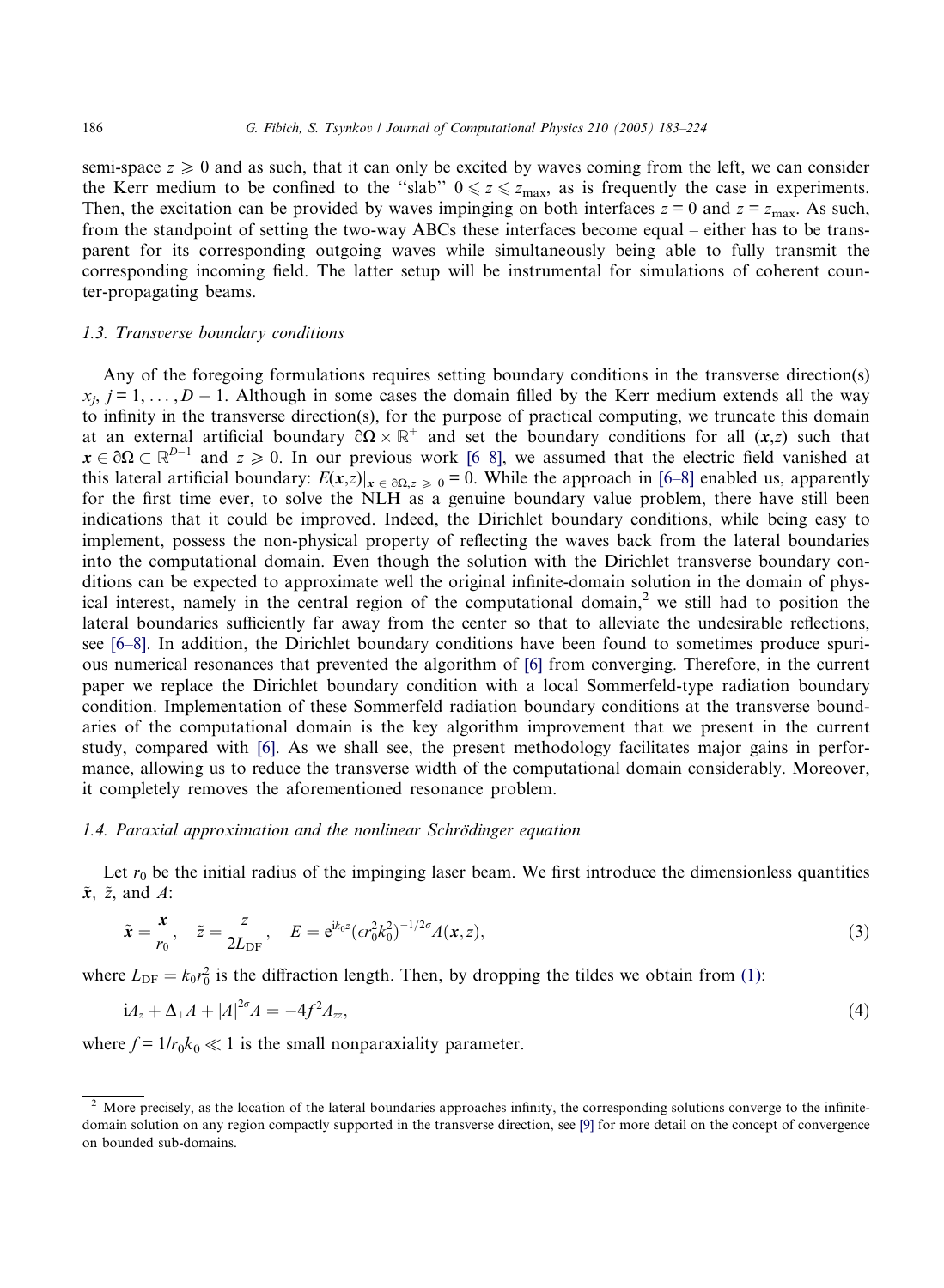<span id="page-4-0"></span>The standard derivation of the nonlinear Schrödinger equation (NLS) is based on the assumption that the envelope  $A$  varies slowly. Then, one can neglect the right-hand side of  $(4)$  (i.e., apply the paraxial approximation) and obtain the NLS:

$$
i_{\mathcal{A}_z} + \Delta_{\perp} A + |A|^{2\sigma} A = 0. \tag{5}
$$

The NLS (5) is an evolution equation in which the variable z plays the role of ''time.'' Hence, it only needs to be supplemented by the initial condition at  $z = 0$ :

$$
A(\mathbf{x},0)=(\epsilon r_0^2k_0^2)^{1/2\sigma}E^{(\text{inc},\text{left})}(\mathbf{x}).
$$

Subsequently, the NLS (5) is to be integrated by a "time"-marching algorithm for  $z > 0$ . We note that almost all self-focusing studies available in the Literature have used NLS-based models, rather than the NLH, the main reason being that the NLH is much a ''tougher'' object for analysis and for simulations. However, the NLH provides a more comprehensive physical model for self-focusing. In particular, it takes into account the effect of nonlinear backscattering, which the NLS model disregards. Indeed, once (5) has been integrated, the overall solution, according to [\(3\),](#page-3-0) is the slowly varying amplitude A times the forward propagating oscillatory component  $e^{ik_0z}$ .

The capability to account for the effects of nonparaxiality and backscattering makes the NLH model [\(1\)](#page-1-0) more in-depth compared to the simpler NLS model (5). It is precisely the role of these two important effects in nonlinear wave propagation that the numerical methodology developed in this paper would enable us to focus on. In the overall perspective, however, the scalar NLH [\(1\)](#page-1-0) itself does not represent the most general setup either. A yet more comprehensive model would be the vector NLH that also accounts for the vectorial nature of the electric field while still taking care of the phenomena of nonparaxiality and backscattering. Note that the vectorial effects, nonparaxiality, and backscattering are all of the same order of magnitude; see [\[10\]](#page-40-0) for more detail.

#### 1.5. Solitons and collapse

It is well known that solutions of the NLS (5) exist globally when  $\sigma(D - 1) < 2$ , the subcritical NLS, but can become singular (collapse) at finite propagation distances, when either  $\sigma(D - 1) > 2$ , the supercritical NLS, or when  $\sigma(D - 1) = 2$ , the critical NLS [\[2\].](#page-40-0) As shown by Weinstein [\[11\]](#page-40-0), a necessary condition for singularity formation in the critical NLS is that the input beam power (i.e.,  $||A(\cdot,0)||_2^2$ ) exceeds the critical power  $N_c$ . The value of  $N_c$  is equal to the power of the ground-state solitary wave solution of the NLS; this value can be calculated explicitly for  $D = 2$  and numerically for  $D > 2$ .

In our subsequent numerical simulations in Section 4 we will focus on two cases. The first one is  $D = 2$ and  $\sigma = 2$  (quintic nonlinearity), for which the NLS (5) is critical. Although the actual physical setting for the critical NLS is  $D = 3$  and  $\sigma = 1$ , which corresponds to propagation of waves in a bulk Kerr medium, one can expect the role of nonparaxiality and backscattering to be quite similar for both cases. This expectation should, in particular, pertain to the question, which has been open for many years, of whether the more comprehensive NLH model for nonlinear self-focusing eliminates the singular behavior that characterizes collapsing solutions of the critical NLS. Unfortunately, the fundamental issue of solvability of the NLH and regularity of its solutions still remains largely unaddressed. There have been indications that solutions to the NLH may exist even when the corresponding NLS solutions become singular, based on both numerical study of ''modified'' NLS equations [\[12–14\],](#page-40-0) and on asymptotic analysis [\[15\],](#page-41-0) but these studies did not take the backscattering effects into account. An additional argument in this direction is provided in our recent work [\[8\]](#page-40-0), where we have used the numerical algorithm of [\[6\]](#page-40-0), that does account for backscattering, to show the existence of initial conditions for which the solutions of the linearly damped NLS become singular, whereas the corresponding solutions of the linearly-damped NLH exist globally. In a very recent work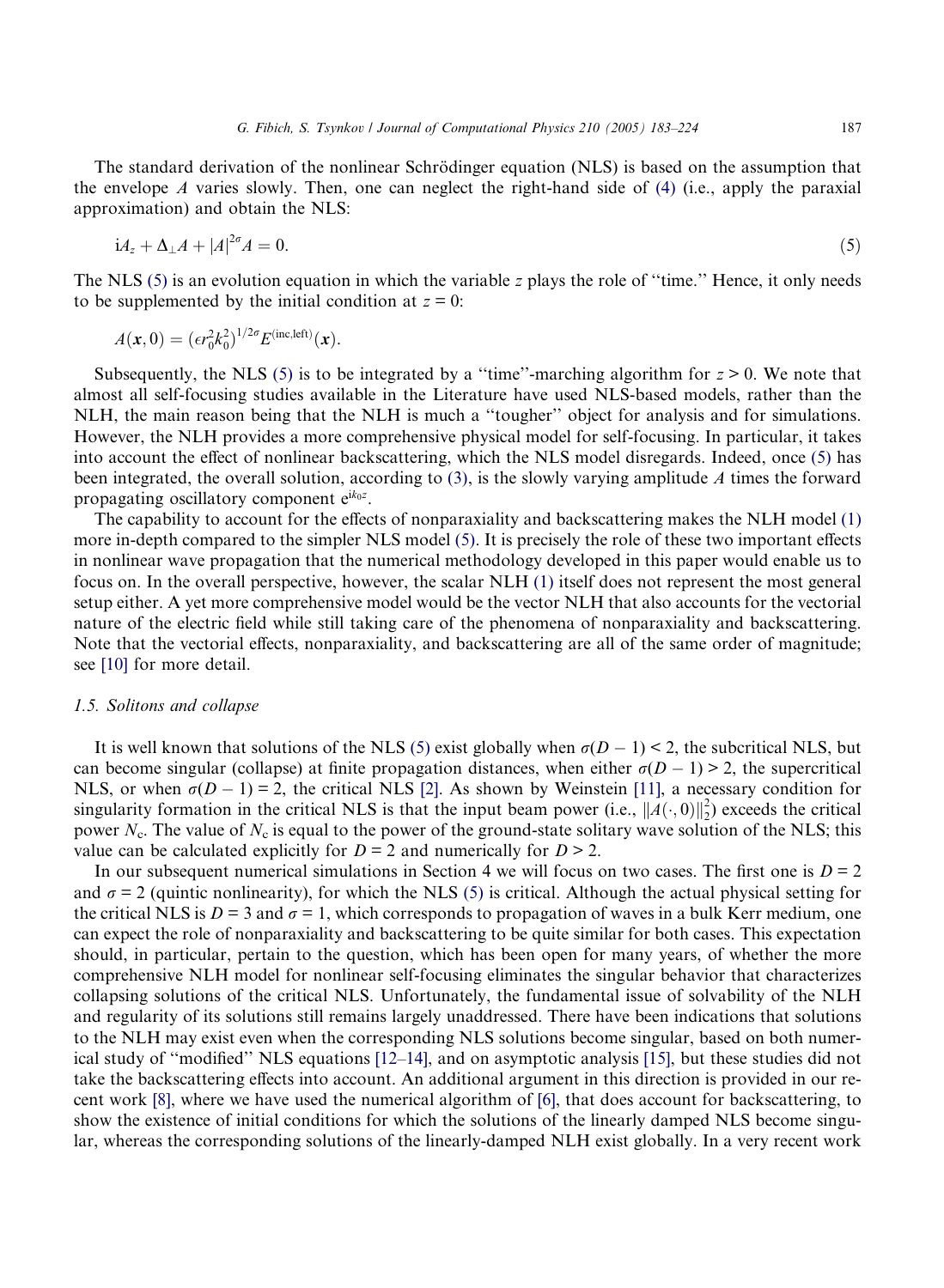[\[16\],](#page-41-0) Sever employed a Palais-Smale type argument and has shown that the NLH is solvable in the sense of  $H<sup>1</sup>$  and that the solution is not unique. His argument, however, only applies to self-adjoint operators, which, as we will see, is not the case in many physics-motivated situations. We therefore expect that the original numerical methodology of [\[6\]](#page-40-0), its extension proposed in the current paper, as well as possible subsequent improvements, may eventually help us answer the outstanding question of global existence in the critical NLH.

The second case that we will consider is  $D = 2$  and  $\sigma = 1$  (cubic nonlinearity), which physically corresponds to nonlinear propagation in a planar waveguide (i.e., there is only one transverse dimension). In this subcritical case solutions to the NLS do not collapse. Instead, the laser beam can propagate in the Kerr medium over very long distances without changing its profile – the type of behavior often referred to as spatial soliton. In the past, solitons have primarily been studied as solutions to the NLS. Although it is generally expected that in the subcritical case the NLH will have similarly looking solutions, until now it was not actually possible to study the effect of nonparaxiality and backscattering on solitons. Even more so, the NLH appears particularly well suited for simulating interactions between counter-propagating solitons. Indeed, in the NLH framework the counter-propagating case can be naturally formulated as a boundaryvalue problem on the slab  $0 \le z \le z_{\text{max}}$ , see [Fig. 1](#page-2-0), whereas in the NLS framework the two counterpropagating solitons will imply two opposite directions of marching.<sup>3</sup>

# 1.6. Brief contents of the paper

In Section 2, we use a continuous formulation to describe the algorithm for solving the NLH [\(1\)](#page-1-0). The nonlinearity in Eq. [\(1\)](#page-1-0) is addressed iteratively, so that only the standard constant-coefficient Helmholtz operator needs to be repeatedly inverted in the course of the iterations. This inversion is done using the separation of variables; the latter is rendered by expansion with respect to the eigenfunctions of the transverse Laplacian subject to the Sommerfeld boundary conditions at the lateral artificial boundaries. Besides its simplicity, the key reason for solving the linear constant coefficient Helmholtz equation via the separation of variables is that this approach facilitates setting the highly accurate nonlocal two-way ABCs at the boundaries  $z = 0$  and  $z = z_{\text{max}}$ . The key distinction between the method proposed hereafter and the previously developed technique of [\[6\]](#page-40-0), is that in [\[6\]](#page-40-0) the boundary condition at the lateral artificial boundary was zero Dirichlet and we could therefore use the conventional trigonometric Fourier expansion in the transverse direction. In contradistinction to that, hereafter we employ the Sommerfeld radiation boundary conditions in the transverse direction that lead to a non-Hermitian operator with nonorthogonal set of eigenfunctions. Some analytic aspects of this unconventional approach are derived. In particular, it is shown that the introduction of transverse radiation results in linear ''damping'' in the direction of propagation.

In Section 3, we describe the fourth-order discrete formulation of the algorithm: The finite-difference scheme that we use, the discrete local Sommerfeld boundary conditions at the lateral artificial boundaries, and the discrete nonlocal ABCs at  $z = 0$  and  $z = z<sub>max</sub>$ . Also in this section, we discuss the expansion with respect to the nonorthogonal discrete eigenfunctions in the transverse direction.

In Section 4, we present computational results obtained with the new NLH solver for the critical NLH (collapsing solutions) and for the subcritical NLH (soliton propagation and counter-propagating solitons). The foremost observation to be made is that the introduction of the transverse Sommerfeld radiation boundary conditions offers major gains in numerical performance compared with the original methodology of [\[6\];](#page-40-0) these gains stem primarily from the possibility to substantially reduce the transverse size of the

<sup>&</sup>lt;sup>3</sup> Counter-propagating beams have been simulated using two coupled NLS equations [\[17\],](#page-41-0) but this approach involves some approximations which are not needed within the NLH framework.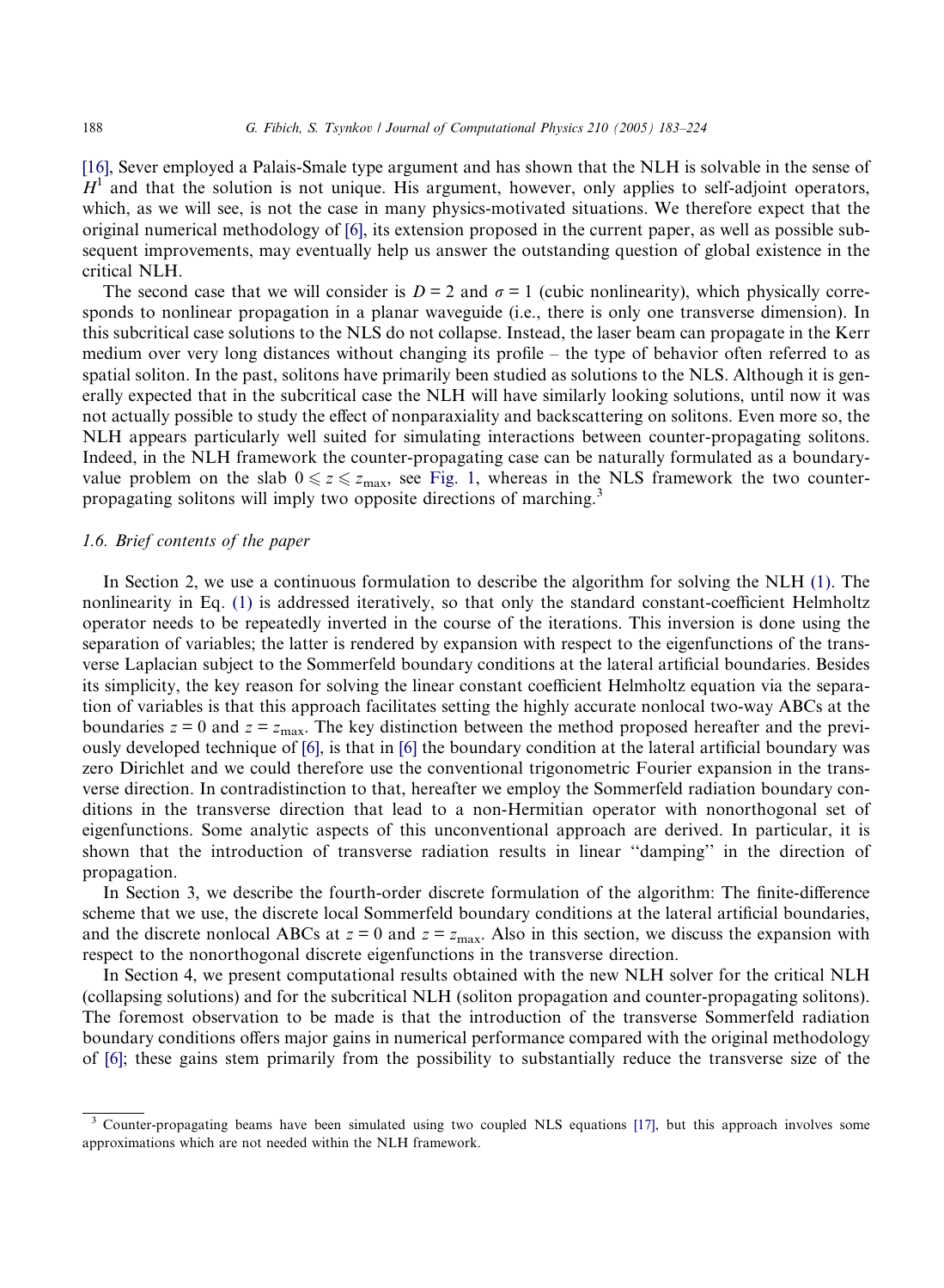<span id="page-6-0"></span>computational domain, see Section 4.1. In addition, the new approach allows us to improve the overall stability and robustness of the numerical algorithm.

Section 5 concludes the presentation with a discussion.

#### 2. Algorithm – continuous formulation

For clarity of presentation, we first outline the algorithm using a continuous formulation. We consider from now on the case  $D = 2$  that corresponds to propagation in a planar waveguide. Therefore, Eq. [\(1\)](#page-1-0) becomes

$$
(\partial_{zz} + \partial_{xx})E(x, z) + k^2 E = 0,
$$
  
\n
$$
k^2 = k_0^2(1 + \epsilon |E|^{2\sigma}), \quad \sigma > 0, \quad x \in \mathbb{R}, \quad z \ge 0.
$$
\n
$$
(6)
$$

Compared with the case  $D = 3$ , the two-dimensional setup offers a considerable reduction of the computational effort while preserving all the essential physical and numerical effects. For simplicity and with no substantial loss of generality, for all our numerical experiments we will choose the rectangular computational domain  $\{-x_{\max} \le x \le x_{\max}, 0 \le z \le z_{\max}\}$ . At the "upstream" and "downstream" boundaries  $z = 0$  and  $z = z_{\text{max}}$  we will set the nonlocal two-way ABCs. At the transverse boundaries  $x = \pm x_{\text{max}}$  we will set local radiation boundary conditions of the Sommerfeld type.

## 2.1. Iteration scheme

We solve the NLH (6) iteratively by freezing the nonlinearity and reducing the NLH to a linear variablecoefficient equation on every iteration

$$
\Delta E^{(j)} + k_0^2 (1 + \epsilon |E^{(j-1)}|^{2\sigma}) E^{(j)} = 0, \quad j = 1, 2, \dots,
$$
\n(7)

where  $\Delta = \partial_{zz} + \partial_{xx}$ . The initial guess is typically chosen as  $E^{(0)} \equiv 0$ . The sequence (7) will be referred to as the *outer iteration loop* or the *nonlinear iteration loop*. Then, for every *j* the corresponding linear equation (7) is also solved iteratively as

$$
\Delta E^{(j,k)} + k_0^2 E^{(j,k)} = -k_0^2 \epsilon |E^{(j-1,K)}|^{2\sigma} E^{(j,k-1)}, \quad k = 1, 2, \dots, K,
$$
\n(8)

where  $E^{(j,0)} = E^{(j-1,K)}$ . We will refer to sequence (8) as to the *inner iteration loop*. It is clear that finding  $E^{(j,k)}$  for every k in (8) amounts to solving the standard constant-coefficient inhomogeneous Helmholtz equation:

$$
\Delta E + k_0^2 E = \Phi(x, z),\tag{9}
$$

with  $E = E^{(j,k)}(x,z)$  and  $\Phi(x,z) \equiv -k_0^2 \epsilon |E^{(j-1,K)}(x,z)|^{2\sigma} E^{(j,k-1)}(x,z)$ .

Eq. (9) is solved repeatedly [for updated  $\Phi(x,z)$ ] on the rectangular computational domain via the separation of variables. In so doing, the boundary conditions in either the longitudinal direction z or the transverse direction  $x$  are specified for the linear constant-coefficient equation (9), rather than for the original nonlinear equation (6), see Section 2.2. The reason is that the key role of the boundary conditions is to distinguish between the waves propagating in different directions, see Section 1.2, and this is done most naturally in the linear framework. Once the iterations converge, the resulting solution is assumed to inherit the desired wave radiation properties that are built into the methodology for solving Eq. (9). We also note that no rigorous convergence theory is available for the nested iterations (7) and (8). The inner loop (8) can formally be interpreted as a fixed point scheme, see [\[6\],](#page-40-0) but altogether the convergence of this iteration can only be judged experimentally in the discrete framework.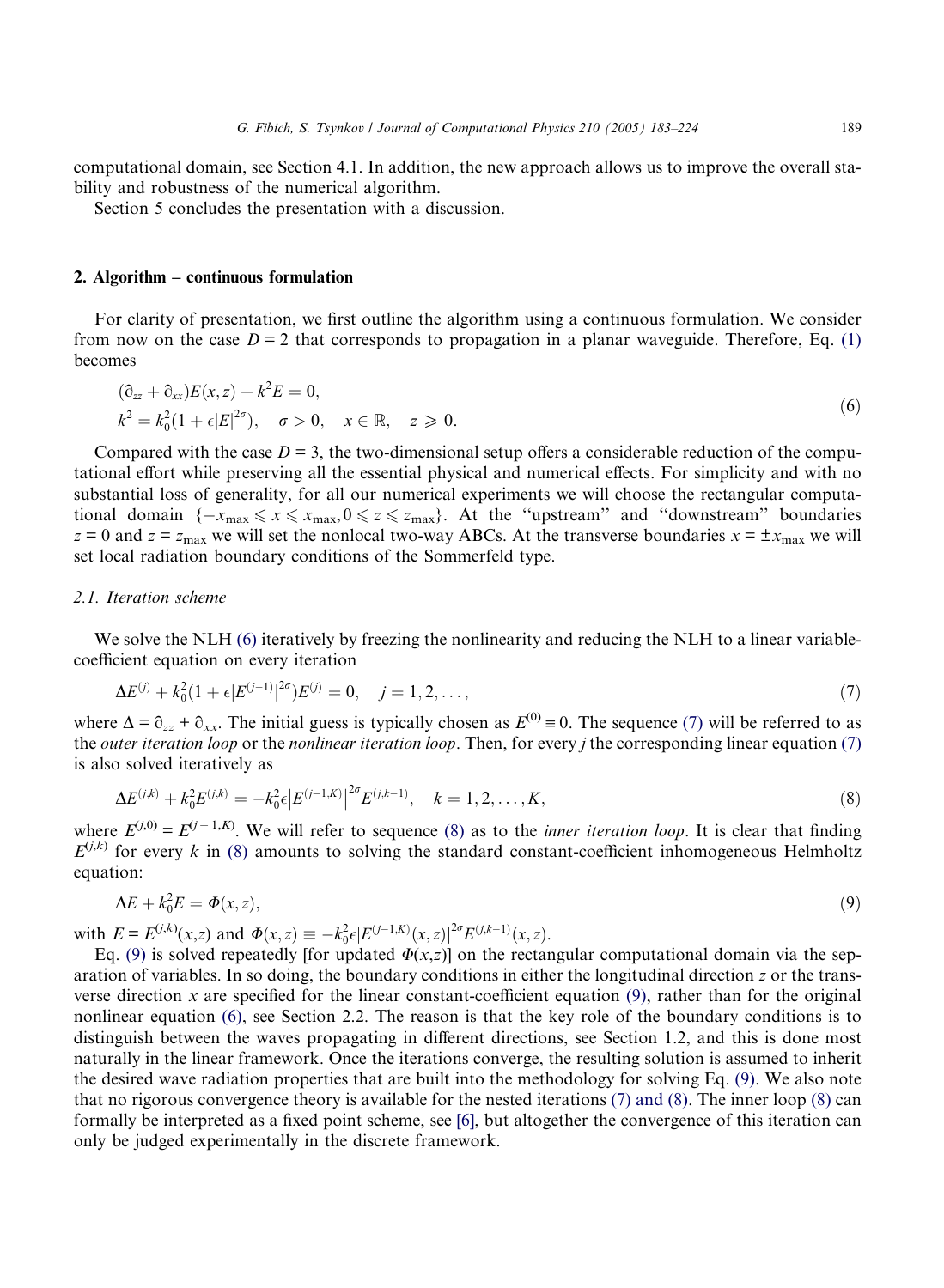## 2.2. Separation of variables and boundary conditions

The Sommerfeld radiation boundary conditions in the transverse direction  $x$  are set based on factorization of the one-dimensional second-order Helmholtz operator into the product of two first-order factors:

$$
\partial_{xx} + k_0^2 \mathbf{I} = (\partial_x + ik_0 \mathbf{I})(\partial_x - ik_0 \mathbf{I}), \qquad (10)
$$

where  $i = \sqrt{-1}$ , *I* is the operator identity, and  $k_0 = \sqrt{k_0^2}$  $k_0^2$  $\overline{a}$  $> 0$ . While the equation  $(\partial_{xx} + k_0^2 I)E = 0$  admits two linearly independent solutions,  $e^{ik_0x}$  and  $e^{-ik_0x}$ , each of the first-order factors on the right-hand side of (10) selects only one solution from the foregoing pair. Therefore, the boundary conditions

$$
E_x - i k_0 E|_{x = x_{\text{max}}} = 0 \quad \text{and} \quad E_x + i k_0 E|_{x = -x_{\text{max}}} = 0 \tag{11}
$$

correspond to propagation of waves only upward or only downward, respectively, see [Fig. 1.](#page-2-0) In other words, they guarantee that the upper artificial boundary  $x = x_{\text{max}}$  be completely transparent for the plane waves  $e^{ik_0x}$  traveling with normal incidence in the positive x direction, and the lower artificial boundary  $x = -x_{\text{max}}$  be completely transparent for the plane waves  $e^{-ik_0x}$  traveling with normal incidence in the negative x direction.

Let us now introduce the following eigenvalue problem on  $[-x_{\text{max}},x_{\text{max}}]$  for the transverse Laplacian  $\Delta_1 \equiv \partial_{xx}$ , subject to the radiation boundary conditions (11):

$$
\psi_{xx} = \lambda \psi, \quad \psi_x - i k_0 \psi|_{x = x_{\text{max}}} = 0, \quad \psi_x + i k_0 \psi|_{x = -x_{\text{max}}} = 0. \tag{12}
$$

It is easy to show that the eigenfunctions  $\psi = \psi^{(l)}(x)$  of (12) are given by  $\psi =$ It is easy to show that the eigenfunctions  $\psi = \psi^*(x)$  or (12) are given by  $\psi = \cosh(\sqrt{\lambda}x)$  and  $\psi = \sinh(\sqrt{\lambda}x)$ , and that the eigenvalues  $\lambda = \lambda^{(l)}$  can be obtained by solving the transcendental equation:

$$
e^{2\sqrt{\lambda}x_{\max}} = \pm \frac{\sqrt{\lambda} + ik_0}{\sqrt{\lambda} - ik_0},\tag{13}
$$

where the plus and minus signs correspond to  $\psi = \cosh(\sqrt{\lambda}x)$  and to  $\psi = \sinh(\sqrt{\lambda}x)$ , respectively.

Eq. (12) is not a classical Sturm–Liouville problem, because the operator  $\partial_{xx}$  subject to boundary conditions (11) is not self-adjoint. As such, one should not expect its eigenvalues to be real. Indeed,

**Proposition 1.** Let  $\lambda$  be an eigenvalue of (12). Then, Im( $\lambda$ ) > 0.

**Proof.** Let  $\sqrt{\lambda} = a + ib$ , where  $a, b \in \mathbb{R}$ . Taking the absolute value of each side of Eq. (13) yields

$$
e^{4ax_{\text{max}}} = \frac{a^2 + (k_0 + b)^2}{a^2 + (k_0 - b)^2}.
$$

If  $a = 0$ , then the left-hand-side term above is equal to one, hence  $b = 0$ . Therefore, the eigenfunctions are equal to a constant, which has to be zero because of the boundary conditions (11). Therefore,  $a \neq 0$ .

If  $a > 0$ , then the left-hand-side term above is greater than one, hence  $b > 0$ . Similarly, if  $a < 0$  then  $b < 0$ . Therefore,  $\text{Im}(\lambda) = 2ab > 0$ .  $\Box$ 

Furthermore, since the boundary-value problem (12) is not self-adjoint, its eigenfunctions  $\{\psi^{(l)}(x)\}$ are, generally speaking, nonorthogonal. Therefore, one cannot separate the variables in Eq. [\(9\)](#page-6-0) using standard Fourier expansion of its solution in terms of the eigenfunctions of (12). It, however, turns out that one can still build the expansion  $E(x, z) = \sum_{i} \hat{E}_i(z) \psi^{(i)}(x)$  with the help of the following "real orthogonality" property of the eigenfunctions  $\{\psi^{(l)}(x)\}$  (see, e.g., [\[18\]](#page-41-0) for further detail) summarized in Propositions 2 and 3:

<span id="page-7-0"></span>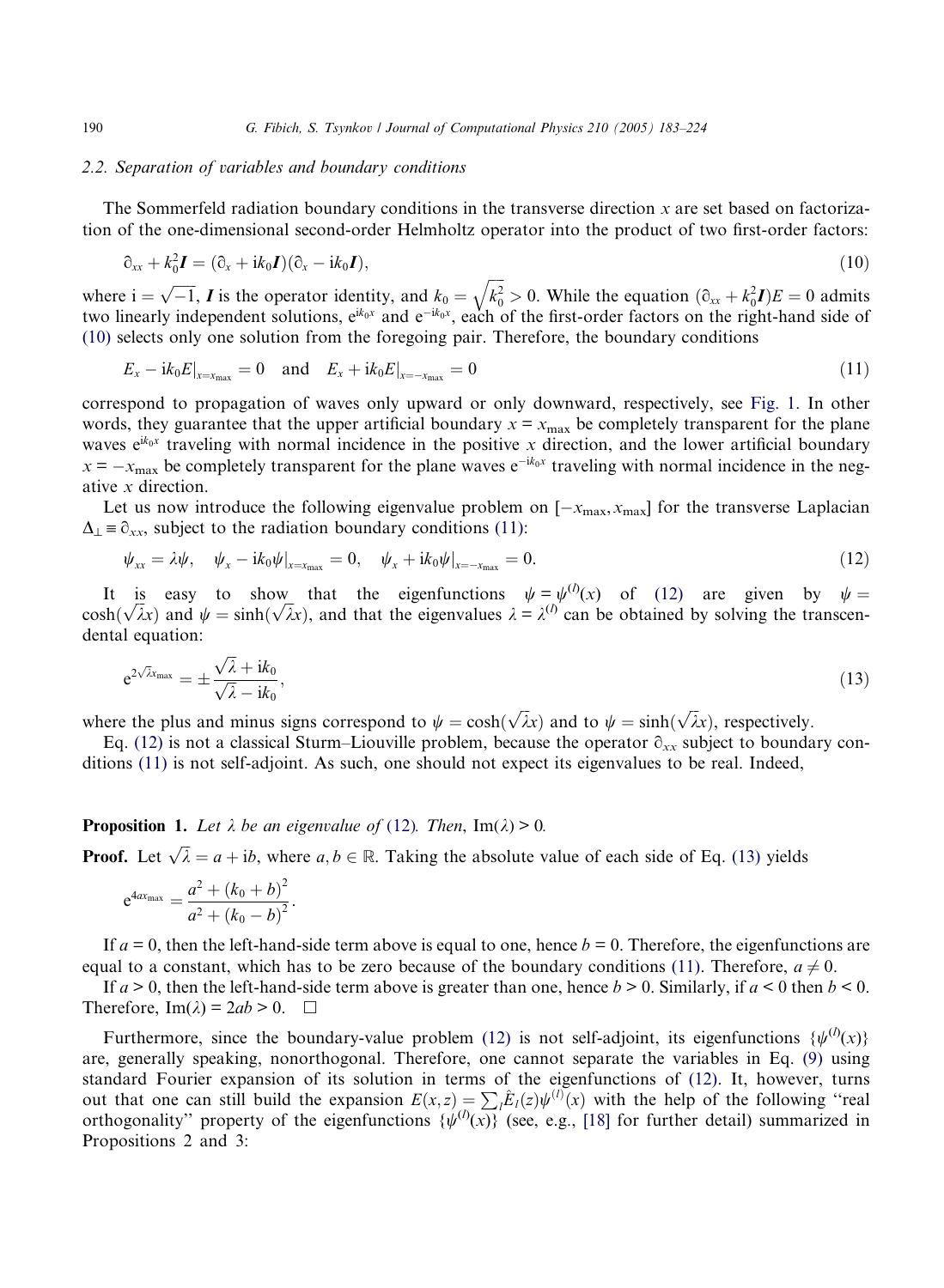<span id="page-8-0"></span>**Proposition 2.** Let  $\psi^{(m)}$  and  $\psi^{(n)}$  be the eigenvectors of ([12](#page-7-0)) with corresponding eigenvalues  $\lambda_m \neq \lambda_n$ . Then,

$$
\int_{-x_{\max}}^{x_{\max}} \psi^{(m)}(x)\psi^{(n)}(x) dx = 0.
$$
 (14)

**Proof.** Since  $\psi^{(m)} = \lambda_m^{-1} \psi_{xx}^{(m)}$ ,

$$
\begin{split} \int_{-x_{\max}}^{x_{\max}} \psi^{(m)} \psi^{(n)} \, \mathrm{d}x & = \lambda_m^{-1} \int_{-x_{\max}}^{x_{\max}} \psi_{xx}^{(m)} \psi^{(n)} \, \mathrm{d}x = \lambda_m^{-1} \bigg( \psi_x^{(m)} \psi^{(n)} \big|_{-x_{\max}}^{x_{\max}} - \int_{-x_{\max}}^{x_{\max}} \psi_x^{(m)} \psi_x^{(n)} \mathrm{d}x \bigg) \\ & = \lambda_m^{-1} \bigg( \mathrm{i} k_0 \psi^{(m)} \psi^{(n)} \big|_{-x_{\max}}^{x_{\max}} - \int_{-x_{\max}}^{x_{\max}} \psi_x^{(m)} \psi_x^{(n)} \mathrm{d}x \bigg). \end{split}
$$

Similarly,

$$
\int_{-x_{\max}}^{x_{\max}} \psi^{(m)} \psi^{(n)} dx = \lambda_n^{-1} \bigg( i k_0 \psi^{(m)} \psi^{(n)} \big|_{-x_{\max}}^{x_{\max}} - \int_{-x_{\max}}^{x_{\max}} \psi_x^{(m)} \psi_x^{(n)} dx \bigg).
$$

Therefore, the result follows.  $\Box$ 

**Proposition 3.** Let  $\psi$  be an eigenfunction of ([12](#page-7-0)). Then,

$$
\int_{-x_{\max}}^{x_{\max}} \psi^2(x) \, dx \neq 0.
$$

**Proof.** Let  $\psi = \cosh(\sqrt{\lambda}x)$ . Then, using [\(13\),](#page-7-0)

$$
\int_{-x_{\text{max}}}^{x_{\text{max}}} \cosh^2(\sqrt{\lambda}x) dx = \frac{1}{2} \int_{-x_{\text{max}}}^{x_{\text{max}}} [1 + \cosh(2\sqrt{\lambda}x)] dx = \frac{1}{2} \left[ x + \frac{\sinh(2\sqrt{\lambda}x)}{2\sqrt{\lambda}} \right]_{-x_{\text{max}}}^{x_{\text{max}}} = x_{\text{max}} + \frac{\sinh(2\sqrt{\lambda}x_{\text{max}})}{2\sqrt{\lambda}}
$$
  

$$
= x_{\text{max}} + \frac{\exp(2\sqrt{\lambda}x_{\text{max}}) - \exp(-2\sqrt{\lambda}x_{\text{max}})}{4\sqrt{\lambda}} = x_{\text{max}} + \frac{\frac{\sqrt{\lambda} + ik_0}{\sqrt{\lambda} - ik_0}}{4\sqrt{\lambda}} = x_{\text{max}} + \frac{4\frac{\sqrt{\lambda}ik_0}{\lambda + k_0^2}}{4\sqrt{\lambda}}
$$
  

$$
= x_{\text{max}} + \frac{ik_0}{\lambda + k_0^2} = \frac{x_{\text{max}}(\text{Re}(\lambda) + k_0^2) + i(x_{\text{max}}\text{Im}(\lambda) + k_0)}{\lambda + k_0^2}.
$$

Since Im( $\lambda$ ) > 0, see Proposition 1, the imaginary part of the numerator is nonzero, and the result follows. Since  $\text{Im}(\lambda) > 0$ , see Proposition 1, the image<br>The proof for  $\psi = \sinh(\sqrt{\lambda}x)$  is similar.  $\square$ 

Note that as the eigenfunctions  $\psi^{(m)}$  and  $\psi^{(n)}$  are complex, expression (14) does not yield a genuine inner product. However, Propositions 2 and 3 still indicate that the eigenfunctions of [\(12\)](#page-7-0) can be rescaled so that

$$
\int_{-x_{\max}}^{x_{\max}} \psi^{(m)}(x) \psi^{(n)}(x) \mathrm{d}x = \delta_{mn}.
$$

Therefore, for all  $z \in [0, z_{\text{max}}]$ , solution to the linear Helmholtz equation [\(9\)](#page-6-0) can, in principle, be obtained by expanding E and  $\Phi$  on  $[-x_{\text{max}}, x_{\text{max}}]$  in terms of the rescaled eigenfunctions  $\psi^{(l)}(x)$  of [\(12\),](#page-7-0) i.e.,

$$
E(x, z) = \sum_{l} \hat{E}_{l}(z) \psi^{(l)}(x), \qquad \Phi(x, z) = \sum_{l} \hat{\Phi}_{l}(z) \psi^{(l)}(x), \tag{15}
$$

where

$$
\hat{E}_l(z) = \int_{-x_{\text{max}}}^{x_{\text{max}}} E(x, z) \psi^{(l)}(x) dx, \qquad \hat{\Phi}_l(z) = \int_{-x_{\text{max}}}^{x_{\text{max}}} \Phi(x, z) \psi^{(l)}(x) dx.
$$
\n(16)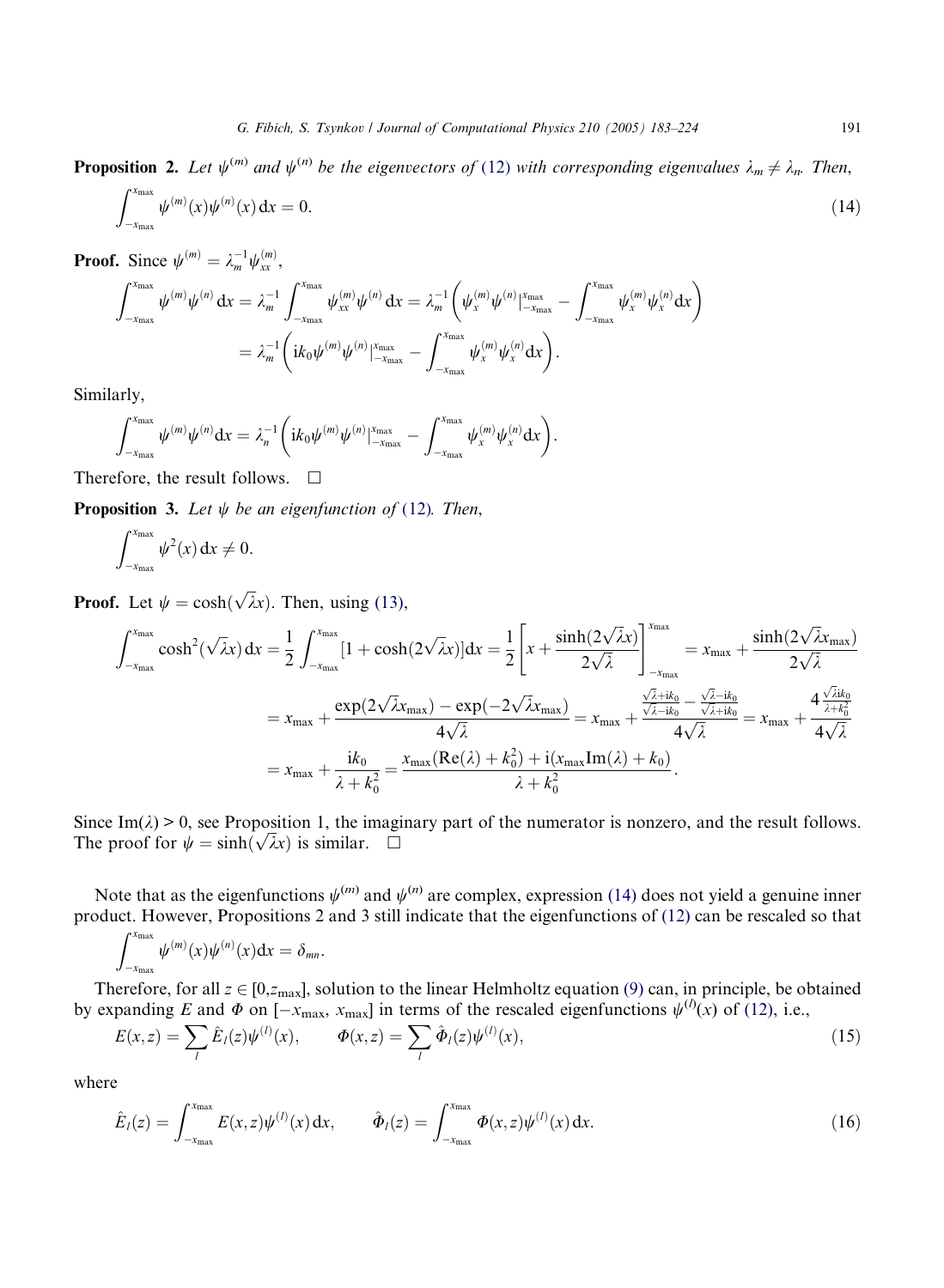<span id="page-9-0"></span>Naturally, these expansions only make sense provided that the series [\(15\) and \(16\)](#page-8-0) converge. The most comprehensive justification for convergence would be based on completeness of the system of eigenfunctions  $\{\psi^{(l)}(x)\}\)$ . We, however, do not know whether this system is complete, and a full treatment of this important issue is certainly beyond the scope of the present paper. Let us only note that the question of completeness for systems of nonorthogonal eigenfunctions that do enjoy the real orthogonality property [\(14\)](#page-8-0) has been studied in the literature. For example, Ching et al. provide a physics-based argument toward completeness for a similar but not identical to ours non-self-adjoint setting that involves a potential well with a discontinuity at the boundary [\[19\]](#page-41-0). A rigorous mathematical approach to completeness for the systems of eigenfunctions of non-Hermitian operators has been developed by Agranovich et al. [\[18,20\]](#page-41-0). A key consideration there is that the non-Hermitian operators that arise in the context of diffraction of time-harmonic waves can be interpreted as small perturbations of self-adjoint operators. As far as we are concerned, however, in order to justify the approach of our current paper we may not even have to require completeness of the system of eigenfunctions  $\{\psi^{(l)}(x)\}$ ; it is sufficient to require that the series [\(15\) and \(16\)](#page-8-0) converge for the solutions of interest.

Therefore, for our practical purposes, we will hereafter be assuming the aforementioned convergence. Then, substituting representation [\(15\)](#page-8-0) into Eq. [\(9\)](#page-6-0) and taking the "real inner product" [\(14\)](#page-8-0) with  $\psi^{(l)}$  we obtain the following set of ordinary differential equations with respect to the unknown quantities  $\hat{E}_l(z)$ :

$$
\frac{\mathrm{d}^2 \hat{E}_l}{\mathrm{d}z^2} + (k_0^2 + \lambda^{(l)}) \hat{E}_l = \hat{\Phi}_l. \tag{17}
$$

Since Proposition 1 shows that  $Im(\lambda^{(l)}) > 0$ , we conclude from Eq. (17) that introduction of the Sommerfeld radiation boundary conditions at the lateral boundaries results in the addition of a positive linear ''damping'' in the z direction. This conclusion has an intuitive explanation, since as the beam propagates in the z direction, the transverse radiation at  $\pm x_{\text{max}}$  will obviously cause a power drain away from the interval  $[-x_{\text{max}},x_{\text{max}}]$ . As shown in [\[8\]](#page-40-0), introduction of linear damping has a regularizing effect on the NLH (which, e.g., has allowed us to solve the linearly damped NLH for initial conditions that led to singularity formation in the corresponding linearly damped NLS). However, unlike in [\[8\],](#page-40-0) where linear damping was essentially motivated by the physical process of absorption of waves by the medium through which they propagate, the ''damping'' in (17) has nothing to do with actual physical absorption or with power losses. This ''damping'' in the z direction is rather a manifestation of the power radiation at  $\pm x_{\text{max}}$ . Another important difference is that unlike the case of physical damping, the magnitude of "damping" in (17) is determined by the transverse eigenvalue  $\lambda^{(l)}$ , i.e., it changes with the mode number l.

To complete the current illustrative section, we yet have to describe a key component of the algorithm – nonlocal ABCs at the boundaries  $z = 0$  and  $z = z_{\text{max}}$ . Each Eq. (17) is to be considered on the interval [0, $z_{\text{max}}$ ] and is to be supplemented by the boundary conditions at the endpoints  $z = 0$  and  $z = z_{\text{max}}$ . Assuming that supp  $\hat{\Phi}_l(z) \subseteq [0,z_{\text{max}}]$ , i.e., that if extended beyond the interval  $[0,z_{\text{max}}]$  the solution  $\hat{E}_l(z)$  would be governed by the homogeneous counterpart of Eq. (17), we employ the same considerations as those that led to the Sommerfeld conditions [\(11\)](#page-7-0) and obtain:

$$
\frac{d\hat{E}_l}{dz} + i\sqrt{k_0^2 + \lambda^{(l)}\hat{E}_l|_{z=0}} = 0 \text{ and } \frac{d\hat{E}_l}{dz} - i\sqrt{k_0^2 + \lambda^{(l)}\hat{E}_l|_{z=z_{\text{max}}}} = 0.
$$
 (18)

The boundary conditions (18) guarantee that all outgoing waves will leave the domain  $[0, z<sub>max</sub>]$  with no ric boundary conditions (16) guarantee that an outgoing waves win leave the domain [0,2 max] with no<br>reflection. Indeed, the left-traveling waves  $e^{-i\sqrt{k_0^2 + \lambda^{(l)}}z}$  will propagate freely through the endpoint  $z = 0$ , and the right-traveling waves  $e^{i\sqrt{k_0^2 + \lambda^{(l)}}z}$  will propagate freely through the endpoint  $z = z_{\text{max}}$ .

Having obtained the ABCs (18) that allow for reflectionless propagation of all the outgoing waves, we now need to take into account the given incoming wave as well, see formula [\(2\)](#page-2-0) and [Fig. 1.](#page-2-0) The incoming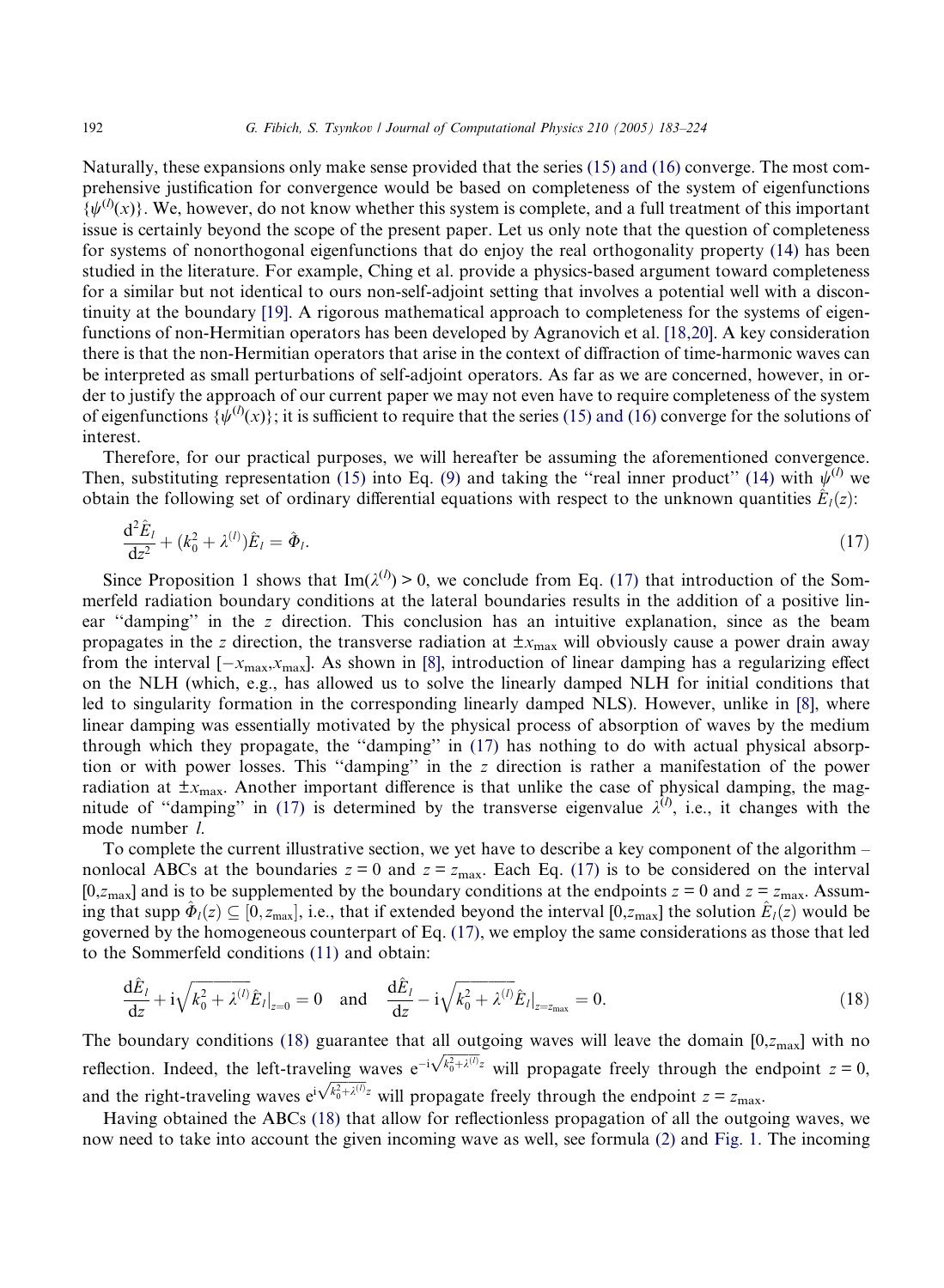<span id="page-10-0"></span>field  $E^{(\text{inc},\text{left})}(x) = \sum_{l} \hat{E}_{l}^{(\text{inc},\text{left})} \psi^{(l)}(x)$  that impinges on the interface  $z = 0$  from the left gives rise to a solution of the homogeneous constant-coefficient linear Helmholtz equation of the form

$$
E(x,z) = \sum_{l} \hat{E}_l^{(\text{inc},\text{left})} e^{i\sqrt{k_0^2 + \lambda^{(l)}}z} \psi^{(l)}(x). \tag{19}
$$

After the separation of variables, each individual component  $\hat{E}_l = \hat{E}_l^{(\text{inc},\text{left})} e^{i \sqrt{k_0^2 + \lambda^{(l)}} z}$  can be substituted into the first relation of [\(18\).](#page-9-0) Since this component satisfies  $\frac{d\hat{E}_l}{dz} = i$  $\frac{1}{2}$  $k_0^2 + \lambda^{(l)}$  $\sqrt{k_0^2 + \lambda^{(l)}E_l}$  for any z, the aforementioned substitution yields the two-way boundary condition at  $z = 0$ :

$$
\frac{d\hat{E}_l}{dz} + i\sqrt{k_0^2 + \lambda^{(l)}}\hat{E}_l|_{z=0} = 2i\sqrt{k_0^2 + \lambda^{(l)}}\hat{E}_l^{\text{(inc,left)}}.
$$
\n(20a)

Symmetrically, if there is also incoming radiation at the right interface  $z = z_{\text{max}} : E^{(\text{inc},\text{right})}(x) =$  $\sum_l \hat{E}_l^{(\text{inc}, \text{right})} \psi^{(l)}(x)$ , then a similar procedure leads to the two-way boundary condition at  $z = z_{\text{max}}$  as well:

$$
\frac{d\hat{E}_l}{dz} - i\sqrt{k_0^2 + \lambda^{(l)}}\hat{E}_l|_{z=z_{\text{max}}} = -2i\sqrt{k_0^2 + \lambda^{(l)}}\hat{E}_l^{(\text{inc},\text{right)}}.
$$
\n(20b)

Note that while being able to correctly prescribe the given incoming wave(s), boundary conditions (20) still retain the full radiation capability of boundary conditions [\(18\)](#page-9-0). Indeed, any solution of type [\(2\)](#page-2-0) identically satisfies boundary condition (20a). A similar property will obviously hold for boundary condition (20b) as well. The capability of properly handling the waves propagating through a given interface in both directions has prompted us in  $[6]$  to call boundary conditions (20) the two-way ABCs. In contradistinction to that, relations of type [\(18\)](#page-9-0) that only guarantee the radiation of waves in one particular direction, are often referred to in the literature as the one-way Helmholtz equations [\[5,6\].](#page-40-0)

Let us also emphasize that as the two-way ABCs (20) are obtained in the transformed space individually for every mode *l*, they would become *nonlocal* if transformed back to the original space. Further discussion on nonlocality of the boundary conditions can be found in Section 5.

#### 3. Algorithm – finite-difference formulation

We now describe the finite-difference implementation of the algorithm. The NLH [\(6\)](#page-6-0) is approximated on the uniform two-dimensional Cartesian grid with mesh sizes  $h_x = x_{\text{max}}/M$  and  $h_z = z_{\text{max}}/N$ , so that:

$$
x_m = m \cdot h_x, \quad m = -M, \dots, 0, \dots, M,
$$
  
\n
$$
z_n = n \cdot h_z, \quad n = 0, \dots, N.
$$
\n(21)

## 3.1. Fourth order scheme

The discrete implementation of the algorithm is carried out with the fourth order of accuracy. As we shall see, the construction of the algorithm and its analysis are more complex for our fourth-order discretization than they would have been for a second order discretization. Nevertheless, this was a price worth paying, since higher-order approximations offer the possibility to take fewer points per wavelength. In addition, higher order offers the capability to better resolve the small-scale phenomenon of backscattering at the background of the larger forward-propagating wave.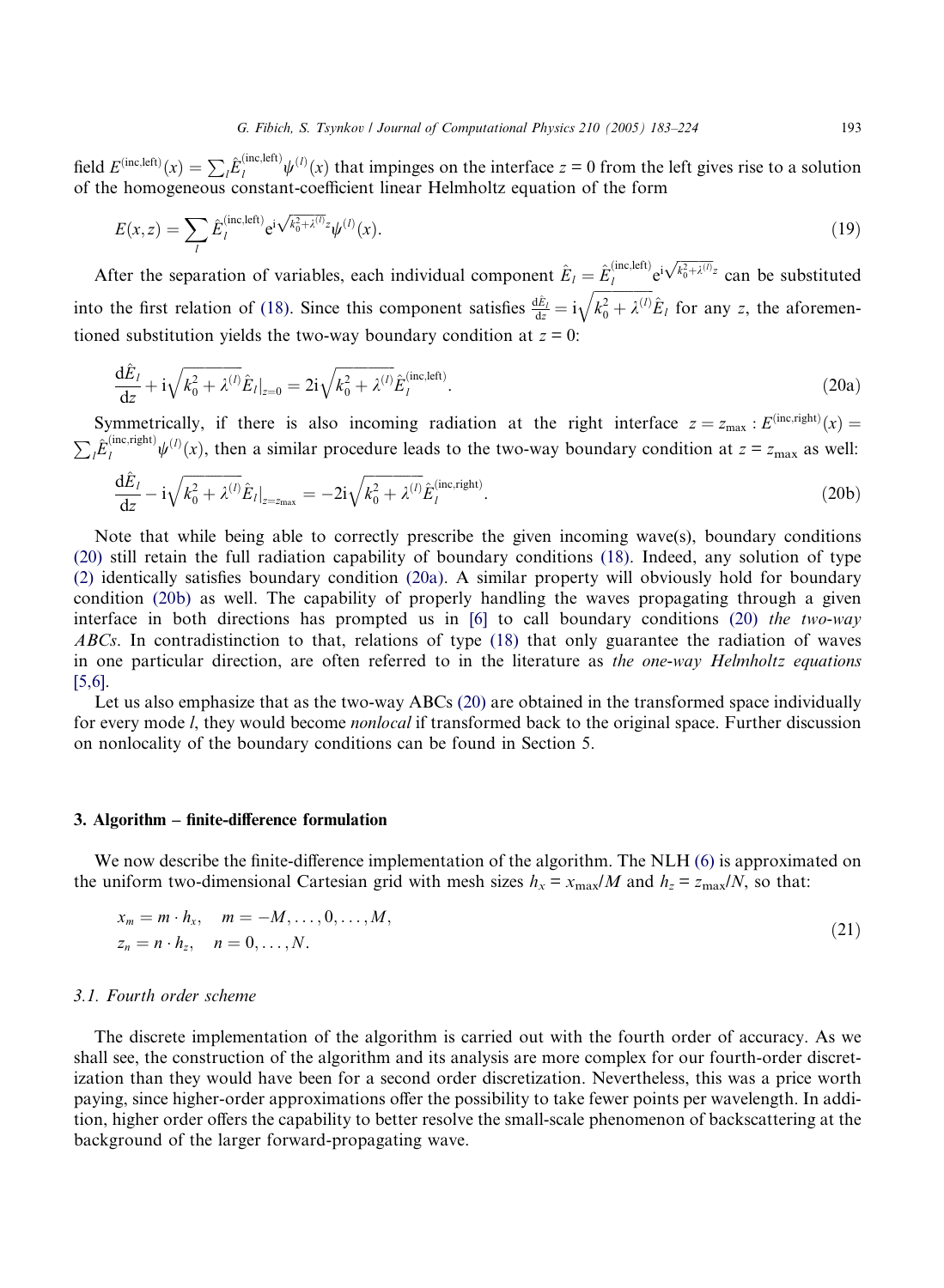For our algorithm, we have chosen the standard central-difference fourth-order scheme on the grid [\(21\)](#page-10-0):

$$
\frac{-E_{m-2,n} + 16E_{m-1,n} - 30E_{m,n} + 16E_{m+1,n} - E_{m+2,n}}{12h_x^2} + \frac{-E_{m,n-2} + 16E_{m,n-1} - 30E_{m,n} + 16E_{m,n+1} - E_{m,n+2}}{12h_z^2} + k_0^2 \left(1 + \epsilon |E_{m,n}|^2\right) E_{m,n} = 0.
$$
\n(22)

Scheme (22) is written on the stencil that extends five grid nodes wide in each coordinate direction. Therefore, scheme (22) can only be written for the interior nodes of the grid [\(21\)](#page-10-0) that are at least two nodes away from the boundary. Alternatively, two ghost nodes can be added to grid [\(21\)](#page-10-0) from each side in each direction. In either case, the finite-difference equations to be solved near the boundaries of the computational domain will differ from the interior equation (22), and these special near-boundary equations shall be interpreted as discrete boundary conditions for the scheme (22).

To keep all the notations straightforward, let us introduce the ghost nodes  $(x_m, z_n)$  for  $m = \pm(M + 1)$  and  $\pm(M+2)$ , and  $n = -2, -1, N+1$ , and  $N+2$ . From here on, we will assume that the special near-boundary treatment shall apply to these ghost nodes, while the finite-difference equations (22) can keep their form on the entire grid [\(21\).](#page-10-0) It is important to emphasize that system (22) itself is a system of fourth order finitedifference equations, and therefore it requires more boundary conditions than the original second order differential equation does, even though the former approximates the latter. More precisely, we will see that scheme (22) will require two boundary conditions at each boundary, whereas the original differential equation requires only one, see Section 2.2.

As indicated in Section 2, the boundary conditions are to be set for the linear constant coefficient equation solved repeatedly on the inner loop of the nested iteration scheme. Therefore, for the nonlinear finitedifference system (22) we introduce an iterative solver fully analogous to the one outlined in Section 2.1 for the continuous case (cf. formula [\(8\)\)](#page-6-0):

$$
\frac{-E_{m-2,n}^{(j,k)} + 16E_{m-1,n}^{(j,k)} - 30E_{m,n}^{(j,k)} + 16E_{m+1,n}^{(j,k)} - E_{m+2,n}^{(j,k)}}{12h_x^2} + k_0^2 E_{m,n}^{(j,k)} = -k_0^2 \epsilon |E_{m,n}^{(j-k)}|^2 E_{m,n}^{(j,k-1)},
$$
\n
$$
(23)
$$

where  $j = 1, 2, \ldots$ ;  $k = 1, 2, \ldots, K$ ;  $E_{m,n}^{(0,0)} = 0$ ; and  $E_{m,n}^{(r,0)} = E_{m,n}^{(j-1,K)}$ . Next, denoting  $E_{m,n} = E_{m,n}^{(j,k)}$  and  $\Phi_{m,n} =$  $-k_0^2 \epsilon |E_{m,n}^{(j-1,K)}|^{2\sigma} E_{m,n}^{(j,k-1)}$ , we arrive at the fourth-order central-difference approximation to the linear constant coefficient Helmholtz equation [\(9\)](#page-6-0):

$$
\frac{-E_{m-2,n} + 16E_{m-1,n} - 30E_{m,n} + 16E_{m+1,n} - E_{m+2,n}}{12h_x^2} + \frac{-E_{m,n-2} + 16E_{m,n-1} - 30E_{m,n} + 16E_{m,n+1} - E_{m,n+2}}{12h_z^2}
$$
\n
$$
+ k_0^2 E_{m,n} = \Phi_{m,n}.
$$
\n(24)

System (24) is to be supplemented by the boundary conditions and solved repeatedly in the course of the iteration (23) for updated  $\Phi_{m,n}$ .

## 3.2. Transverse boundary conditions

To set the discrete Sommerfeld radiation boundary conditions at  $m = \pm M$ , we first need to identify the waves that propagate upward and downward in the corresponding discrete framework. To do that, let us consider the one-dimensional discrete homogeneous Helmholtz equation (for clarity, we suppress here the subscript  $n$ )

$$
\frac{-E_{m-2} + 16E_{m-1} - 30E_m + 16E_{m+1} - E_{m+2}}{12h_x^2} + k_0^2 E_m = 0.
$$
\n(25)

<span id="page-11-0"></span>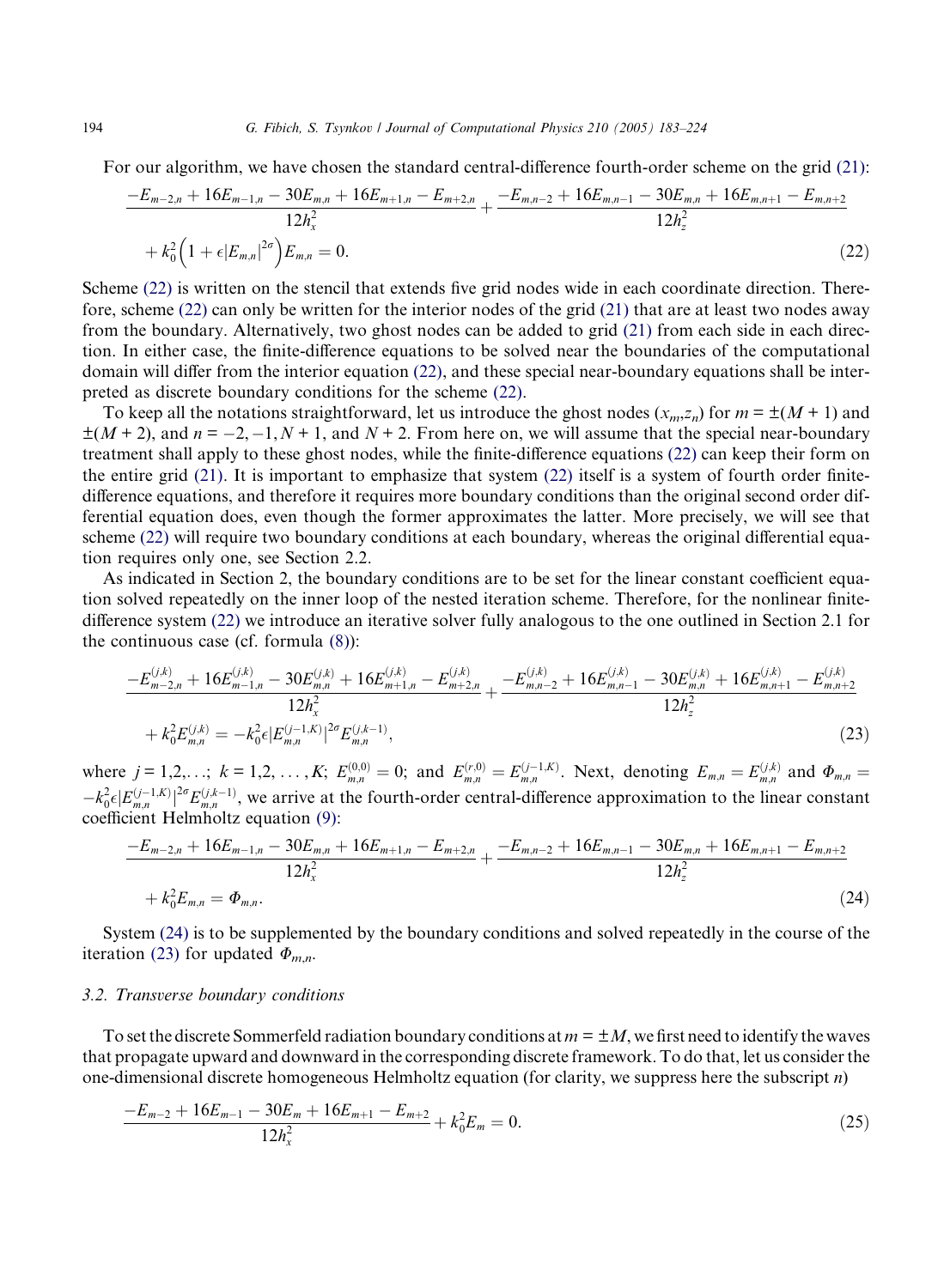<span id="page-12-0"></span>Eq. [\(25\)](#page-11-0) has a four-dimensional fundamental set of solutions:  $\{q_1^m, q_2^m, q_2^m, q_2^m\}$ , where  $q_1$ ,  $1/q_1$ ,  $q_2$ , and  $1/q_2$ are the four roots of the algebraic characteristic equation that corresponds to the discretization [\(25\):](#page-11-0)

$$
-1 + 16q + (12\alpha_x^2 - 30)q^2 + 16q^3 - q^4 = 0.
$$
\n(26)

The parameter

$$
\alpha_x = h_x k_0 \tag{27}
$$

is a measure of how well the waves are resolved by the transverse grid. Therefore, in what follows we can assume that

 $0 < \alpha \ll 1$ .

To find the roots of Eq. (26), we rewrite it as

$$
-1 + 16q + (12\alpha_x^2 - 30)q^2 + 16q^3 - q^4 = -(q - q_1)(q - q_1)(q - q_2)(q - q_2^{-1})
$$
  
= -(q<sup>2</sup> - d<sub>1</sub>q + 1)(q<sup>2</sup> - d<sub>2</sub>q + 1)  
= -1 + (d<sub>1</sub> + d<sub>2</sub>)q - (2 + d<sub>1</sub> + d<sub>2</sub>)q<sup>2</sup> + (d<sub>1</sub> + d<sub>2</sub>)q<sup>3</sup> - q<sup>4</sup>  
= 0, (28)

where

$$
d_1 = q_1 + q_1^{-1} \quad \text{and} \quad d_2 = q_2 + q_2^{-1}.\tag{29}
$$

Therefore,

$$
d_1 + d_2 = 16 \quad \text{and} \quad -2 - d_1 d_2 = 12a_x^2 - 30,\tag{30}
$$

which implies

$$
d_1 = 8 - 6\sqrt{1 + \alpha_x^2/3}
$$
 and  $d_2 = 8 + 6\sqrt{1 + \alpha_x^2/3}$ , (31)

and finally we have:

$$
q_1 = \frac{d_1 + \sqrt{d_1^2 - 4}}{2}, \quad q_1^{-1} = \frac{d_1 - \sqrt{d_1^2 - 4}}{2}, \quad q_2 = \frac{d_2 - \sqrt{d_2^2 - 4}}{2}, \quad q_2^{-1} = \frac{d_2 + \sqrt{d_2^2 - 4}}{2}.
$$
 (32)

In [\[6\]](#page-40-0) we have shown that when  $\alpha_x \ll 1$  (i.e., when the wavenumber  $k_0$  is well resolved on the transverse grid), the roots  $q_1$  and  $q_1^{-1}$  have unit magnitudes,  $|q_1| = |q_1^{-1}| = 1$ , and the solutions  $q_1^m$  and  $q_1^{-m}$  approximate the genuine traveling waves  $e^{ik_0x}$  and  $e^{-ik_0x}$ , respectively, with the fourth order of accuracy:

$$
q_1^m = e^{ik_0h_xm} + O(\alpha_x^4), \quad q_1^{-m} = e^{-ik_0h_xm} + O(\alpha_x^4).
$$

Regarding the second pair of roots,  $q_2$  and  $q_2^{-1}$ , it was shown in [\[6\]](#page-40-0) that  $|q_2| < 1$  and  $|q_2^{-1}| > 1$ . Accordingly, solutions  $q_2^m$  and  $q_2^{-m}$  are always evanescent. These solutions are numerical artifacts, as they do not exist in the continuous context, see Section 2.2, and only appear because the discretization is fourth order, whereas the original differential equation is second order. Still, the presence of a second evanescent pair of waves requires special treatment at the boundary and necessitates setting an additional pair of the boundary conditions.

Consistently with the idea of Section 2.2, to guarantee the reflectionless propagation of the discrete outgoing waves through the lateral artificial boundaries, we need to require that the boundary at  $m = M$ be transparent for the waves  $q_1^m$  traveling upward, and the boundary at  $m = -M$  be transparent for the waves  $q_1^{-m}$  traveling downward. This requirement constitutes the Sommerfeld radiation principle in the fourth order discrete framework, and it cannot be either altered or relaxed in any way. As, however,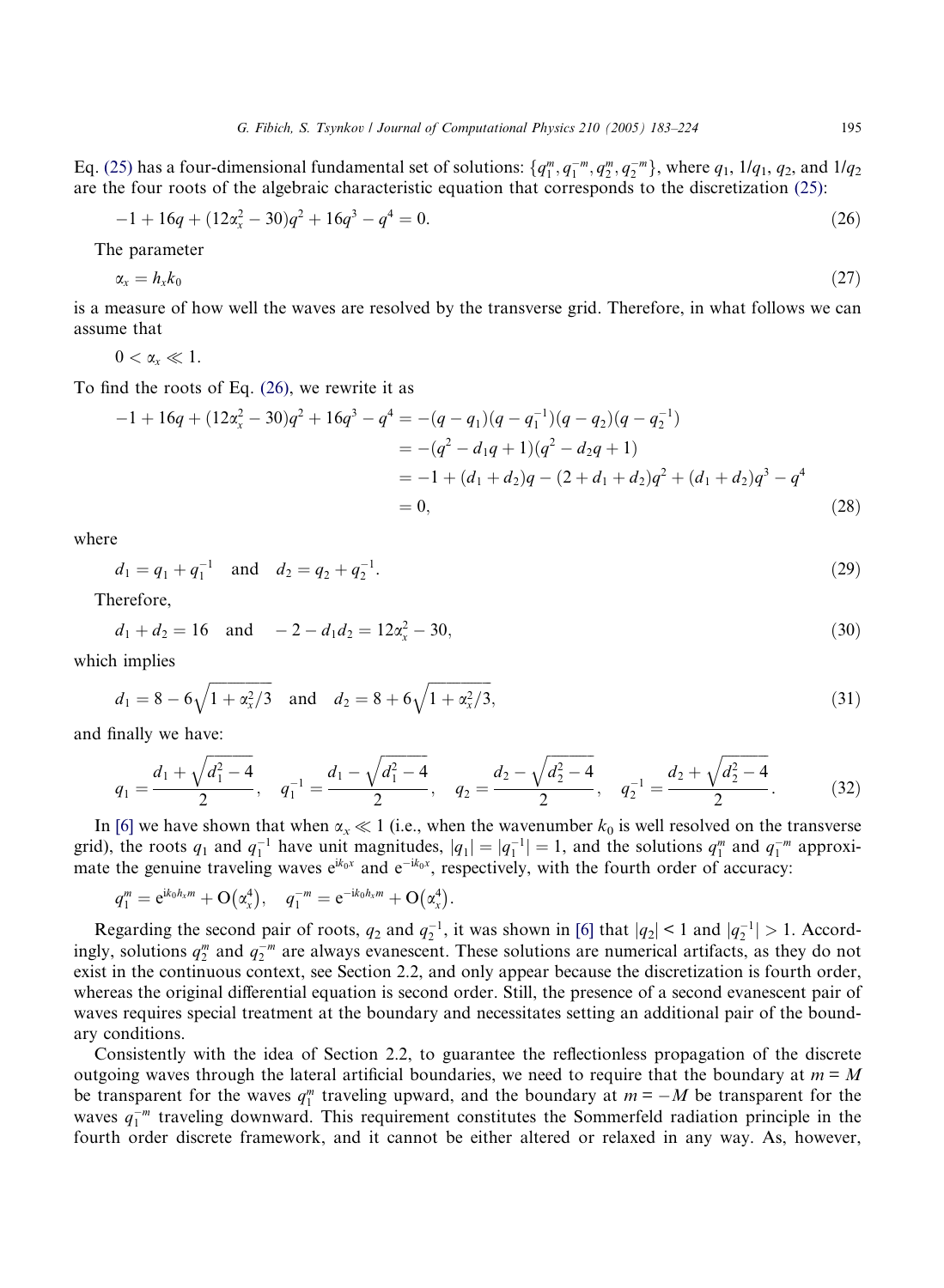<span id="page-13-0"></span>concerns the second, evanescent, pair of waves,  $q_2^m$  and  $q_2^{-m}$ , more flexibility can be exercised toward their near-boundary treatment. Indeed, these waves are non-physical and as such, we only need to ensure stability of the resulting overall discretization once the corresponding second pair of the boundary conditions has been chosen.

The most natural way to treat the evanescent waves would be to require that the boundary  $m = M$  be transparent for the waves  $q_2^m$  that decay upward, and the boundary  $m = -M$  be transparent for the waves  $q_2^{-m}$  that decay downward. We have employed a similar strategy in [\[6\]](#page-40-0) for constructing the nonlocal ABCs, see also Section 3.7. Then, the overall solution near and beyond the boundary  $m = M$  has to be a linear combination of these and only these two solutions from the fundamental set:

$$
E_m = c_1 q_1^m + c_2 q_2^m. \tag{33}
$$

Eq. (33) enforced for  $m \ge M - 1$  (which is a formal definition of what "near and beyond" the boundary  $m = M$  means) translates into:

$$
\text{Rank}\begin{bmatrix} E_{M-1} & E_M & E_{M+1} & E_{M+2} \\ 1 & q_1 & q_1^2 & q_1^3 \\ 1 & q_2 & q_2^2 & q_2^3 \end{bmatrix} = 2. \tag{34}
$$

Recasting (34) via the appropriate determinants, we arrive at the following form of the discrete one-way Helmholtz equation:

$$
E_{M+1} = (q_1 + q_2)E_M - q_1 q_2 E_{M-1},\tag{35a}
$$

$$
E_{M+2} = [(q_1 + q_2)^2 - q_1 q_2] E_M - (q_1 + q_2) q_1 q_2 E_{M-1},
$$
\n(35b)

that expresses the values of the solution at the ghost nodes  $M + 1$  and  $M + 2$  through its values on the interior grid.

Similarly, requiring that for  $m \leq -M + 1$ :

$$
E_m = c_{-1}q_1^{-m} + c_{-2}q_2^{-m},\tag{36}
$$

we have:

$$
\text{Rank}\begin{bmatrix} E_{-M-2} & E_{-M-1} & E_{-M} & E_{-M+1} \\ 1 & q_1^{-1} & q_1^{-2} & q_1^{-3} \\ 1 & q_2^{-1} & q_2^{-2} & q_2^{-3} \end{bmatrix} = 2,\tag{37}
$$

and eventually obtain:

$$
E_{-M-1} = (q_1 + q_2)E_{-M} - q_1 q_2 E_{-M+1},
$$
\n(38a)

$$
E_{-M-2} = [(q_1 + q_2)^2 - q_1 q_2] E_{-M} - (q_1 + q_2) q_1 q_2 E_{-M+1}.
$$
\n(38b)

It will be convenient to rewrite the one-way discrete Helmholtz equations (35) and (38) using universal notations:

$$
E_{M+1} = C_1 E_M + C_2 E_{M-1}, \quad E_{-M-1} = C_1 E_{-M} + C_2 E_{-M+1},
$$
  
\n
$$
E_{M+2} = C_3 E_M + C_4 E_{M-1}, \quad E_{-M-2} = C_3 E_{-M} + C_4 E_{-M+1},
$$
\n(39)

where  $M + 1$ ,  $M + 2$ ,  $-M - 1$ , and  $-M-2$  are the ghost nodes, and

$$
C_1 = q_1 + q_2, \quad C_3 = (q_1 + q_2)^2 - q_1 q_2, C_2 = -q_1 q_2, \quad C_4 = -(q_1 + q_2)q_1 q_2.
$$
\n
$$
(40)
$$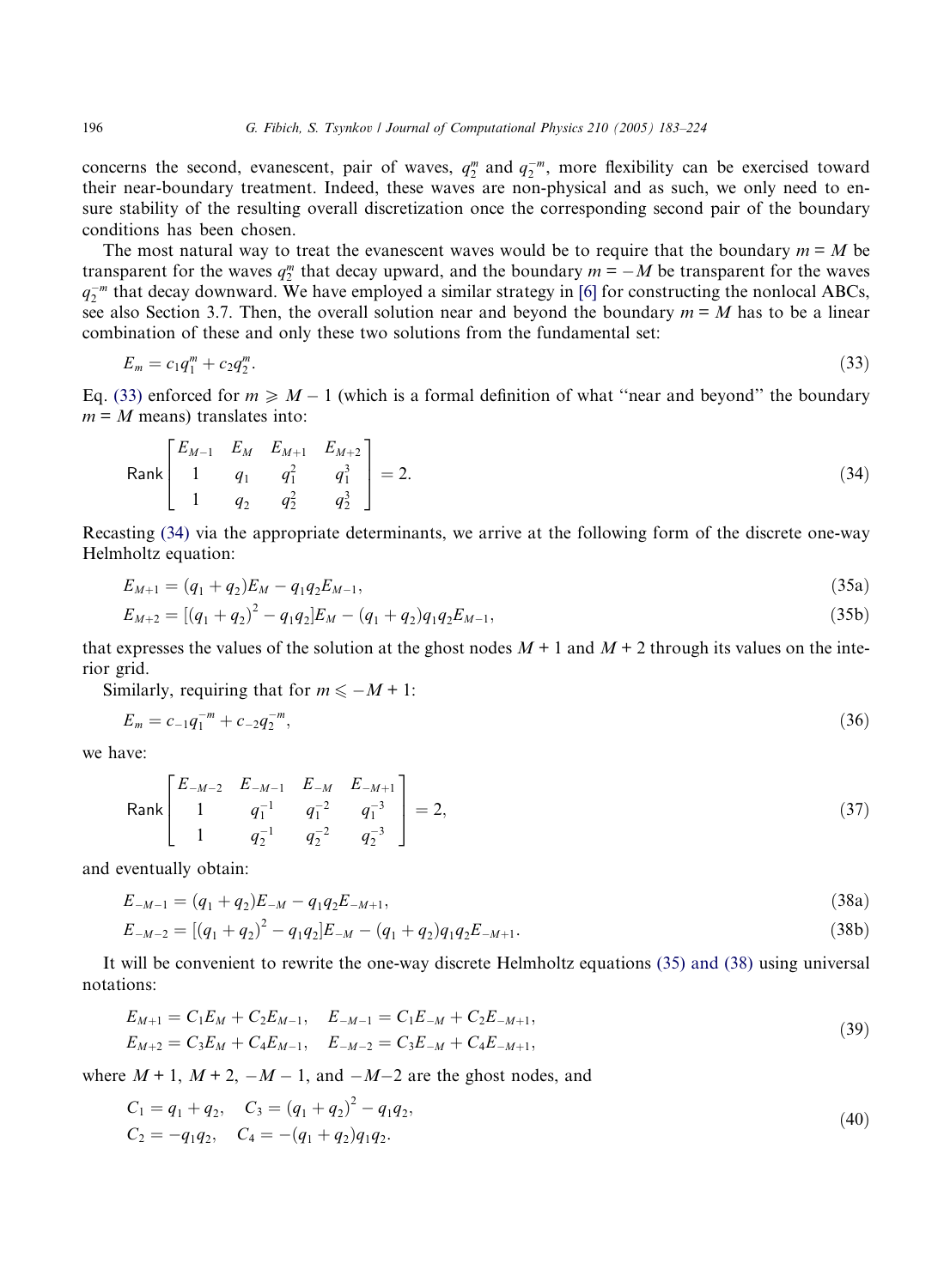<span id="page-14-0"></span>Besides [\(35\), \(38\)](#page-13-0), or equivalently [\(39\), \(40\),](#page-13-0) there are many alternative approaches to treating the evanescent waves  $q_2^m$  and  $q_2^{-m}$  near the boundaries  $m = \pm M$ .<sup>4</sup> In fact, the component  $c_2 q_2^m$  in formula [\(33\)](#page-13-0) can be replaced with almost any linear combination of  $q_2^m$  and  $q_2^{-m}$ , and the same is true regarding the component  $c_{-2}q_2^{-m}$  in formula [\(36\)](#page-13-0), as long as the chosen linear combinations are linearly independent. In so doing, stability will be guaranteed, except in some special degenerate cases, see [\[21\]](#page-41-0).

In Section 3.5, we will formulate and analyze a discrete eigenvalue problem analogous to [\(12\)](#page-7-0). To facilitate that analysis, let us now choose an alternative treatment of the evanescent waves, or in other words, select the constants  $C_1$ ,  $C_2$ ,  $C_3$ , and  $C_4$ , so that boundary conditions [\(39\)](#page-13-0) would reduce to a particularly convenient symmetric form in the limiting case  $\alpha_x = 0$ . While keeping the same radiation conditions for  $q_1^m$  at  $m = M$  and for  $q_1^{-m}$  at  $m = -M$ , let us require altogether for  $m \ge M - 1$  (cf. formula [\(33\)](#page-13-0)):

$$
E_m = c_1 q_1^m + c_2 \left( q_2^m + q_2^{2M+1} q_2^{-m} \right), \tag{41}
$$

and for  $m \leq -M + 1$  (cf. formula [\(36\)\)](#page-13-0):

$$
E_m = c_{-1}q_1^{-m} + c_{-2}(q_2^{2M+1}q_2^m + q_2^{-m}).
$$
\n(42)

Then, taking the common factor  $q_2^{M-1}$  outside of the brackets in formula (41), we, instead of [\(34\)](#page-13-0), obtain:

Rank 
$$
\begin{bmatrix} E_{M-1} & E_M & E_{M+1} & E_{M+2} \\ 1 & q_1 & q_1^2 & q_1^3 \\ 1 + q_2^3 & q_2 + q_2^2 & q_2^2 + q_2 & q_2^3 + 1 \end{bmatrix} = 2.
$$
 (43)

Similarly, instead of [\(37\)](#page-13-0) we have:

Rank 
$$
\begin{bmatrix} E_{-M-2} & E_{-M-1} & E_{-M} & E_{-M+1} \\ q_1^3 & q_1^2 & q_1 & 1 \\ q_2^3 + 1 & q_2^2 + q_2 & q_2 + q_2^2 & 1 + q_2^3 \end{bmatrix} = 2.
$$
 (44)

Recasting (43) and (44) via determinants as before, we obtain the alternative one-way discrete Helmholtz equations in the same general form [\(39\),](#page-13-0) except that instead of [\(40\),](#page-13-0) the coefficients become:

$$
C_1 = \frac{q_2 + q_2^2 - q_1^2 (1 + q_2^3)}{q_2 + q_2^2 - q_1 (1 + q_2^3)}, \quad C_3 = \frac{(1 + q_2^3)(1 - q_1^3)}{q_2 + q_2^2 - q_1 (1 + q_2^3)},
$$
  
\n
$$
C_2 = -\frac{(q_2 + q_2^2)(q_1 - q_1^2)}{q_2 + q_2^2 - q_1 (1 + q_2^3)}, \quad C_4 = -\frac{q_1 (1 + q_2^3) - q_1^3 (q_2 + q_2^2)}{q_2 + q_2^2 - q_1 (1 + q_2^3)}.
$$
\n(45)

We re-emphasize that both boundary conditions [\(39\), \(40\)](#page-13-0) and [\(39\), \(45\)](#page-13-0) share the same fundamental property – they render the reflectionless radiation of the physical waves  $q_1^m$  and  $q_1^{-m}$ . The only difference between these boundary conditions is in how they address the evanescent modes  $q_2^m$  and  $q_2^{-m}$ . Moreover, both [\(39\), \(40\)](#page-13-0) and [\(39\), \(45\)](#page-13-0) yield an overall stable discretization (see Section 3.3). As such, one should not expect any major differences in the numerical performance of the algorithm equipped with either type of the boundary conditions (which we have indeed confirmed numerically). However, whereas the boundary conditions [\(39\), \(40\)](#page-13-0) are most intuitive, the boundary conditions [\(39\), \(45\)](#page-13-0) will be shown to possess additional symmetries which become useful when proving properties of the transverse eigenvectors in Section 3.5.

<sup>&</sup>lt;sup>4</sup> We recall that the Sommerfeld radiation principle leaves no flexibility in treating the physical waves  $q_1^m$  and  $q_1^{-m}$ .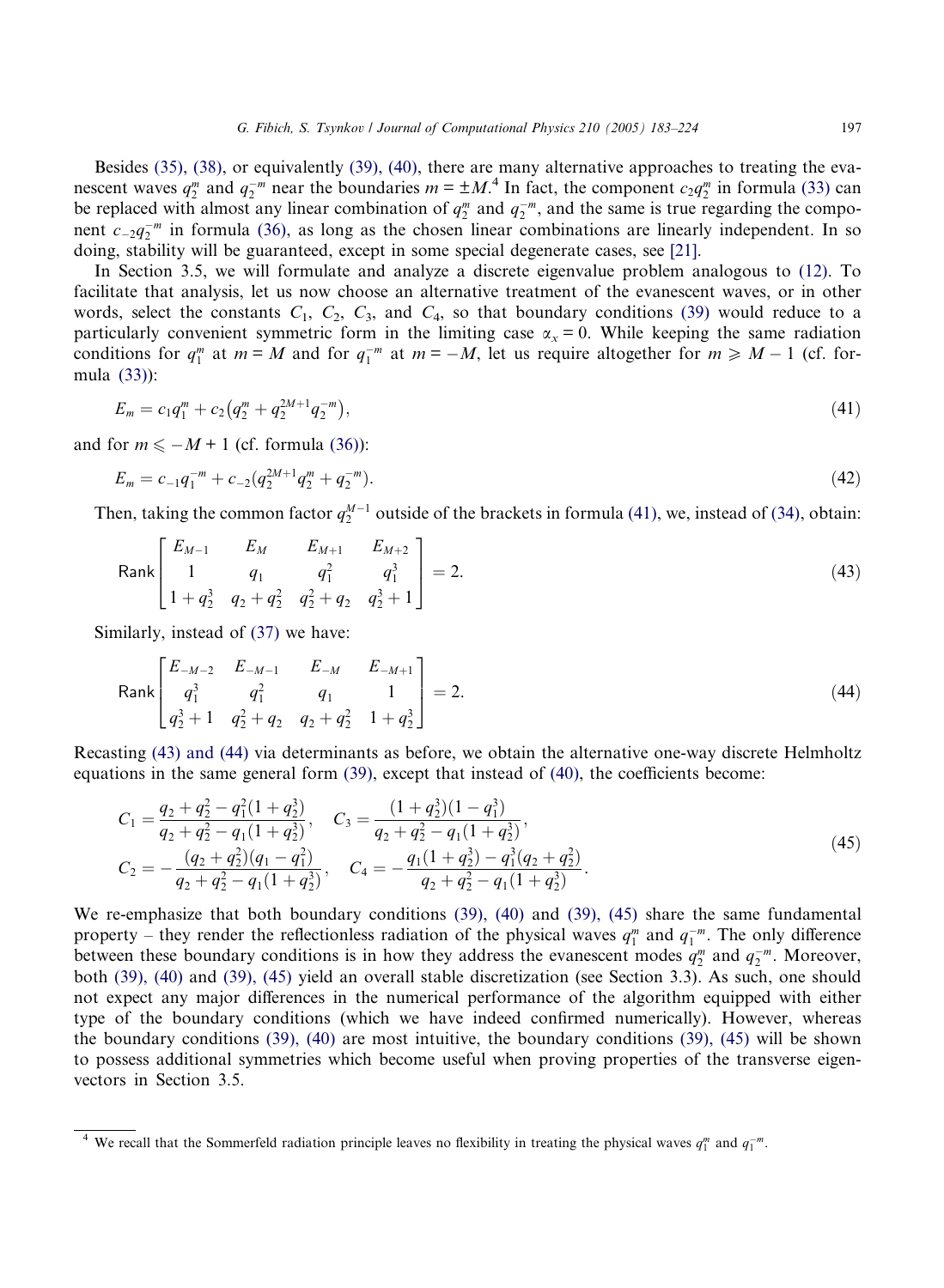## 3.3. Stability of the discrete approximation

A necessary condition for numerical stability of the overall discrete approximation is linear independence of the boundary conditions that we have chosen.

#### Proposition 4. Boundary conditions (39[\), \(](#page-13-0)40) or (39[\), \(](#page-13-0)45) are linearly independent.

Proof. Linear independence of boundary conditions [\(39\), \(40\)](#page-13-0) is apparent, as due to [\(33\) and \(36\)](#page-13-0) the homogeneous system [\(25\)](#page-11-0) supplemented by [\(35\) and \(38\)](#page-13-0) may only have a trivial solution  $E_m = 0$  for  $m = -M, \ldots, M$ . Linear independence of boundary conditions [\(39\), \(45\)](#page-13-0) is a little more subtle. Let  $E_m = c_1'q_1^m + c_{-1}'q_1^{-m} + c_2'q_2^m + c_{-2}'q_2^{-m}$  be a solution to Eq[.\(25\)](#page-11-0) for  $m = -M, \ldots, M$ , which also satisfies [\(41\)](#page-14-0) for  $M-1 \le m \le M+2$  and satisfies [\(42\)](#page-14-0) for  $-M-2 \le m \le -M+1$ . Then, we immediately obtain  $c_1' = 0$  because this component is eliminated by [\(42\)](#page-14-0), and  $c_{-1}' = 0$  because this component is eliminated by [\(41\)](#page-14-0). For the other pair of waves we have  $c'_2 = c_2 = c_{-2}q_2^{2M+1}$  and  $c'_{-2} = c_{2}q_2^{2M+1} = c_{-2}$ , which is clearly not possible unless either  $q_2 = 1$  or  $2M + 1 = 0$ . As none of the latter holds, we conclude that altogether  $c_1' = c_{-1}' = c_2' = c_{-2}' = 0$ , i.e., that Eq.[\(25\)](#page-11-0) supplemented by boundary conditions[\(39\), \(45\)](#page-13-0) may only have a trivial solution.  $\Box$ 

Sufficient conditions for stability are somewhat more delicate, see [\[21\]](#page-41-0). Since reproducing the complete analysis of [\[21\]](#page-41-0) is outside the scope of this paper, we will only outline its key elements and then summarize the results relevant to our specific systems [\(25\), \(39\), \(40\)](#page-11-0) and [\(25\), \(39\), \(45\).](#page-11-0) Let us focus on the evanescent waves that are treated differently by [\(39\), \(40\)](#page-13-0) and by [\(39\), \(45\).](#page-13-0) Requiring that the only evanescent component propagating upward be  $q_2^m$ , see formula [\(33\)](#page-13-0), implies that the "remaining part" of the two-dimensional linear subspace span $\{q_2^m, q_2^{-m}\}$  in the four-dimensional fundamental space of solutions has to vanish at the upper transverse boundary. Of course, there is no way of saying unambiguously what this remaining part is, because anything linearly independent with  $q_2^m$  will be appropriate. We therefore need to see what the boundary condition at the opposite endpoint prescribes, and from formula [\(36\)](#page-13-0) we conclude that the foregoing remaining part of span $\{q_2^m, q_2^{-m}\}$  has to be taken as  $c_{-2}q_2^{-m}$ , which is exactly what's allowed at the lower transverse boundary. In other words, the one-way Helmholtz equation [\(35\)](#page-13-0) can be interpreted, in particular, as a zero Dirichlet boundary condition for the component  $q_2^{-m}$  at  $m = M$ , i.e.,  $c_{-2}q_2^{-m}|_{m=M} = 0$ . Assume now that we have committed an error of magnitude  $\varepsilon$  in this Dirichlet boundary condition, i.e.,  $c_{-2}q_2^{-m}|_{m=M} = \epsilon$ . This error will be carried inward (i.e., downward) by the wave  $c_{-2}q_2^{-m} = \epsilon q_2^{M-m}$ , and by the time it reaches the opposite endpoint  $m = -M$ , it will have the magnitude  $|eq_2^{2M}| \ll \varepsilon$ , because  $|q_2| \leq 1$ . In other words, the error once committed at an endpoint in the homogeneous problem may not increase throughout the domain.

Analogously, requiring that the evanescent contribution to the solution near and beyond the boundary  $m = M$  be  $q_2^m + q_2^{2M+1} q_2^{-m}$ , see formula [\(41\)](#page-14-0), means that the remaining part of span $\{q_2^m, q_2^{-m}\}$ , again, has to vanish. In this case, the aforementioned remaining part should be identified with  $c_{-2}(q_2^{2M+1}q_2^m+q_2^{-m})$ according to [\(42\).](#page-14-0) The corresponding homogeneous Dirichlet boundary condition should obviously read  $c_{-2}(q_2^{2M+1}q_2^m+q_2^{-m})|_{m=M}=0$ , see formula [\(42\)](#page-14-0), and if we commit an error of the overall magnitude  $\varepsilon$ , then we have  $c_{-2}(q_2^{\frac{2M+1}{m}}q_2^m+q_2^{-m})|_{m=M} = \varepsilon$ , and consequently,  $c_{-2} = \varepsilon q_2^M (q_2^{4M+1}+1)^{-1}$ . Thus, the component of the error that may grow downward, i.e., toward the interior of the computational domain, will be  $c_{-2}q_2^{2M+1}q_2^m = \varepsilon q_2^{3M+1}(\bar{q}_2^{4M+1}+1)^{-1}q_2^m$  and clearly,  $\forall m = -M, \ldots, M : \left| c_{-2}q_2^{2M+1}\bar{q}_2^m \right| < \varepsilon |q_2^M| \ll \varepsilon$ .

To complete the stability analysis, one will need to apply similar considerations to the propagating modes  $q_1^m$  and  $q_1^{-m}$ , and also study the inhomogeneous problem and analyze how the perturbations of its right-hand side specified on the interval  $m = -M, \ldots, M$  may affect the solution. Altogether, based on this analysis (see [\[21\]](#page-41-0)), we can conclude that either of the two systems  $(25)$ ,  $(39)$ ,  $(40)$  and  $(25)$ ,  $(39)$ ,  $(45)$  is weakly stable. The term ''weakly'' means here that the constant in the stability inequality will not be completely grid independent, as required by the classical definition, but may rather grow at a slow polyno-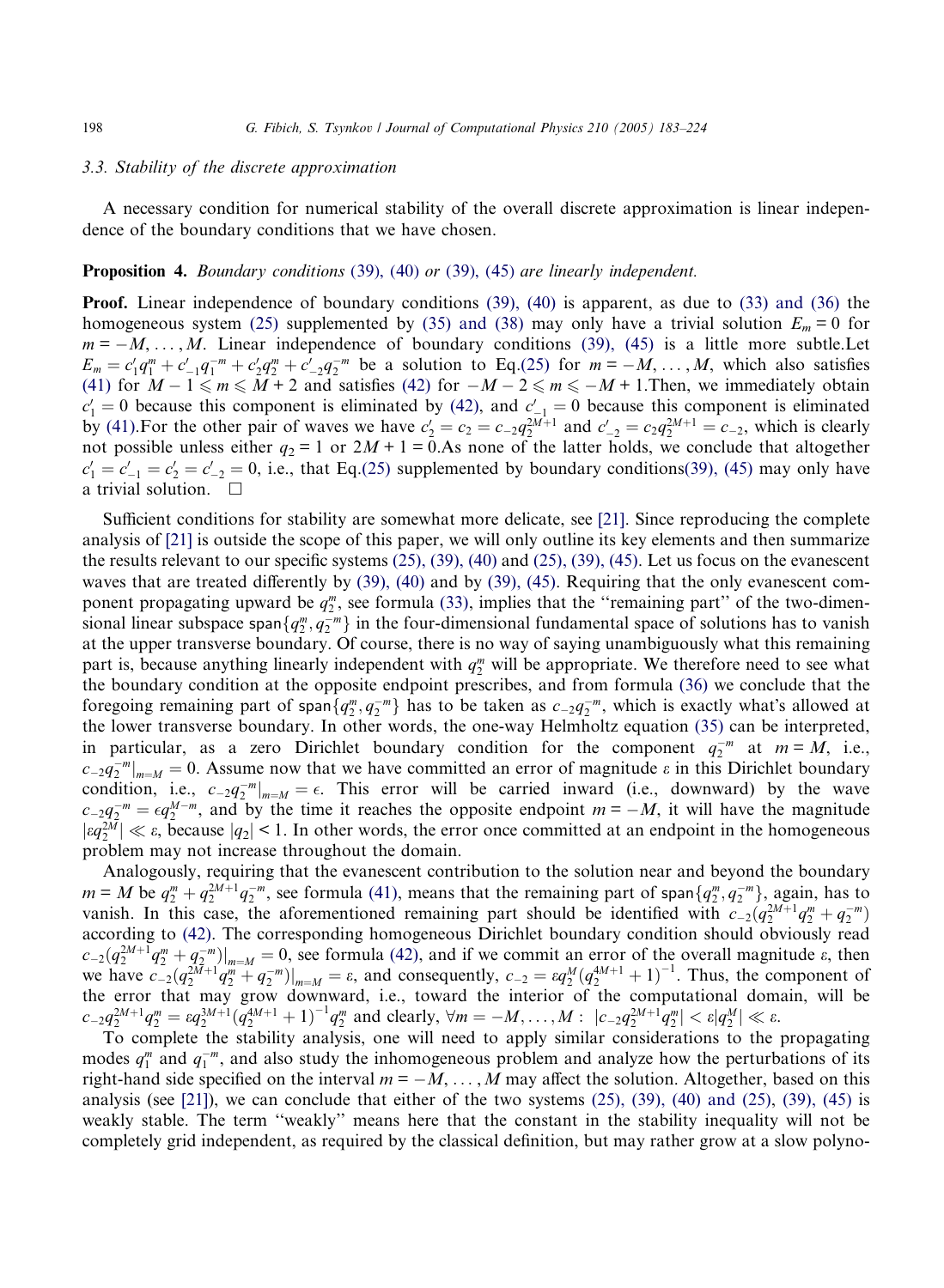<span id="page-16-0"></span>mial rate with the increase of the grid dimension (or equivalently, decrease of the grid size). The source of this growth is, in fact, the growth of the perturbations of the right-hand side; it is accounted for by the presence of the unit magnitude "propagating" roots  $q_1$  and  $q_1^{-1}$  of the characteristic equation [\(26\)](#page-12-0). Numerical results of Section 4 corroborate, however, that the foregoing slow growth does not present any substantial difficulties for implementation.

## 3.4. Discrete eigenvalue problem

Let us now formulate a discrete eigenvalue problem analogous to [\(12\)](#page-7-0). For that purpose, we first introduce a  $(2M + 1) \times (2M + 1)$  transverse discretization matrix A that would contain the fourth order central difference approximation of  $\hat{\sigma}_{xx}$  at the interior nodes, see [\(24\)](#page-11-0) or [\(25\)](#page-11-0), and would also incorpo-rate the boundary conditions [\(39\).](#page-13-0) By eliminating the ghost variables  $E_{-M-2}$ ,  $E_{-M-1}$ ,  $E_{M+1}$ , and  $E_{M+2}$ , we obtain:

$$
A = \frac{1}{12h_x^2} \begin{bmatrix} -30 + C_5 & 16 + C_6 & -1 & 0 & 0 & 0 & \cdots \\ 16 - C_1 & -30 - C_2 & 16 & -1 & 0 & 0 & \cdots \\ -1 & 16 & -30 & 16 & -1 & 0 & \cdots \\ \vdots & \vdots & \ddots & \ddots & \ddots & \vdots & \vdots \\ 0 & -1 & 16 & -30 & 16 & -1 \\ \cdots & 0 & 0 & -1 & 16 & -30 - C_2 & 16 - C_1 \\ \cdots & 0 & 0 & 0 & -1 & 16 + C_6 & -30 + C_5 \end{bmatrix},
$$
(46a)

where

$$
C_5 = 16C_1 - C_3, \qquad C_6 = 16C_2 - C_4. \tag{46b}
$$

The discrete counterpart of the eigenvalue problem [\(12\)](#page-7-0) can now be formulated as follows:

$$
A\psi = \lambda\psi. \tag{47}
$$

In order to be able to separate the variables in the finite-difference system [\(24\)](#page-11-0) using the eigenvectors of A, we need to make sure that these eigenvectors form a basis. To do that, we will use the results of the forthcoming Propositions 5 and 6 to prove in Proposition 7 that the  $(2M + 1) \times (2M + 1)$  matrix A of (46) has  $(2M + 1)$  distinct eigenvalues. This implies that A has  $(2M + 1)$  linearly-independent eigenvectors. Then we will prove in Proposition 10 that these eigenvectors can be rescaled so that they posses the real orthogonality property, that allows us to arrive at formula [\(53\)](#page-19-0) for the inverse of the matrix of the eigenvectors; the latter is needed for the actual implementation of the separation of variables.

Let us recall that the roots of the characteristic equation [\(26\)](#page-12-0), and consequently, the entries of the matrix A of (46), are functions of  $\alpha_x$ . In particular, it is easy to see that in the fine grid/long waves limit  $\alpha_x \to 0^+$ , we have  $q_1 \rightarrow 1$ . For  $q_1 = 1$  formulae [\(45\)](#page-14-0) imply that  $C_1 = C_4 = 1$  and  $C_2 = C_3 = 0$ . As such, boundary con-ditions [\(39\), \(45\)](#page-13-0) for  $\alpha_x = 0$  reduce to

$$
E_{M+1} = E_M, \quad E_{-M-1} = E_{-M},
$$
  
\n
$$
E_{M+2} = E_{M-1}, \quad E_{-M-2} = E_{-M+1}.
$$
\n(48)

Equalities (48) imply symmetry with respect to the points  $\pm(M + 1/2)$ , which can also be interpreted as a fourth order approximation of the homogeneous Neumann boundary conditions. Note that boundary con-ditions [\(39\), \(40\)](#page-13-0) do not reduce to the form as simple as (48) for  $\alpha_x = 0$ . This was the primary reason for introducing the new version [\(39\), \(45\),](#page-13-0) rather than using the more intuitive version [\(39\), \(40\).](#page-13-0) Moreover, when definition [\(45\)](#page-14-0) is employed, the matrix A of (46) acquires a particularly convenient form for  $\alpha_x = 0$ :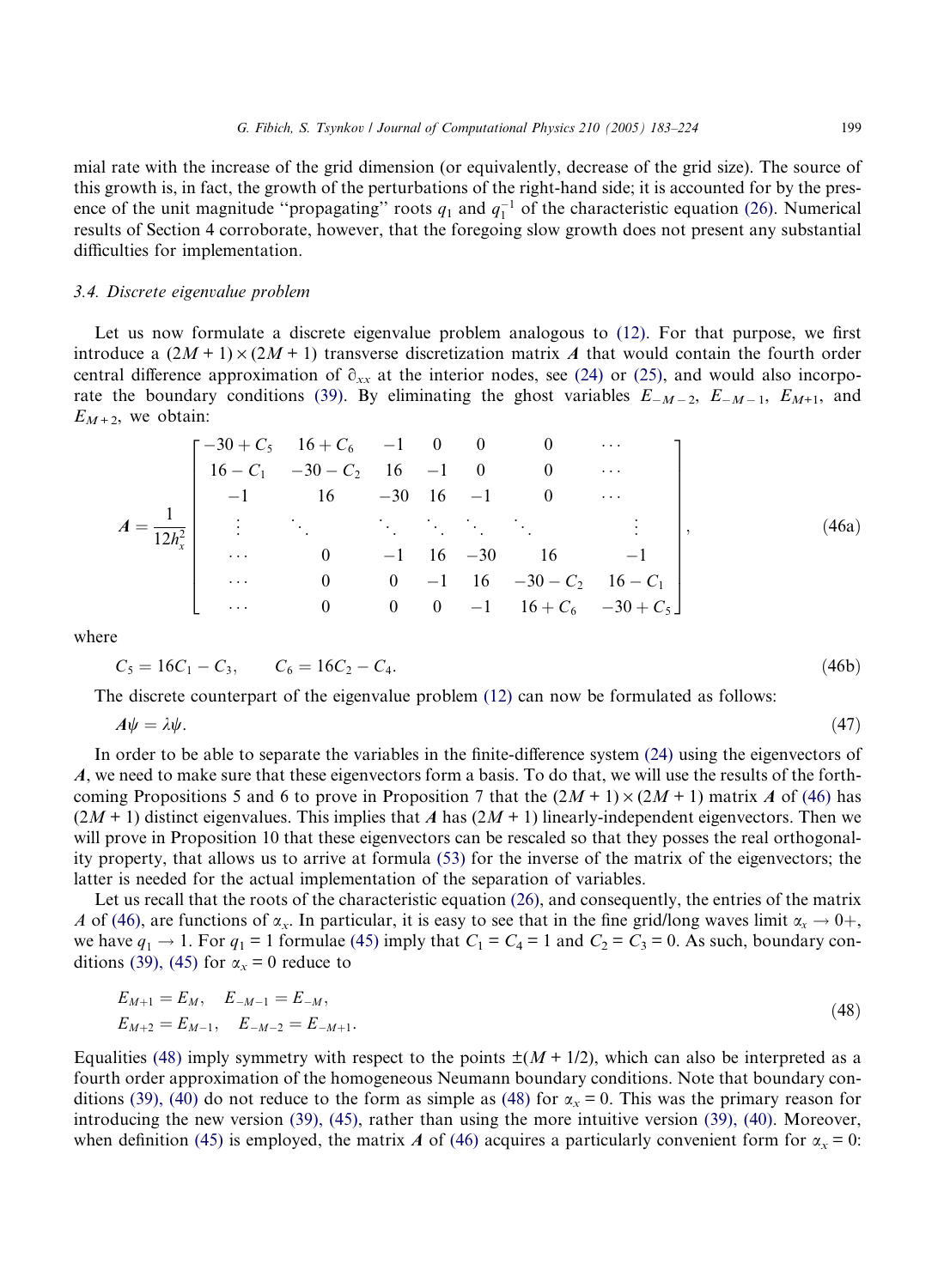<span id="page-17-0"></span>
$$
A(0) = \frac{1}{12h_x^2} \begin{bmatrix} -14 & 15 & -1 & 0 & 0 & 0 & \cdots \\ 15 & -30 & 16 & -1 & 0 & 0 & \cdots \\ -1 & 16 & -30 & 16 & -1 & 0 & \cdots \\ \vdots & \vdots & \ddots & \ddots & \ddots & \ddots & \vdots \\ \cdots & 0 & -1 & 16 & -30 & 16 & -1 \\ \cdots & 0 & 0 & -1 & 16 & -30 & 15 \\ \cdots & 0 & 0 & 0 & -1 & 15 & -14 \end{bmatrix},
$$
 (49)

so that the corresponding eigenvalue problem [\(47\)](#page-16-0) can be solved analytically. This, again, would not have been the case if we used definition [\(40\)](#page-13-0) instead of [\(45\)](#page-14-0).

**Proposition 5.** The eigenvalues  $\lambda^{(l)}(0)$  and eigenvectors  $\psi^{(l)}(0) = [\psi_{-M}^{(l)}(0), \dots, \psi_{0}^{(l)}(0), \dots, \psi_{M}^{(l)}(0)]^{\text{T}}$  of the matrix  $A(0)$  of (49) are given by

$$
\lambda^{(l)}(0) = -\frac{16}{3h_x^2} \sin^2\left(\frac{1}{2}\frac{l\pi}{2M+1}\right) + \frac{1}{3h_x^2} \sin^2\left(\frac{l\pi}{2M+1}\right),\tag{50a}
$$

$$
\psi_m^{(l)}(0) = b_l \cos \left[ l \left( \frac{\pi m}{2M + 1} + \frac{\pi}{2} \right) \right],\tag{50b}
$$

where  $l = 0, 1, ..., 2M$ ;  $b_0 = \frac{1}{\sqrt{2M+1}}$ , and  $b_l =$  $\frac{2}{2M+1}$  $\overline{a}$ for  $l > 0$ . The eigenvectors  $\psi^{(l)}(0)$  of (50b) are orthonormal, and the eigenvalues  $\lambda^{(l)}(0)$  of (50a) are distinct.

**Proof.** Orthonormality of the eigenvectors (50b):  $\sum_{m=-M}^{M} \psi_m^{(l)}(0) \psi_m^{(k)}(0) = \delta_{lk}$ , as well as specific expressions for the eigenvalues (50a) and the normalization constants  $b_l$  in (50b), can be obtained with an argument almost identical to the one employed in [\[6, Section 5\]](#page-40-0), and we will not reproduce it here (also see [\[22\]](#page-41-0) for the general perspective on discrete Fourier series). We only need to show that the eigenvalues  $\lambda^{(\bar{l})}(0)$ of (50a) are distinct. This is easy to see because (50a) implies

$$
\lambda^{(l)}(0) = -\frac{4}{3h_x^2} \sin^2 \left(\frac{1}{2} \frac{l\pi}{2M+1}\right) \left[4 - \cos^2 \left(\frac{1}{2} \frac{l\pi}{2M+1}\right)\right]
$$
  
=  $-\frac{4}{3h_x^2} \sin^2 \left(\frac{1}{2} \frac{l\pi}{2M+1}\right) \left[3 + \sin^2 \left(\frac{1}{2} \frac{l\pi}{2M+1}\right)\right],$ 

and as the argument of the sine function is always on the interval [0, $\pi/2$ ), the quantities  $\lambda^{(l)}(0)$  are monotonically decreasing in  $l$ .  $\Box$ 

**Proposition 6.** The eigenvalues  $\lambda^{(l)} = \lambda^{(l)}(\alpha_x)$  of the matrix A of [\(46\)](#page-16-0), with  ${C_j}_{j=1}^4$  given by ([45](#page-14-0)), are differentiable functions of  $\alpha_x$  at  $\alpha_x = 0$ .

**Proof.** According to Proposition 5, when  $\alpha_x = 0$  the eigenvalues  $\lambda^{(l)}(0)$  of  $A(0)$  of (49) are distinct. These eigenvalues are roots of the characteristic polynomial of the matrix that can be written as a product of monomials because of the aforementioned distinctness:  $P_A(\lambda) = a(\lambda - \lambda^{(0)}(0)) \cdot \ldots (\lambda - \lambda^{(2M)}(0))$ . Then, for any given  $l = 0, \ldots, 2M$  we obviously have:  $\frac{\partial P_A}{\partial \lambda}\big|_{\alpha_x=0, \lambda=\lambda^{(l)}(0)} \neq 0$ ; and the desired result follows from the implicit function theorem.  $\Box$ 

**Proposition 7.** Let  $\alpha_x \ll 1$ . Then, the  $(2M + 1) \times (2M + 1)$  matrix A of [\(46\)](#page-16-0), with  ${C_j}_{j=1}^4$  given by ([45](#page-14-0)), has  $2M + 1$  distinct eigenvalues  $\lambda^{(l)} = \lambda^{(l)}(\alpha_x)$ .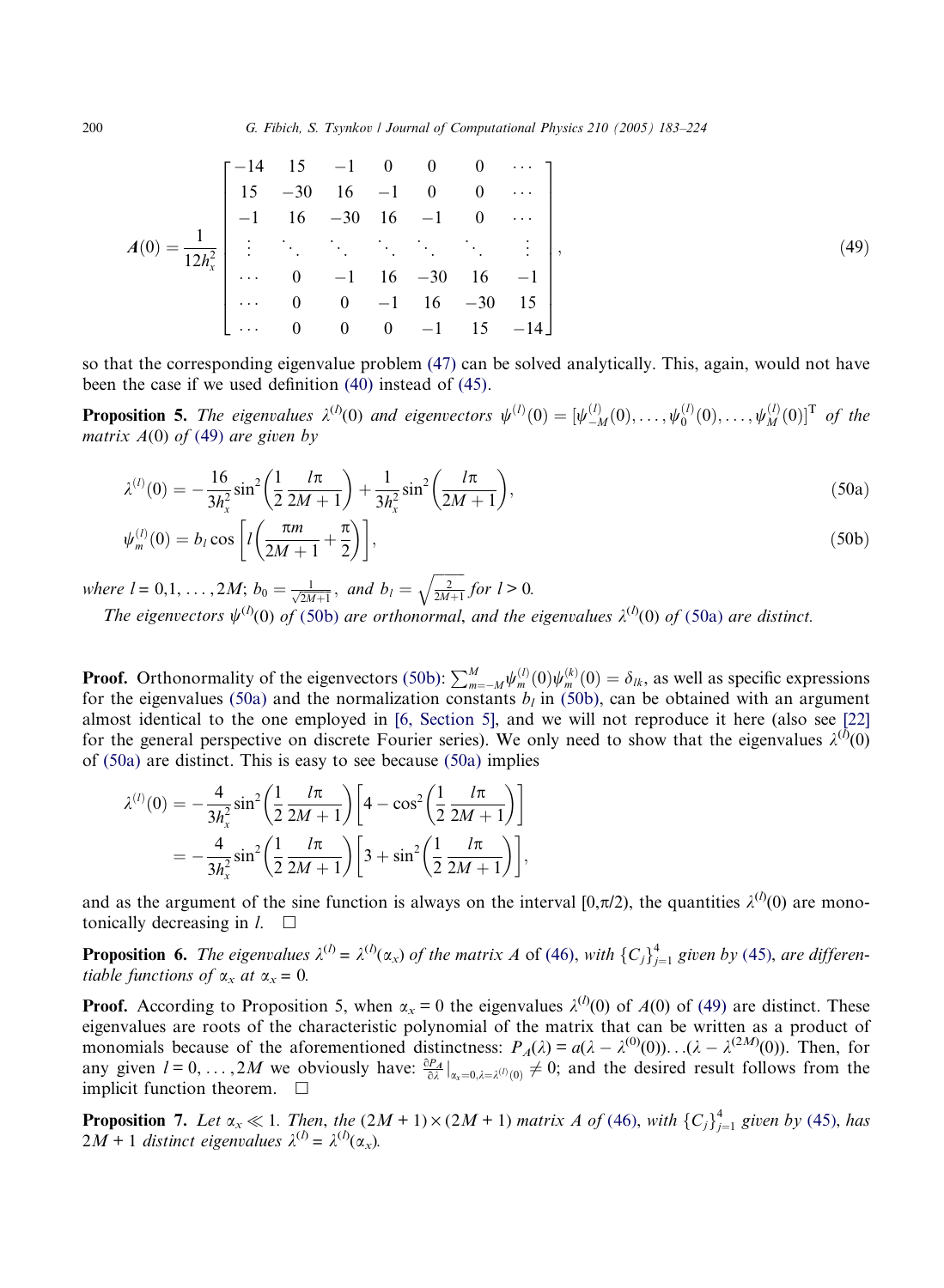**Proof.** According to Proposition 6, we can write for  $l = 0, 1, \ldots, 2M$ ,

$$
\lambda^{(l)}(\alpha_x) = \lambda^{(l)}(0) + \frac{d\lambda^{(l)}}{d\alpha_x}\bigg|_{\alpha_x=0} \alpha_x + O(\alpha_x^2). \tag{51}
$$

For the matrix  $A(0)$  of [\(49\)](#page-17-0), its eigenvalues  $\lambda^{(l)}(0)$  are given by [\(50a\)](#page-17-0) and are distinct. Then, according to (51),  $\lambda^{(l)}(\alpha_x)$  are distinct for small  $\alpha_x$  as well.  $\Box$ 

Proposition 7 clearly implies that the matrix A of [\(46\),](#page-16-0) [\(45\)](#page-14-0) has  $2M + 1$  linearly independent eigenvectors. Our next goal is to show that this basis of eigenvectors has the real orthogonality property (Proposition 10).

**Proposition 8.** The matrix A of [\(46\)](#page-16-0), where  ${C_j}_{j=1}^4$  are given either by ([40](#page-13-0)) or by ([45](#page-14-0)), is symmetric, i.e.,  $A^T = A$ .

**Proof.** It is sufficient to show that  $-C_1 = C_6$  or equivalently,  $-C_1 = 16C_2 - C_4$ . When  $\{C_j\}_{j=1}^4$  are given by [\(40\)](#page-13-0), what we need to prove is  $q_1 + q_2 = -(q_1 + q_2)q_1q_2 + 16q_1q_2$ . Following [\(29\) and \(30\),](#page-12-0) we can write:

$$
16 = d_1 + d_2 = q_1 + q_1^{-1} + q_2 + q_2^{-1} = q_1 + q_2 + \frac{q_1 + q_2}{q_1 q_2} = (q_1 + q_2) \left( 1 + \frac{1}{q_1 q_2} \right) = (q_1 + q_2) \frac{1 + q_1 q_2}{q_1 q_2}.
$$

Consequently, we indeed have  $16q_1q_2 = (q_1 + q_2)(1 + q_1q_2)$ . When  $\{C_j\}_{j=1}^4$  are given by [\(45\)](#page-14-0), we obtain

$$
C_1 - C_4 + 16C_2 = (q_2 + q_2^2)(1 - q_1^3 - 16(q_1 - q_1^2)) + (1 + q_2^3)(q_1 - q_1^2)
$$
  
=  $(1 - q_1)[(q_2 + q_2^2)(1 + q_1 + q_1^2 - 16q_1) + q_1(1 + q_2^3)]$   
=  $(1 - q_1)[(q_2 + q_2^2)(1 - d_1q_1 + q_1^2 - (16 - d_1)q_1) + q_1(1 + q_2 + q_2^2 + q_2^3)]$   
=  $(1 - q_1)q_1[-d_2q_2 - d_2q_2^2 + 1 + q_2 + q_2^2 + q_2^3]$   
=  $(1 - q_1)q_1[(1 - d_2q_2 + q_2^2) + (q_2 - d_2q_2^2 + q_2^3)] = 0,$ 

where we have, again, used [\(30\)](#page-12-0), and have also taken into account that according to [\(28\)](#page-12-0):  $1 - d_1q_1 + q_1^2 = 0$  and  $1 - d_2q_2 + q_2^2 = 0$ .  $\Box$ 

**Proposition 9.** Let  $\phi$  and  $\psi$  be eigenvectors of the matrix A of [\(46\)](#page-16-0) with the corresponding eigenvalues  $\lambda_{\phi}$  and  $\lambda_{\psi}$ . If  $\lambda_{\phi} \neq \lambda_{\psi}$ , then,  $\phi^{\mathrm{T}} \psi = 0$ .

Proof. Using the definition of eigenvectors and eigenvalues [\(47\),](#page-16-0) and the symmetry of A established in Proposition 8, we have:

$$
\lambda_{\phi} \phi^{\mathrm{T}} \psi = (A \phi)^{\mathrm{T}} \psi = \phi^{\mathrm{T}} A^{\mathrm{T}} \psi = \phi^{\mathrm{T}} A \psi = \lambda_{\psi} \phi^{\mathrm{T}} \psi.
$$

Consequently,  $(\lambda_{\phi} - \lambda_{\psi})\phi^T \psi = 0$ , which does imply the "discrete real orthogonality"  $\phi^T \psi = 0$  as long as  $\lambda_{\phi} \neq \lambda_{\psi}$ .  $\Box$ 

Remark. Proposition 9 is the discrete analogue of Proposition 2.

Since the eigenvectors of A are, generally speaking, complex, the operation  $\phi^T \psi$  is not a genuine inner product of the two vectors. Hence, it is not obvious whether any nontrivial eigenvector  $\psi$  would satisfy  $\psi^T \psi \neq 0$ . However, for  $\alpha_x \ll 1$  a continuation argument can be employed similar to the one used when proving Propositions 6 and 7. Indeed, when  $\alpha_x = 0$  the matrix  $A(0)$  is real symmetric, with real eigenvalues and real orthonormal eigenvectors. For the latter, the foregoing operation  $\phi^T \psi$  does provide a genuine dot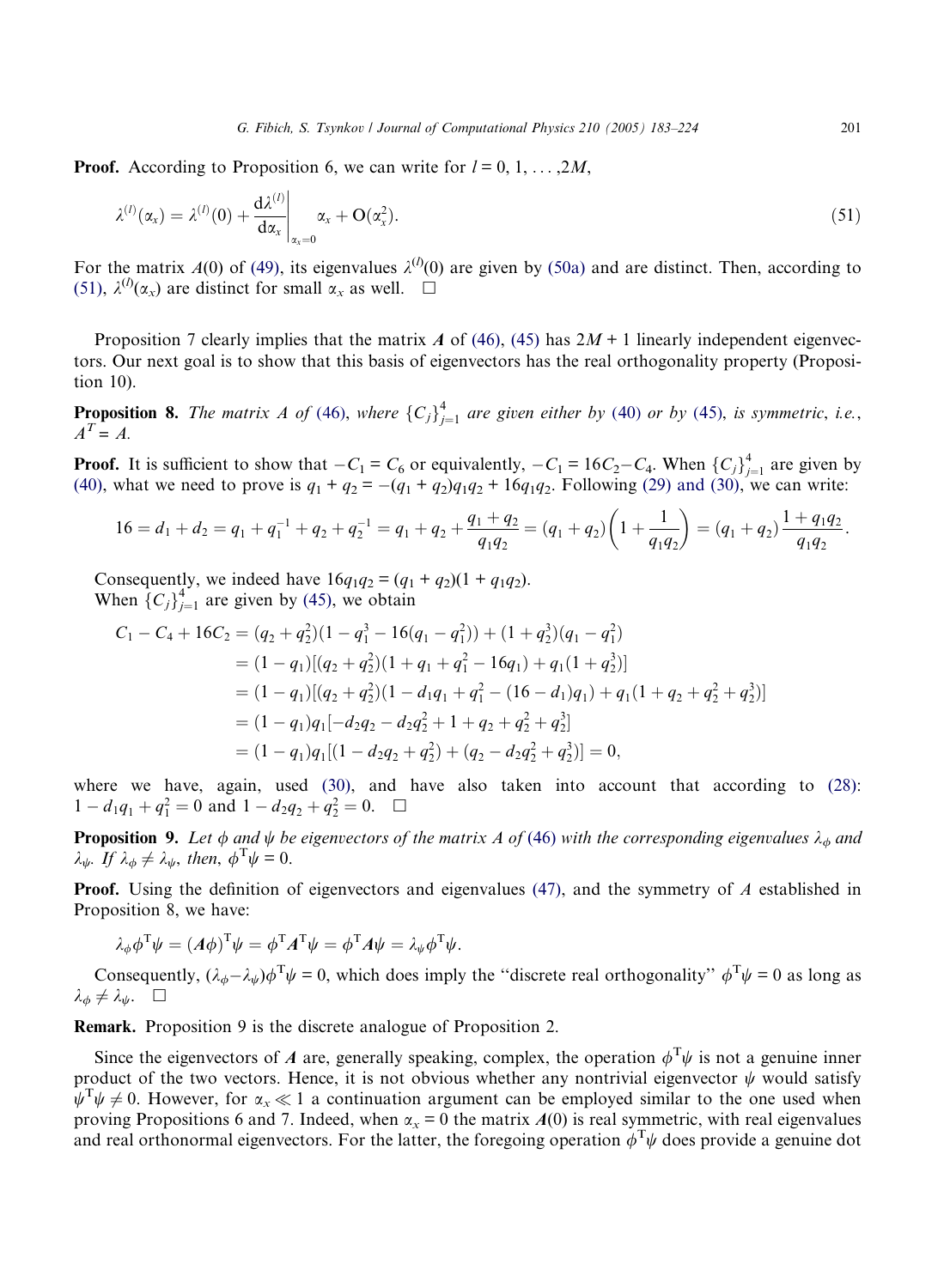<span id="page-19-0"></span>product. Then, by continuity, for any  $l = 0, ..., 2M$  and  $\alpha_x \ll 1$ :  $\psi^{(l)^T}(\alpha_x)\psi^{(l)}(\alpha_x) \equiv \sum_{m=-M}^{M} \times$  $\psi_m^{(0)}(x_x)\psi_m^{(1)}(x_x) \neq 0$ , because  $\sum_{m=-M}^M \psi_m^{(0)}(0)\psi_m^{(1)}(0) = 1$ . A juxtaposition of this argument with the result of Proposition 9 yields the following

**Proposition 10.** Let  $\alpha_x \ll 1$ . Then, the eigenvectors  $\psi^{(l)}$ ,  $l = 0, \ldots, 2M$ , of the matrix A of [\(46\)](#page-16-0), where  $\{C_j\}_{j=1}^4$  are given by ([45](#page-14-0)), can be normalized so that  $(\tilde{\psi}^{(l)})^T \tilde{\psi}^{(m)} = \delta_{lm}$ .

Indeed, we only need to choose the normalization constants as  $\mu^{(l)} = \psi^{(l)T}\psi^{(l)}$ , and then normalize:<br> $\tilde{\psi}^{(l)} := \psi^{(l)}/\sqrt{\mu^{(l)}}$ .

Previously, with the Dirichlet boundary conditions set at the transverse boundaries, we have used the discrete Fourier transform to separate the variables in system [\(24\).](#page-11-0) In the Sommerfeld case we rather need to use the transformation by means of the eigenvectors of A. This transformation will be a discrete analogue of [\(15\) and \(16\)](#page-8-0). Moreover, as formula (53) will show, its inverse is numerically straightforward and inexpensive.

Let us introduce a square matrix of order  $2M + 1$  that would have the original non-normalized eigenvectors  $\psi^{(l)}$  as its columns:

$$
\mathbf{\Psi} = [\psi^{(0)}, \dots, \psi^{(2M)}]. \tag{52}
$$

Therefore,

$$
A\Psi = \Psi A, \quad A = \begin{bmatrix} \lambda^{(0)} & 0 & 0 & 0 \\ 0 & \lambda^{(1)} & 0 & 0 \\ & & \ddots & \\ 0 & \cdots & 0 & \lambda^{(2M)} \end{bmatrix}.
$$

From Proposition 10 it follows that  $\tilde{\Psi}^T \tilde{\Psi} = I$  and

$$
\mathbf{\Psi}^{\mathrm{T}}\mathbf{\Psi} = \begin{bmatrix} \mu^{(0)} & 0 & 0 & 0 \\ 0 & \mu^{(1)} & 0 & 0 \\ & & \ddots & \\ 0 & \cdots & 0 & \mu^{(2M)} \end{bmatrix}.
$$

Then, one can easily see that

$$
\mathbf{\Psi}^{-1} = (\mathbf{\Psi}^{\mathrm{T}} \mathbf{\Psi})^{-1} \mathbf{\Psi}^{\mathrm{T}} = \begin{bmatrix} 1/\mu^{(0)} & 0 & 0 & 0 \\ 0 & 1/\mu^{(1)} & 0 & 0 \\ & & \ddots & \ddots & \\ 0 & \cdots & 0 & 1/\mu^{(2M)} \end{bmatrix} \mathbf{\Psi}^{\mathrm{T}}.
$$
 (53)

The easy formula (53) is used in the computations of Section 4 to invert the matrix of eigenvectors  $\Psi$ .

# 3.5. Separation of variables

We now use the transformation matrices  $\Psi$  of (52) and  $\Psi^{-1}$  of (53) to separate the variables in the discrete system [\(24\).](#page-11-0)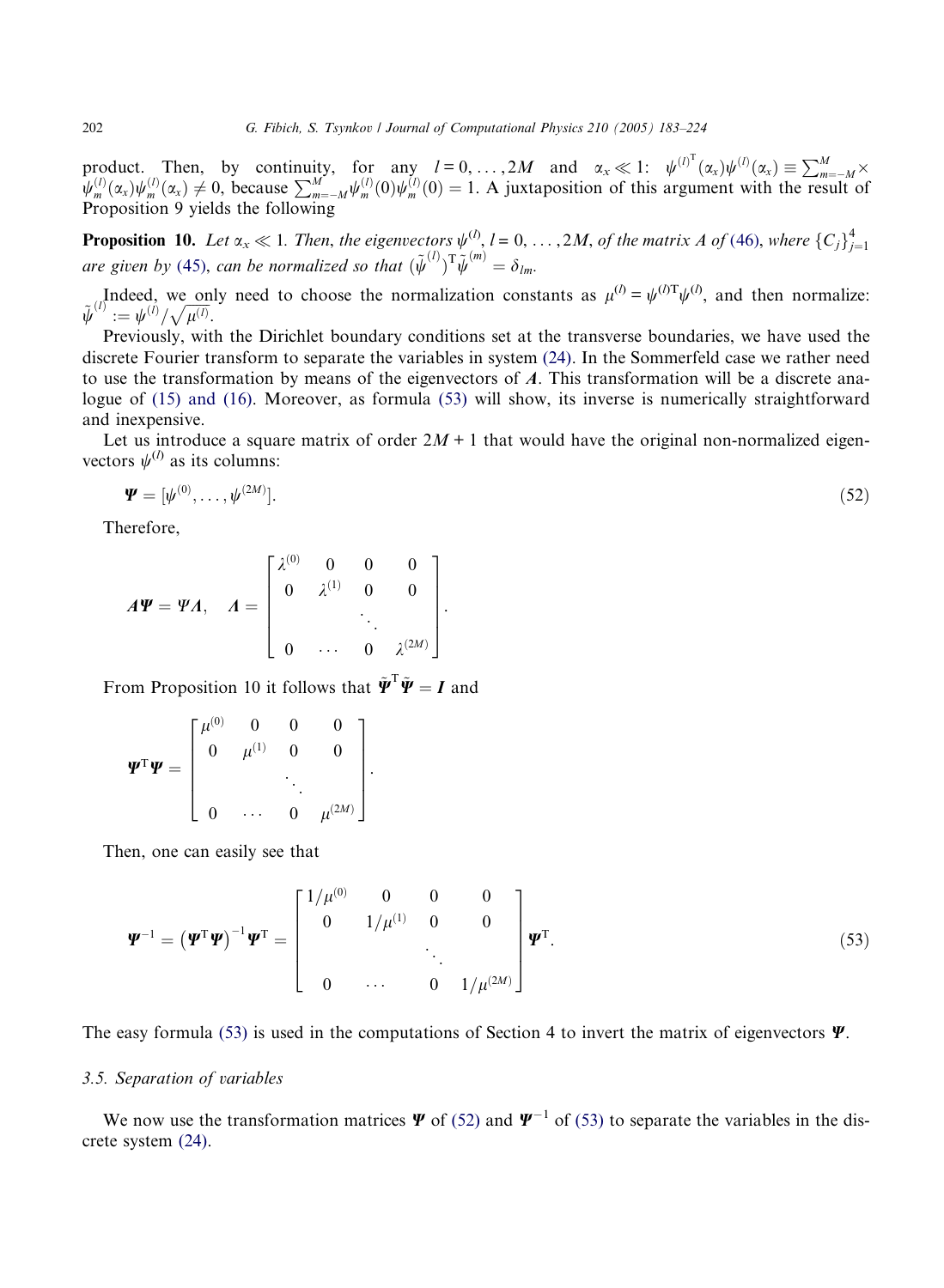<span id="page-20-0"></span>Let us define the  $2M + 1$ -dimensional vectors  $\mathcal{E}_n$  and  $\Phi_n$  for  $n = 0, \ldots, N$ :

$$
\mathscr{E}_n = [E_{-M,n}, \dots, E_{0,n}, \dots, E_{M,n}]^{\mathrm{T}}, \n\Phi_n = [\Phi_{-M,n}, \dots, \Phi_{0,n}, \dots, \Phi_{M,n}]^{\mathrm{T}}.
$$

Then, system [\(24\)](#page-11-0) subject to the transverse radiation boundary conditions [\(39\), \(45\)](#page-13-0) can be recast as follows:

$$
A\mathscr{E}_n + \frac{-\mathscr{E}_{n-2} + 16\mathscr{E}_{n-1} - 30\mathscr{E}_n + 16\mathscr{E}_{n+1} - \mathscr{E}_{n+2}}{12h_z^2} + k_0^2 \mathscr{E}_n = \Phi_n.
$$
\n(54)

In analogy with [\(15\) and \(16\)](#page-8-0), let  $\mathscr{E}_n = \Psi \hat{\mathscr{E}}_n \Longleftrightarrow \hat{\mathscr{E}}_n = \Psi^{-1} \mathscr{E}_n$  and  $\Phi_n = \Psi \hat{\Phi}_n \Longleftrightarrow \hat{\Phi}_n = \Psi^{-1} \Phi_n$ . In so doing, system (54) transforms into:

$$
A\hat{\mathscr{E}}_n + \frac{-\hat{\mathscr{E}}_{n-2} + 16\hat{\mathscr{E}}_{n-1} - 30\hat{\mathscr{E}}_n + 16\hat{\mathscr{E}}_{n+1} - \hat{\mathscr{E}}_{n+2}}{12h_z^2} + k_0^2\hat{\mathscr{E}}_n = \hat{\Phi}_n.
$$
\n(55)

The variables in  $(55)$  have separated, as the diagonal structure of the matrix  $\Lambda$  enables a natural decomposition of system (55) into a set of  $2M + 1$  separate one-dimensional systems that would govern individual components of  $\hat{\mathscr{E}}_n = [\hat{E}_{0,n}, \dots, \hat{E}_{2M,n}]^{\text{T}}$ :

$$
\frac{-\hat{E}_{l,n-2} + 16\hat{E}_{l,n-1} - 30\hat{E}_{l,n} + 16\hat{E}_{l,n+1} - \hat{E}_{l,n+2}}{12h_z^2} + (k_0^2 + \lambda^{(l)})\hat{E}_{l,n} = \hat{\Phi}_{l,n}, \quad l = 0, \dots, 2M,
$$
\n(56)

here  $\hat{\Phi}_{l,n}$ ,  $l = 0, \ldots, 2M$ , are components of the vector  $\hat{\Phi}_n$ .

Each system (56) needs to be solved independently of the others, after which the solution in the original space can be reconstructed as  $\mathscr{E}_n = \Psi \mathscr{E}_n$  for every  $n = 0, \ldots, N$ . For any  $l = 0, \ldots, 2M$ , the corresponding system (56) is still subdefinite unless supplemented by the boundary conditions at  $n = 0$  and  $n = N$ . We describe these discrete two-way ABCs in Section 3.7.

#### 3.6. Perturbation analysis

In Section 2, we have shown that the introduction of the Sommerfeld transverse radiation boundary conditions can be interpreted as linear "damping" in the z direction. We now derive an equivalent result at the discrete level.

We first prove the following auxiliary statement:

**Proposition 11.** Let  $\lambda = \lambda(\alpha_x)$  be an eigenvalue of the matrix A of [\(46\)](#page-16-0), where  ${C_j}_{j=1}^4$  are given by either ([40](#page-13-0)) or by  $(45)$  $(45)$  $(45)$ . Then,

$$
\left.\frac{d\lambda}{d\alpha_x}\right|_{\alpha_x=0}=i\nu,
$$

where  $v \in \mathbb{R}$ .

**Proof.** Since  $q_{1,2} = q_{1,2}(\alpha_x)$  are given by [\(31\) and \(32\),](#page-12-0) which, in particular, means that  $q_1(\alpha_x) = 1 + i\alpha_x + O(\alpha_x^2)$  for  $\alpha_x \ll 1$ , we can see that

$$
q_1(0) = 1, \quad \frac{dq_1}{d\alpha_x}(0) = i, \quad q_2(0) = 7 - \sqrt{48} \approx 0.07, \quad \frac{dq_2}{d\alpha_x}(0) = 0. \tag{57}
$$

Therefore, for either [\(40\)](#page-13-0) or [\(45\)](#page-14-0) it follows that

$$
\left. \frac{\mathrm{d}C_j}{\mathrm{d}\alpha_x} \right|_{\alpha_x=0} = \left. \frac{\partial C_j}{\partial q_1} \frac{\mathrm{d}q_1}{\mathrm{d}\alpha_x} \right|_{\alpha_x=0} = \left. \mathbf{i} \frac{\partial C_j}{\partial q_1} \right|_{q_1=1, q_2=7-\sqrt{48}}.\tag{58}
$$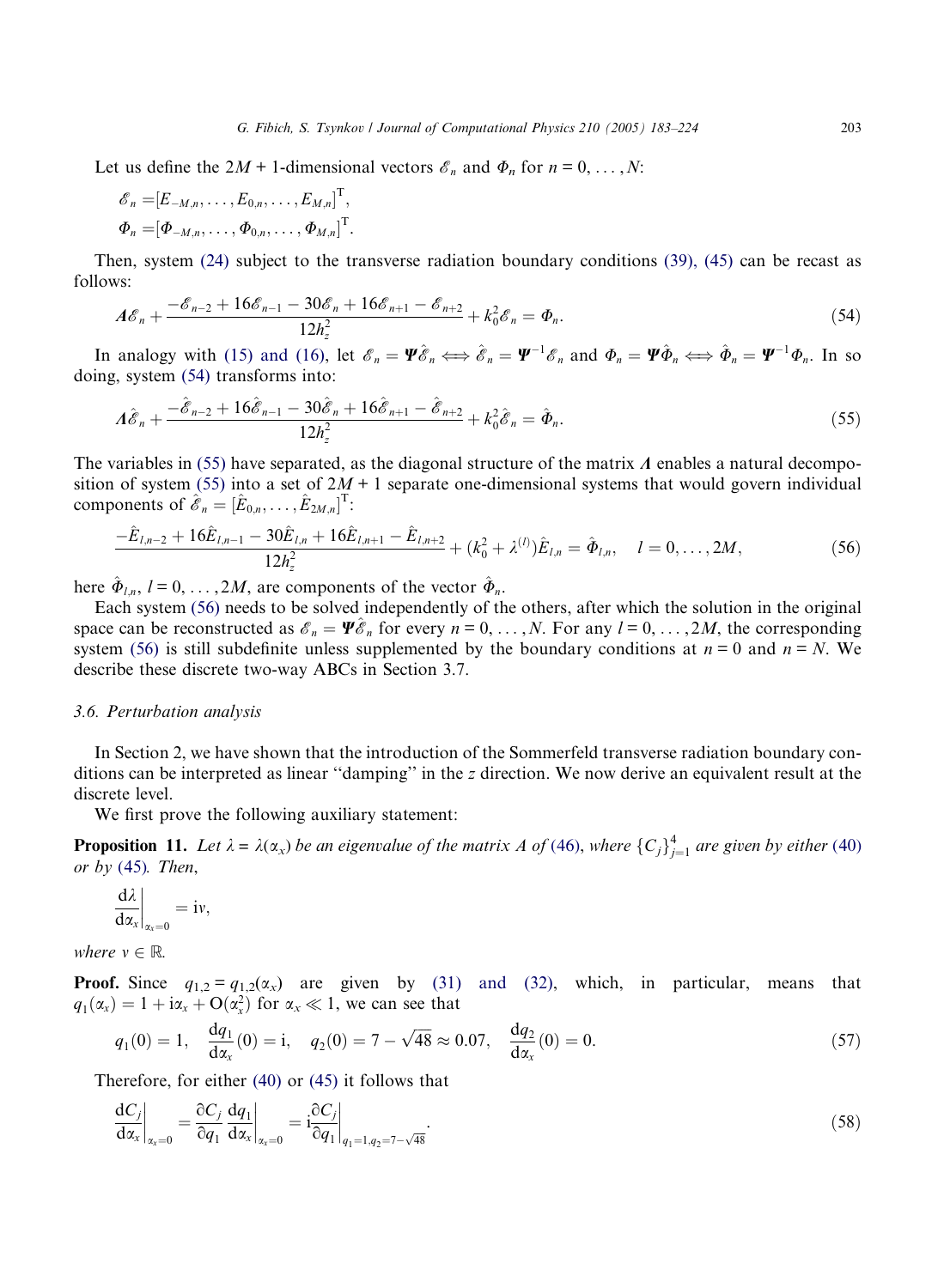We thus see that  $\frac{dC_j}{dx} \big|_{dx=0}$ , where  $j = 1, \ldots, 6$ , is purely imaginary. Let  $\psi = \psi(\alpha_x)$  be the eigenvector corresponding to  $\lambda(\alpha_x)$ , rescaled such that  $\psi^T \psi = 1$ . Therefore,

$$
0 = \frac{\mathrm{d}}{\mathrm{d}\alpha_x} \psi^{\mathrm{T}} \psi = 2\psi^{\mathrm{T}} \frac{\mathrm{d}\psi}{\mathrm{d}\alpha_x} \tag{59}
$$

and

$$
\lambda = \psi^{\mathrm{T}} A \psi.
$$

Differentiating the last relation with respect to  $\alpha_x$ , using Eq. (59) and the symmetry of A (Proposition 8) we obtain

$$
\frac{d\lambda}{d\alpha_x} = \psi^T \frac{dA}{d\alpha_x} \psi + \frac{d\psi^T}{d\alpha_x} A \psi + \psi^T A \frac{d\psi}{d\alpha_x} = \psi^T \frac{dA}{d\alpha_x} \psi + 2 \frac{d\psi^T}{d\alpha_x} A \psi = \psi^T \frac{dA}{d\alpha_x} \psi + 2\lambda \frac{d\psi^T}{d\alpha_x} \psi = \psi^T \frac{dA}{d\alpha_x} \psi. \tag{60}
$$

Next, by  $(46)$  and the symmetry of  $A$ ,

$$
\frac{dA}{dx_x} = \frac{1}{12h_x^2} \begin{bmatrix} \frac{dC_5}{dx_x} & -\frac{dC_1}{dx_x} & 0 & 0 & 0 & 0 & \cdots \\ -\frac{dC_1}{dx_x} & -\frac{dC_2}{dx_x} & 0 & 0 & 0 & 0 & \cdots \\ 0 & 0 & 0 & 0 & 0 & 0 & \cdots \\ \vdots & \vdots & \ddots & \ddots & \ddots & \ddots & \vdots \\ \vdots & \vdots & \ddots & \ddots & \ddots & \ddots & \vdots \\ \vdots & \vdots & \ddots & \ddots & \ddots & \ddots & \vdots \\ \vdots & \vdots & \ddots & \vdots & \ddots & \ddots & \ddots \\ \vdots & \vdots & \vdots & \ddots & \ddots & \ddots & \vdots \\ \vdots & \vdots & \vdots & \ddots & \ddots & \ddots & \vdots \\ \vdots & \vdots & \vdots & \ddots & \ddots & \ddots & \vdots \\ \vdots & \vdots & \vdots & \ddots & \ddots & \ddots & \vdots \\ \vdots & \vdots & \vdots & \ddots & \ddots & \vdots \\ \vdots & \vdots & \vdots & \ddots & \ddots & \vdots \\ \vdots & \vdots & \vdots & \ddots & \ddots & \ddots & \vdots \\ \vdots & \vdots & \vdots & \ddots & \ddots & \ddots & \vdots \\ \vdots & \vdots & \vdots & \ddots & \ddots & \vdots \\ \vdots & \vdots & \vdots & \vdots & \ddots & \vdots \\ \vdots & \vdots & \vdots & \vdots & \ddots & \vdots \\ \vdots & \vdots & \vdots & \vdots & \ddots & \vdots \\ \vdots & \vdots & \vdots & \vdots & \ddots & \vdots \\ \vdots & \vdots & \vdots & \ddots & \vdots \\ \vdots & \vdots & \vdots & \ddots & \vdots \\ \vdots & \vdots & \vdots & \ddots & \vdots \\ \vdots & \vdots & \vdots & \ddots & \vdots \\ \vdots & \vdots & \vdots & \ddots & \vdots \\ \vdots & \vdots & \vdots & \ddots & \vdots \\ \vdots & \vdots & \vdots & \ddots & \vdots \\ \vdots & \vdots & \vdots & \ddots & \vdots \\ \vdots & \vdots & \vdots & \ddots & \vdots
$$

When  $\alpha_x = 0$ , the matrix  $A(0)$  is self-adjoint, hence its rescaled eigenvector  $\psi(0)$  is real (see Proposition 5). Therefore, it follows from [\(58\), \(60\) and \(61\)](#page-20-0) that  $\frac{d\lambda}{dx}$  (0) is purely imaginary.  $\Box$ 

Proposition 11 shows that to leading order, the small nonorthogonality parameter  $\alpha_x$  affects only the imaginary part of the eigenvalue.<sup>5</sup> We now show that as in the continuous case (cf. Proposition 1), the imaginary part is positive:

# Proposition 12.  $v > 0$ .

**Proof.** Using [\(31\), \(32\), \(45\), \(46b\) and \(57\)](#page-12-0) we can carry out explicitly the differentiation in (61), which yields

$$
\frac{dA}{dx_x}\Big|_{x_x=0} \approx \frac{i}{12h_x^2} \begin{bmatrix} 14.08 & -1.08 & 0 & 0 & 0 & 0 & \cdots \\ -1.08 & 0.083 & 0 & 0 & 0 & 0 & \cdots \\ 0 & 0 & 0 & 0 & 0 & 0 & \cdots \\ \vdots & \vdots & \ddots & \ddots & \ddots & \ddots & \vdots \\ 0 & 0 & 0 & 0 & 0 & 0 & 0 \\ \cdots & 0 & 0 & 0 & 0 & 0.083 & -1.08 \\ \cdots & 0 & 0 & 0 & 0 & -1.08 & 14.08 \end{bmatrix}.
$$

<span id="page-21-0"></span>

<sup>&</sup>lt;sup>5</sup> The effect on the real part of the eigenvalue is  $O(\alpha_x^2)$ .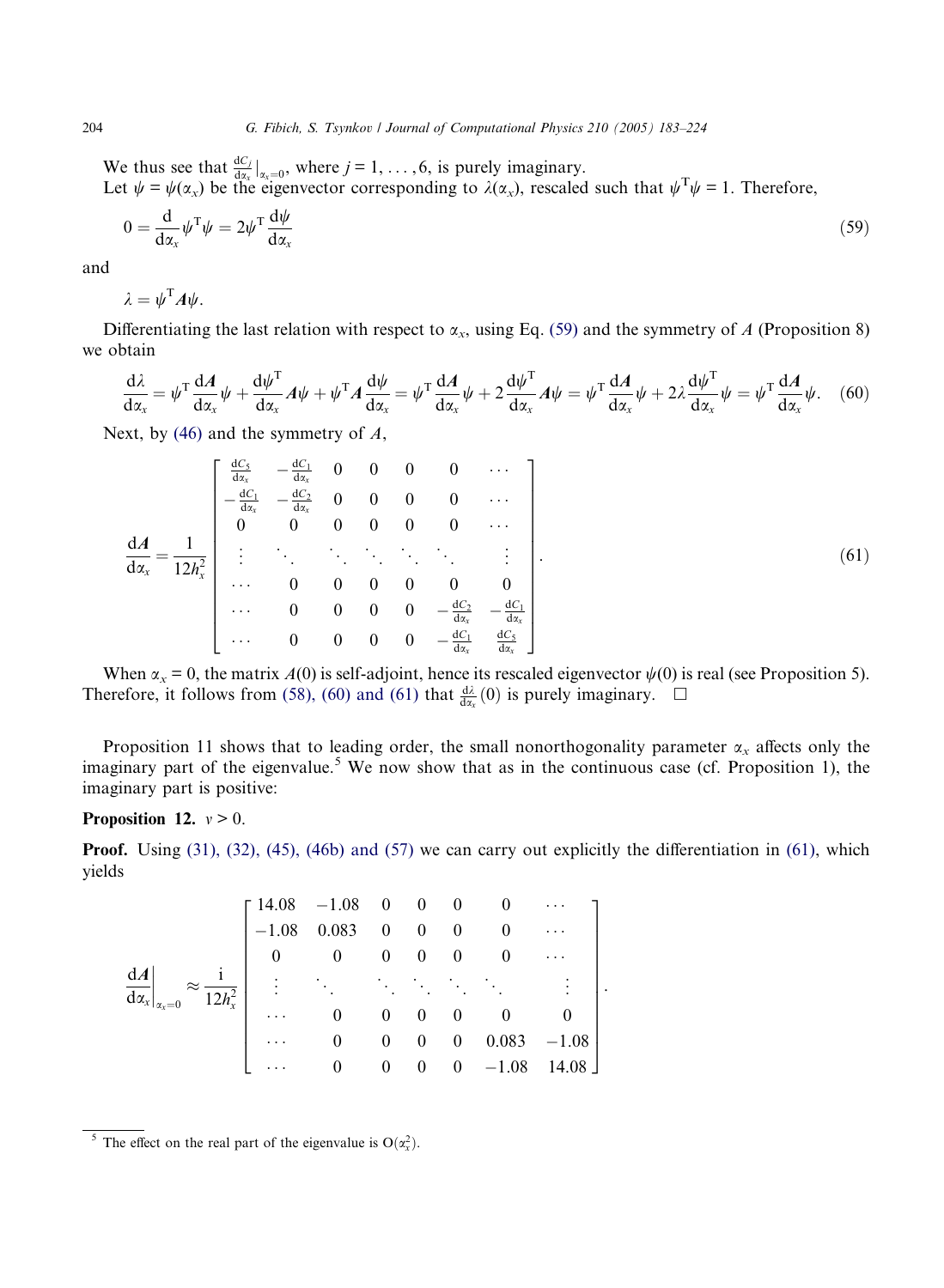<span id="page-22-0"></span>Therefore, from [\(60\)](#page-21-0),

$$
iv^{(l)} = \frac{d \lambda^{(l)}}{d x_x}(0) \approx \frac{i}{12 h_x^2} \left[ 14 \left( \psi_{-M}^{(l)}(0) \right)^2 + 14 \left( \psi_M^{(l)}(0) \right)^2 - 2 \psi_{-M}^{(l)}(0) \psi_{-M+1}^{(l)}(0) - 2 \psi_M^{(l)}(0) \psi_{M-1}^{(l)}(0) \right]
$$

Using (50b),

$$
\frac{\psi_{\pm (M-1)}^{(l)}}{\psi_{\pm M}^{(l)}} = \frac{\cos(3\theta)}{\cos \theta}, \quad \theta = \frac{\pi}{2} \frac{l}{2M+1},
$$

where  $0 \le \theta \le \pi/2$ . Since

 $14\cos^2\theta - 2\cos\theta\cos(3\theta) = 14\cos^2\theta - 2\cos(4\cos^3\theta - 3\cos\theta) = 20\cos^2\theta - 8\cos^4\theta > 0,$ 

the result follows.  $\Box$ 

#### 3.7. Nonlocal ABCs

The following construction of the ABCs at  $n = 0$  and  $n = N$  will, in fact, be very similar to the construction of the foregoing transverse radiation boundary conditions, see Section 3.2, and will basically be identical to the construction of the two-way ABCs in [\[6\]](#page-40-0). The only difference between the forthcoming derivation and its counterpart in [\[6\]](#page-40-0) is of technical nature. Namely, in the current paper we are using the ghost nodes, see Section 3.1, which we did not do in [\[6\].](#page-40-0) We think that the use of the ghost nodes simplifies the presentation. As in Section 2.2, the role of the ABCs is to guarantee the reflectionless propagation of the discrete outgoing waves through the boundaries  $n = 0$  and  $n = N$ , and at the same time, to prescribe the given incoming radiation.

Having separated the variables in system [\(24\),](#page-11-0) we obtain a set of one-dimensional finite-difference equa-tions [\(56\).](#page-20-0) Each of these equations will be supplemented by 1D boundary conditions at  $n = 0$  and at  $n = N$ in much the same way as done in Section 3.2 for Eq. [\(25\).](#page-11-0) Thus, let  $q_1$ ,  $1/q_1$ ,  $q_2$  and  $1/q_2$  be the four roots of the algebraic characteristic equation that corresponds to the homogeneous counterpart of equation l of  $(56)^6$  $(56)^6$  (cf. Eq. [\(26\)](#page-12-0)):

$$
-1 + 16q + (12\alpha_z^2 - 30)q^2 + 16q^3 - q^4 = 0,
$$
\n(62)

where (cf. formula [\(27\)](#page-12-0))

$$
\alpha_z = h_z \sqrt{k_0^2 + \lambda^{(l)}}.\tag{63}
$$

For the homogeneous counterpart of this equation  $l$  of [\(56\)](#page-20-0) we build the discrete one-way Helmholtz equation at the right endpoint  $n = N$ :

$$
\hat{E}_{l,N+1} = (q_1 + q_2)\hat{E}_{l,N} - q_1 q_2 \hat{E}_{l,N-1},
$$
\n(64a)

$$
\hat{E}_{l,N+2} = \left[ (q_1 + q_2)^2 - q_1 q_2 \right] \hat{E}_{l,N} - (q_1 + q_2) q_1 q_2 \hat{E}_{l,N-1},\tag{64b}
$$

and at the left endpoint  $n = 0$ :

$$
\hat{E}_{l,-1} = (q_1 + q_2)\hat{E}_{l,0} - q_1 q_2 \hat{E}_{l,1},\tag{65a}
$$

$$
\hat{E}_{l,-2} = [(q_1 + q_2)^2 - q_1 q_2] \hat{E}_{l,0} - (q_1 + q_2) q_1 q_2 \hat{E}_{l,1}.
$$
\n(65b)

.

<sup>&</sup>lt;sup>6</sup> Note that unlike in Section 3.2, the parameter  $\alpha_z$  of (63) and the roots of Eq. (62) all depend on the transverse mode number *l*.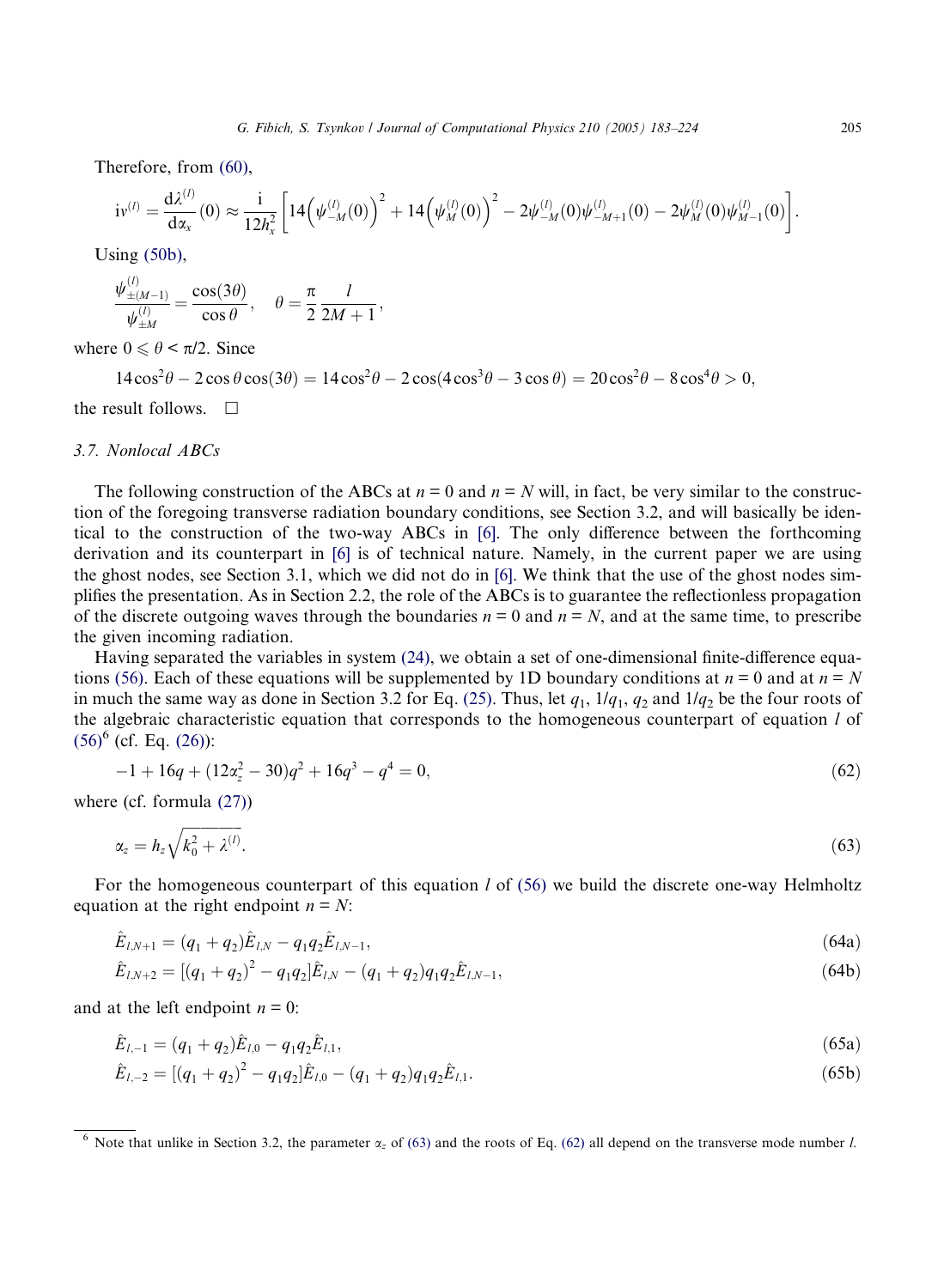Formulae [\(64\)](#page-22-0) are analogous to [\(35\),](#page-13-0) and formulae [\(65\)](#page-22-0) are analogous to [\(38\)](#page-13-0). In the capacity of boundary conditions, Eqs. [\(64\)](#page-22-0) will facilitate reflectionless propagation of all the waves traveling in the positive z direction through the boundary  $z = z_{\text{max}}$ , i.e.,  $n = N$ , and Eqs. [\(65\)](#page-22-0) will facilitate reflectionless propagation of all the waves traveling in the negative z direction through the boundary  $z = 0$ , i.e.,  $n = 0$ .

By construction, the one-way discrete Helmholtz equations [\(65\)](#page-22-0) and [\(64\)](#page-22-0) can only be used as radiation boundary conditions for the homogeneous discrete Helmholtz equation. However, Eq. [\(56\)](#page-20-0) are inhomogeneous. To take into account the inhomogeneity  $\Phi_{l,n}$  on the right-hand side of [\(56\)](#page-20-0), we employ the discrete Green's function  $G<sup>n</sup>$ , which is defined as solution to

$$
\frac{-G^{n-2} + 16G^{n-1} - 30G^n + 16G^{n+1} - G^{n+2}}{12h_z^2} + (k_0^2 + \lambda^{(1)})G^n = \delta_n,
$$
  
\n
$$
\delta_n = \begin{cases} 1, & n = 0, \\ 0, & n \neq 0, \end{cases} \tag{66}
$$

satisfying the radiation principle, i.e., such that (cf. formulae [\(33\) and \(36\)](#page-13-0)):

$$
G^{n} = \begin{cases} a_{1}q_{1}^{n} + a_{2}q_{2}^{n}, & n \geq 0, \\ b_{1}q_{1}^{-n} + b_{2}q_{2}^{-n}, & n \leq 0. \end{cases}
$$
 (67)

The Green's function  $G<sup>n</sup>$  of (66), (67) can be obtained in the closed form, the corresponding expressions for the coefficients  $a_1$ ,  $a_2$ ,  $b_1$ , and  $b_2$  can be found in [\[6\]](#page-40-0). This Green's function is defined for the entire range  $-\infty < n < \infty$ , and is, in fact, symmetric, i.e.,  $G^{-n} = G^n$  (or equivalently,  $a_1 = a_2$  and  $b_1 = b_2$ ).

With the help of the Green's function  $G<sup>n</sup>$  of (66), (67), one can write down solution of equation l from [\(56\)](#page-20-0) in the form of the discrete convolution:

$$
\hat{E}_{l,n} = \sum_{j=0}^{j=N} \hat{\Phi}_{l,j} G^{n-j}.
$$
\n(68)

The grid function  $E_{l,n}$  of (68) is also defined for  $-\infty < n < \infty$ . It satisfies the inhomogeneous equation l of [\(56\)](#page-20-0) on the interval  $0 \le n \le N$ ; and on the intervals of homogeneity it obviously satisfies (again, cf. [\(33\) and](#page-13-0) [\(36\)](#page-13-0)):

$$
\hat{E}_{l,n} = \begin{cases} c_1 q_1^n + c_2 q_2^n, & n \ge N, \\ c_{-1} q_1^{-n} + c_{-2} q_2^{-n}, & n \le 0. \end{cases}
$$

Next, substituting expression (68) into [\(64a\)](#page-22-0) we obtain:

$$
\hat{E}_{l,N+1} - (q_1 + q_2)\hat{E}_{l,N} + q_1 q_2 \hat{E}_{l,N-1} = \sum_{j=0}^{j=N} \hat{\Phi}_{l,j} G^{N+1-j} - (q_1 + q_2) \sum_{j=0}^{j=N} \hat{\Phi}_{l,j} G^{N-j} + q_1 q_2 \sum_{j=0}^{j=N} \hat{\Phi}_{l,j} G^{N-1-j}
$$

$$
= \sum_{j=0}^{j=N} \hat{\Phi}_{l,j} \left[ G^{N+1-j} - (q_1 + q_2) G^{N-j} + q_1 q_2 G^{N-1-j} \right]
$$

$$
= \hat{\Phi}_{l,N} \left[ G^1 - (q_1 + q_2) G^0 + q_1 q_2 G^{-1} \right], \tag{69a}
$$

and similarly, substituting it into (64b) we get:

<span id="page-23-0"></span>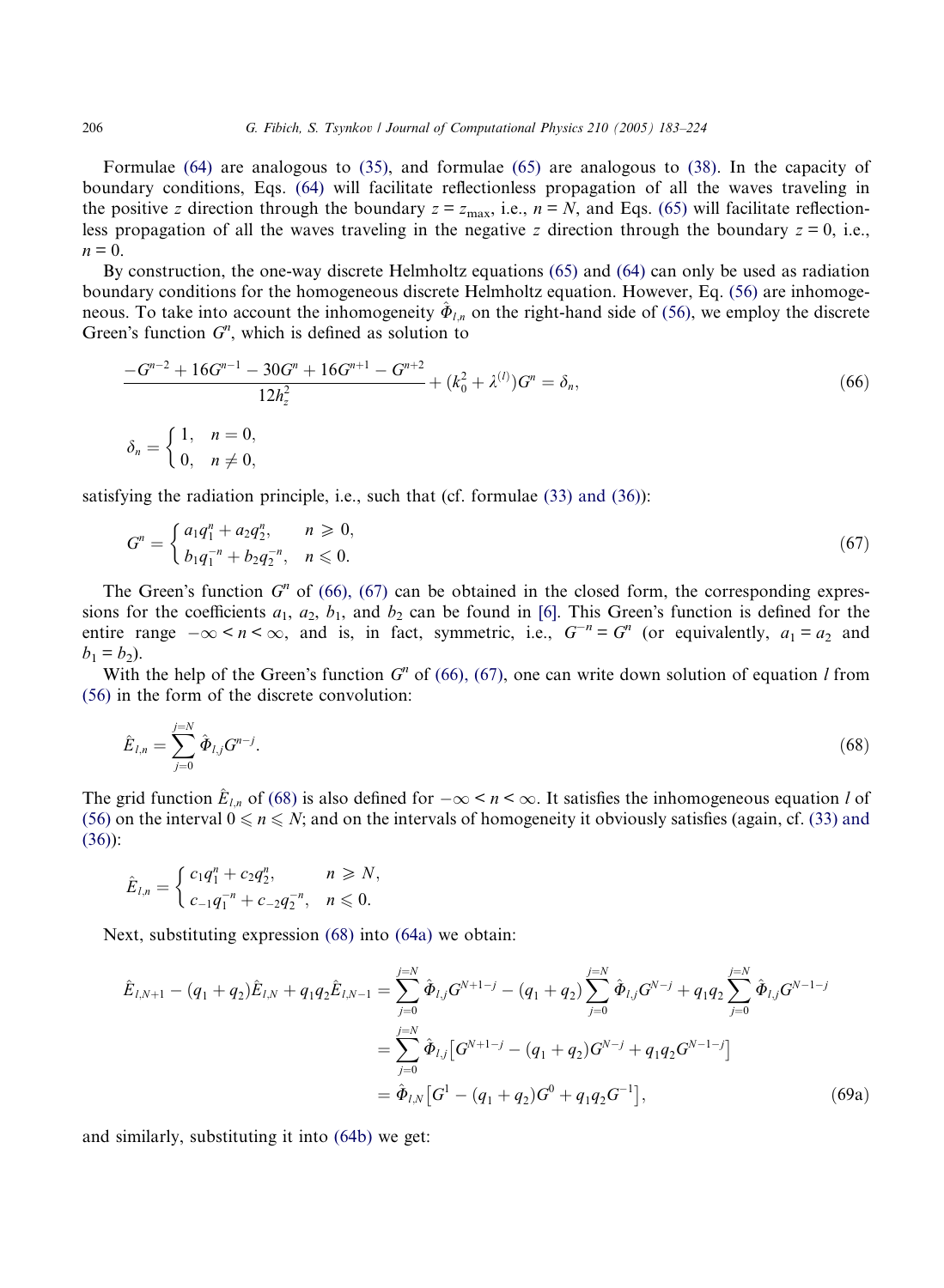<span id="page-24-0"></span>
$$
\hat{E}_{l,N+2} - [(q_1 + q_2)^2 - q_1 q_2] \hat{E}_{l,N} + (q_1 + q_2) q_1 q_2 \hat{E}_{l,N-1}
$$
\n
$$
= \sum_{j=0}^{j=N} \hat{\Phi}_{l,j} \Big[ G^{N+2-j} - [(q_1 + q_2)^2 - q_1 q_2] G^{N-j} + (q_1 + q_2) q_1 q_2 G^{N-1-j} \Big]
$$
\n
$$
= \hat{\Phi}_{l,N} \Big[ G^2 - [(q_1 + q_2)^2 - q_1 q_2] G^0 + (q_1 + q_2) q_1 q_2 G^{-1} \Big].
$$
\n(69b)

We note that in formulae [\(69a\)](#page-23-0) and (69b) all terms except  $j = N$  turn into zero because for all  $j \le N$  the shifted Green's function  $G^{\hat{N}-j}$  clearly satisfies the homogeneous relations [\(64a\) and \(64b\).](#page-22-0)

An identical argument applied near the left endpoint  $n = 0$  yields instead of [\(65a\) and \(65b\):](#page-22-0)

$$
\hat{E}_{l,-1} - (q_1 + q_2)\hat{E}_{l,0} + q_1 q_2 \hat{E}_{l,1} = \hat{\Phi}_{l,0} \left[ G^{-1} - (q_1 + q_2)G^0 + q_1 q_2 G^1 \right]
$$
\n(70a)

and

$$
\hat{E}_{l,-2} - [(q_1 + q_2)^2 - q_1 q_2] \hat{E}_{l,0} + (q_1 + q_2) q_1 q_2 \hat{E}_{l,1} = \hat{\Phi}_{l,0} \Big[ G^{-2} - [(q_1 + q_2)^2 - q_1 q_2] G^0 + (q_1 + q_2) q_1 q_2 G^1 \Big].
$$
\n(70b)

It only remains now to take into account the incoming waves. This is done similarly to the continuous case described in Section 2.2. Using the notations of Section 3.5, we transform the discrete field impinging from the left:  $\hat{\mathscr{E}}^{(\text{inc}, \text{left})} = \Psi^{-1} \mathscr{E}^{(\text{inc}, \text{left})}$ , and substitute the resulting individual modes  $\hat{E}^{(\text{inc}, \text{left})}_l q_1^n$  into the lefthand side of the corresponding relations (70), which yields:

$$
\hat{E}_{l,-1} - (q_1 + q_2)\hat{E}_{l,0} + q_1 q_2 \hat{E}_{l,1} = \hat{\Phi}_{l,0} \left[ G^{-1} - (q_1 + q_2)G^0 + q_1 q_2 G^1 \right] + \hat{E}_l^{\text{(inc, left)}} \left[ q_1^{-1} - (q_1 + q_2) + q_1^2 q_2 \right]
$$
\n(71a)

and

$$
\hat{E}_{l,-2} - [(q_1 + q_2)^2 - q_1 q_2] \hat{E}_{l,0} + (q_1 + q_2) q_1 q_2 \hat{E}_{l,1} = \hat{\Phi}_{l,0} \Big[ G^{-2} - [(q_1 + q_2)^2 - q_1 q_2] G^0 + (q_1 + q_2) q_1 q_2 G^1 \Big] \n+ \hat{E}_l^{(\text{inc},\text{left})} \Big[ q_1^{-2} - [(q_1 + q_2)^2 - q_1 q_2] + (q_1 + q_2) q_1^2 q_2 \Big].
$$
\n(71b)

Similarly, at the right endpoint  $n = N$  we substitute  $\hat{E}^{(\text{inc},\text{right})}_l q_1^{-n}$  and obtain instead of [\(69\):](#page-23-0)

$$
\hat{E}_{l,N+1} - (q_1 + q_2)\hat{E}_{l,N} + q_1 q_2 \hat{E}_{l,N-1} = \hat{\Phi}_{l,N} \left[ G^1 - (q_1 + q_2)G^0 + q_1 q_2 G^{-1} \right] \n+ \hat{E}_l^{(\text{inc}, \text{right})} q_1^{-N} \left[ q_1^{-1} - (q_1 + q_2) + q_1^2 q_2 \right]
$$
\n(72a)

and

$$
\hat{E}_{l,N+2} - [(q_1 + q_2)^2 - q_1 q_2] \hat{E}_{l,N} + (q_1 + q_2) q_1 q_2 \hat{E}_{l,N-1}
$$
\n
$$
= \hat{\Phi}_{l,N} \Big[ G^2 - [(q_1 + q_2)^2 - q_1 q_2] G^0 + (q_1 + q_2) q_1 q_2 G^{-1} \Big] + \hat{E}_l^{(\text{inc}, \text{right})} q_1^{-N} [q_1^{-2} - [(q_1 + q_2)^2 - q_1 q_2] + (q_1 + q_2) q_1^2 q_2]. \tag{72b}
$$

Inhomogeneous relations (71) and (72) provide the desired finite-difference two-way ABCs at the left and right boundaries, respectively. Altogether, to obtain the solution on every iteration, we now need to solve Eq. [\(56\)](#page-20-0) for  $n = 0, \ldots, N$  and for all l, subject to the boundary conditions (71) that supplement the ghost nodes  $n = -2$  and  $n = -1$ , and boundary conditions (72) that supplement the ghost nodes  $n = N + 1$  and  $n = N + 2$ .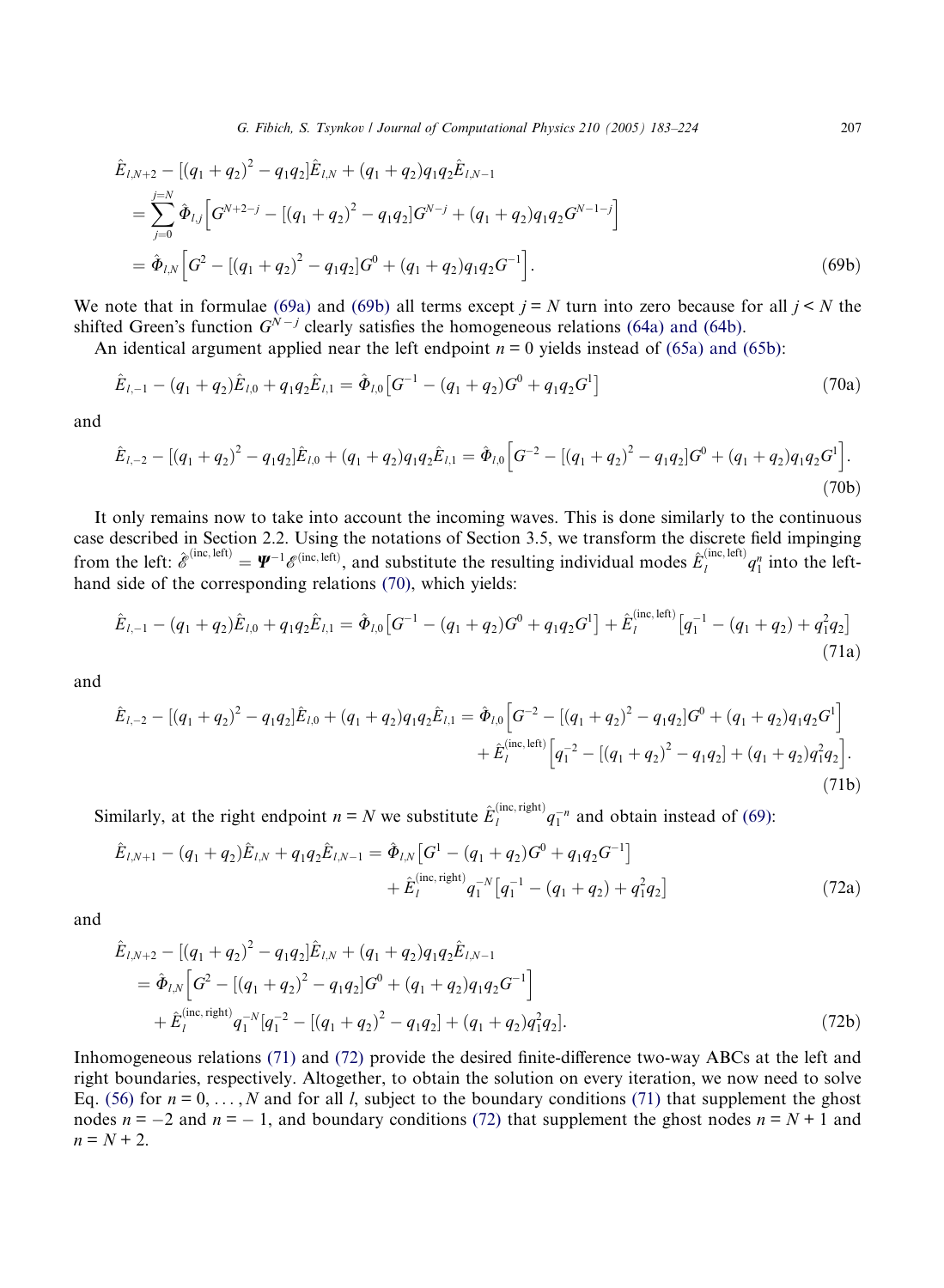The ABCs [\(71\)](#page-24-0) and [\(72\)](#page-24-0) are fourth order discrete counterparts of the continuous boundary conditions [\(20\)](#page-10-0). We emphasize that the right-hand sides in relations [\(71\)](#page-24-0) and [\(72\)](#page-24-0) are obtained by local formulae and as such, are numerically inexpensive. We also emphasize that similarly to boundary conditions [\(20\),](#page-10-0) the discrete two-way ABCs [\(71\)](#page-24-0) and [\(72\)](#page-24-0) are obtained in the transformed space independently for each onedimensional system [\(56\)](#page-20-0), and would therefore become nonlocal if transformed back to the original space by means of the matrix  $\Psi$ . However, we never actually need to explicitly transform the ABCs to the original physical space, because system [\(24\)](#page-11-0) is solved on each iteration [\(23\)](#page-11-0) using the separation of variables [\(55\)](#page-20-0) and consequently, the boundary conditions only need to be applied to variables  $E_{l,n}$  in the transformed space.

#### 3.8. Resonances

If  $\alpha_z = 0$ , two roots  $q_1$  and  $1/q_1$  of the characteristic equation [\(62\)](#page-22-0) merge into one double root  $q_1 = 1/$  $q_1 = 1$ . Then, the homogeneous one-way discrete Helmholtz equations [\(65\)](#page-22-0) and [\(64\)](#page-22-0) become linearly dependent, which basically ruins the stability, see Section 3.3. For the previously used Dirichlet boundary conditions, all eigenvalues  $\lambda^{(l)}$  were real and negative. Therefore, according to formula [\(63\)](#page-22-0), having  $\alpha_z = 0$  was indeed a possibility. An exact equality, of course, could always be avoided by slightly changing the parameters of the discretization in the transverse direction  $x$ , see [\[6\].](#page-40-0) However, in our numerical simulations we have observed a number of cases when instability manifested itself even for the modes with  $\alpha$ <sub>z</sub> close, rather than exactly equal, to zero. Some of those cases are reported in Section 4.2 and are referred to as resonances. On the other hand, according to Proposition 12, the Sommerfeld boundary conditions guarantee that all eigenvalues  $\lambda^{(l)}$  have a non-trivial imaginary part.<sup>7</sup> This allows one to separate  $\alpha$ , from zero for all l, see formula (63), and indeed, no instabilities of the aforementioned type have ever been seen in our numerical experiments with the Sommerfeld boundary conditions, see Section 4.2.

#### 4. Results of computations

In this section, we present computational results obtained with the help of the algorithm of Section 3. In order to judge whether the iterations [\(23\)](#page-11-0) converge, we monitor the following three quantities on the outer loop:

- (1) The difference between successive iterations:  $\max_{m,n} |E_{m,n}^{(j)} E_{m,n}^{(j-1)}|$ .
- (2) The maximal residual:  $\max_{m,n}|R_{m,n}^{(j)}|$ , where

$$
R_{m,n}^{(j)} = \frac{-E_{m-2,n}^{(j)} + 16E_{m-1,n}^{(j)} - 30E_{m,n}^{(j)} + 16E_{m+1,n}^{(j)} - E_{m+2,n}^{(j)}}{12h_x^2} + \frac{-E_{m,n-2}^{(j)} + 16E_{m,n-1}^{(j)} - 30E_{m,n}^{(j)} + 16E_{m,n+1}^{(j)} - E_{m,n+2}^{(j)}}{12h_z^2} + k_0^2 \left[1 + \epsilon \left|E_{m,n}^{(j)}\right|^{2\sigma}\right] E_{m,n}^{(j)}.
$$

(3) The mean residual:  $\frac{1}{MN} \sum_{m} \sum_{n} |R_{m,n}^{(j)}|$ .

<sup>&</sup>lt;sup>7</sup> Moreover, since Re( $\alpha_z$ )  $\approx$  0 implies that Re( $\lambda_l$ )  $\approx$  - $k_0^2$ , this case corresponds to modes propagating nearly-perpendicular to the z direction. Therefore, linear ''damping'' would be the largest for these modes.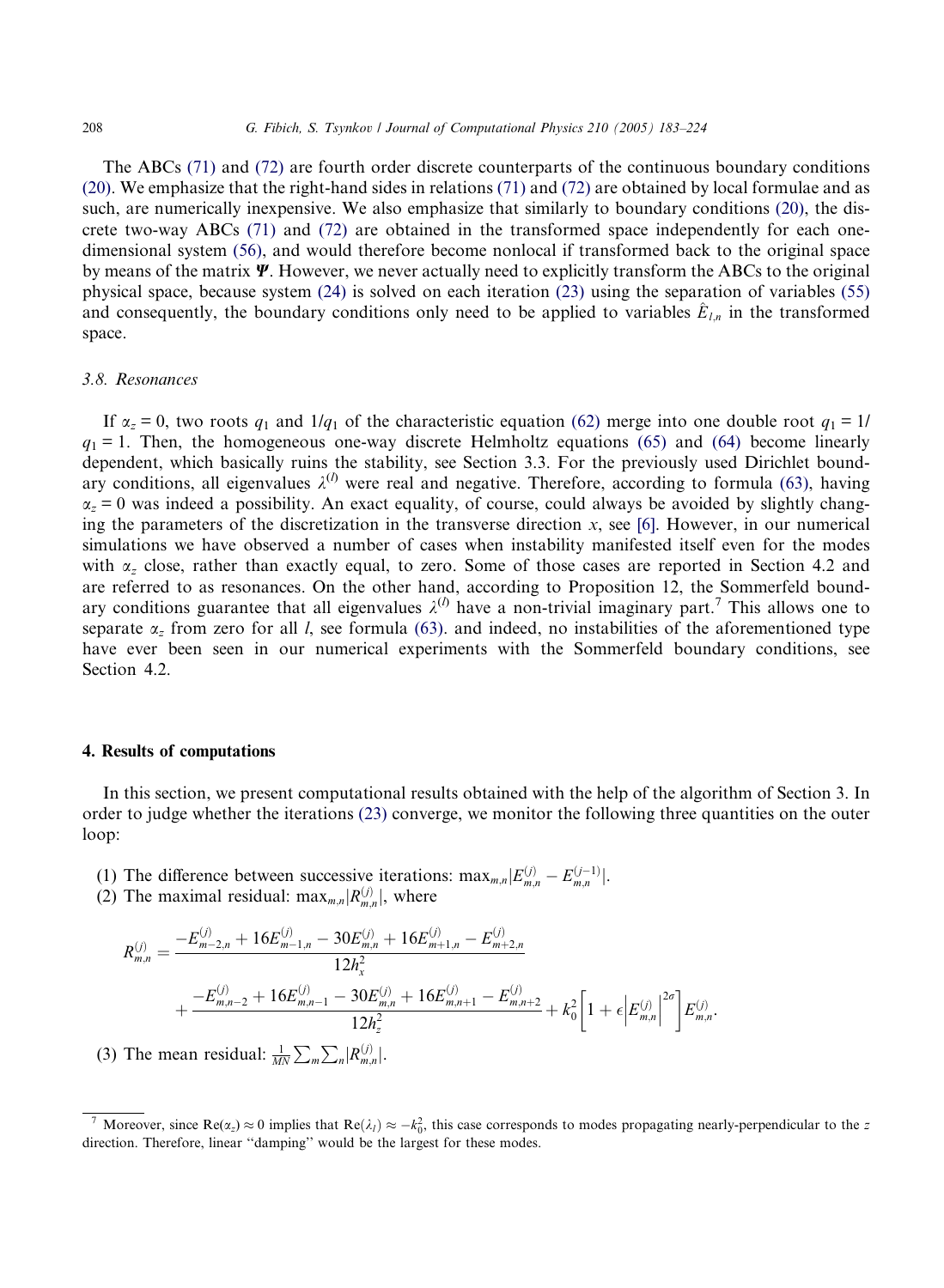# 4.1. Critical case

We solve the 2D NLH [\(6\)](#page-6-0) in the critical case  $\sigma = 2$  with  $k_0 = 8$  and with the incident Gaussian input beam given by

$$
E^{(\text{inc},\text{left})}(x,0) = e^{-x^2}.
$$

As shown in [\[6\]](#page-40-0), the fractional critical power of this input beam is equal to

$$
p = \sqrt{\frac{2\epsilon}{3\pi}}k_0.
$$

The highest input power that we could solve for in [\[6\]](#page-40-0) was  $\epsilon = 0.06$ , which implies  $p = 90\%$ , i.e., the power of the corresponding NLS solution is 90% of the threshold power for collapse  $N_c$ .

We now demonstrate that when using the Sommerfeld boundary conditions at the transverse boundary one obtains a considerably more robust numerical algorithm, compared with the original algorithm with Dirichlet boundary conditions of [\[6\].](#page-40-0) The improved robustness manifests itself in two ways:

- (1) Better quality of the solution when both algorithms use the same numerical parameters domain size and grid resolution.
- (2) Better convergence of iterations [\(23\),](#page-11-0) i.e., a smaller transverse size of the computational domain is sufficient for the iterations to converge.

Our starting point for comparison of the two algorithms are the results of computations performed in [\[6\].](#page-40-0) In particular, we have determined in [\[6\]](#page-40-0) that if the focusing beam in the critical regime is coming from the left interface  $z = 0$ , then the performance of the nonlocal ABCs at the opposite "downstream" boundary  $z_{\text{max}}$  improves when this boundary is located not too close to the focusing zone; ideally in the region where the effect of nonlinearity becomes small. For  $k_0 = 8$  and  $\epsilon = 0.06$ , the value of  $z_{\text{max}} = 40$ has been found sufficiently large, and we fix it for the computations in this paper as well. The transverse size of the computational domain  $x_{\text{max}}$  has been shown to exert a critical influence on both the solution quality and the convergence of iterations in [\[6\];](#page-40-0) most likely because of the effect of wave reflections from the lateral boundaries equipped with the Dirichlet conditions. Below, we will carefully examine the influence of  $x_{\text{max}}$  in the case of the Sommerfeld transverse boundary conditions. We have also conducted grid convergence studies in [\[6\].](#page-40-0) The solution has been shown to be more sensitive to the longitudinal wave resolution  $\lambda_0/h_z$  than to the transverse wave resolution  $\lambda_0/h_x$ , where the wavelength is given by  $\lambda_0 = 2\pi/k_0$ , the reason being that the beam dynamics primarily develops in the z direction. Starting with  $h_z = \lambda_0/10$  and  $h_x = \lambda_0/4$  the results become quite acceptable [\[6\],](#page-40-0) while the values of  $h_z = \lambda_0/20$  and  $h_x = \lambda_0/8$  have been found sufficiently small so that further grid refinement did not provide any noticeable improvement of the solution quality.

We first solve the critical NLH with the Dirichlet transverse boundary conditions for  $h_z = \lambda_0/20$  and  $h_x = \lambda_0/8$ . The minimum transverse size  $x_{\text{max}}$  for which the iteration scheme [\(23\)](#page-11-0) converged was found to be  $x_{\text{max}} = 13$ ; for smaller  $x_{\text{max}}$  the iterations diverged (this divergence was found to be more rapid on finer grids, which is a natural phenomenon to expect). Convergence of the residuals was linear, see [Fig.](#page-27-0) [2,](#page-27-0) with roughly forty outer-loop cycles required to obtain ten orders of magnitude reduction. All three convergence criteria show a similar convergence rate. The converged solution (magnitude of the electric field) for  $x_{\text{max}} = 13$  is shown in [Figs. 3 and 4.](#page-27-0) Overall, the solution first undergoes a moderate selffocusing, and then starts to diffract. One can clearly see that reflections of the diffracting part of the beam from the lateral boundaries of the computational domain tend to corrupt the solution for larger  $z$ 's.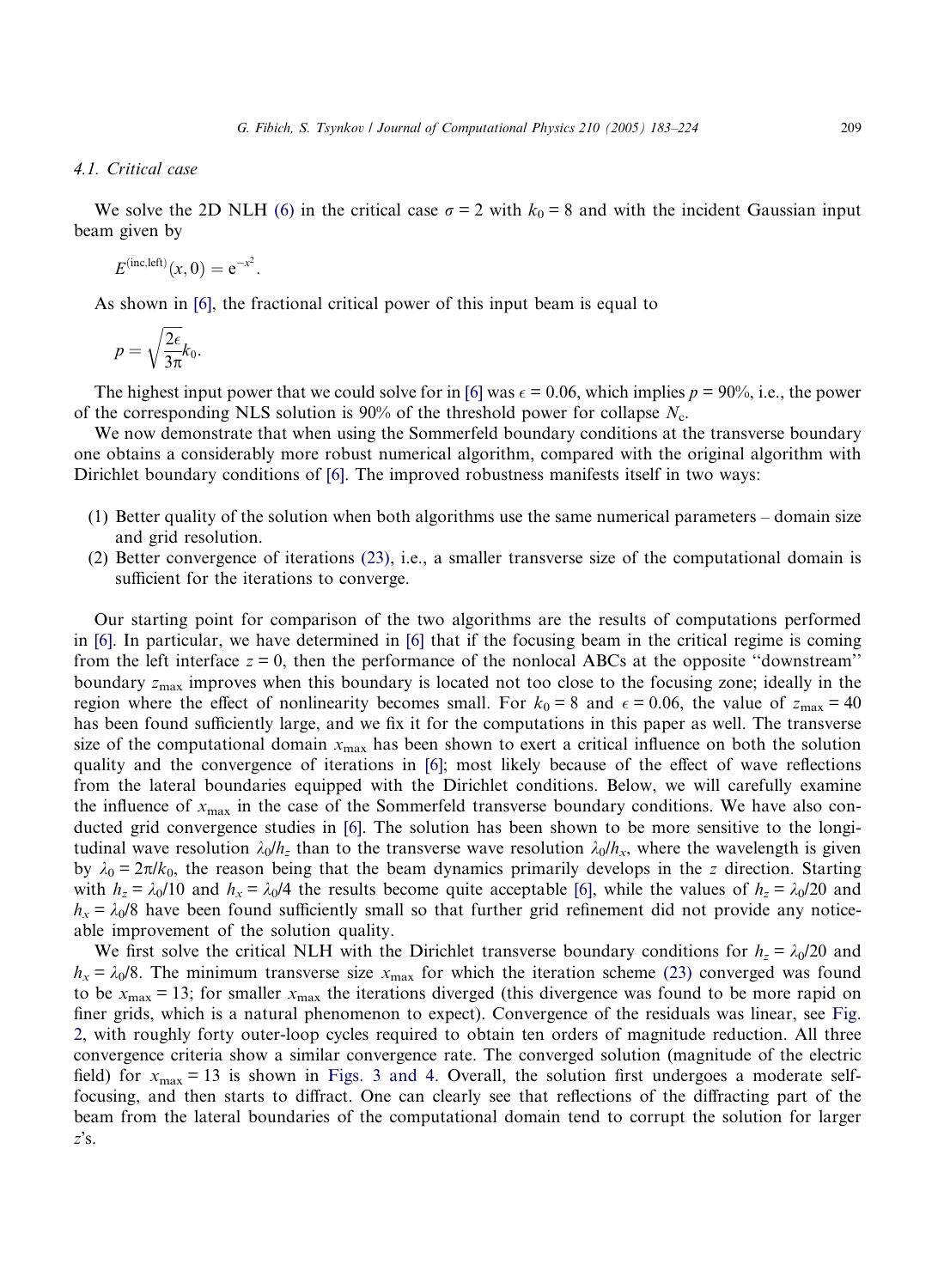<span id="page-27-0"></span>

Fig. 2. Convergence history plots for the critical NLH subject to the Dirichlet transverse boundary conditions;  $x_{\text{max}} = 13$ .



Fig. 3. Solution of the critical NLH subject to the Dirichlet transverse boundary conditions for  $x_{\text{max}} = 13$ : Incoming and outgoing cross-sections (left) and on-axis amplitude  $|E(0,z)|$  (right).



Fig. 4. Solution of the critical NLH subject to the Dirichlet transverse boundary conditions for  $x_{\text{max}} = 13$ .

We now compare the foregoing results with those obtained with the Sommerfeld transverse boundary conditions, keeping all other parameters unchanged, see [Figs. 6 and 7.](#page-28-0) While the iteration convergence rate remains roughly the same, see [Fig. 5,](#page-28-0) the quality of the solution has obviously much improved, and the lateral reflections due to the Dirichlet boundary conditions are significantly reduced.

A grid convergence study for the new Sommerfeld boundary conditions is obviously needed to corroborate the validity of the results. We have recomputed the previous solution for  $z_{\text{max}} = 40$  and  $x_{\text{max}} = 13$  on a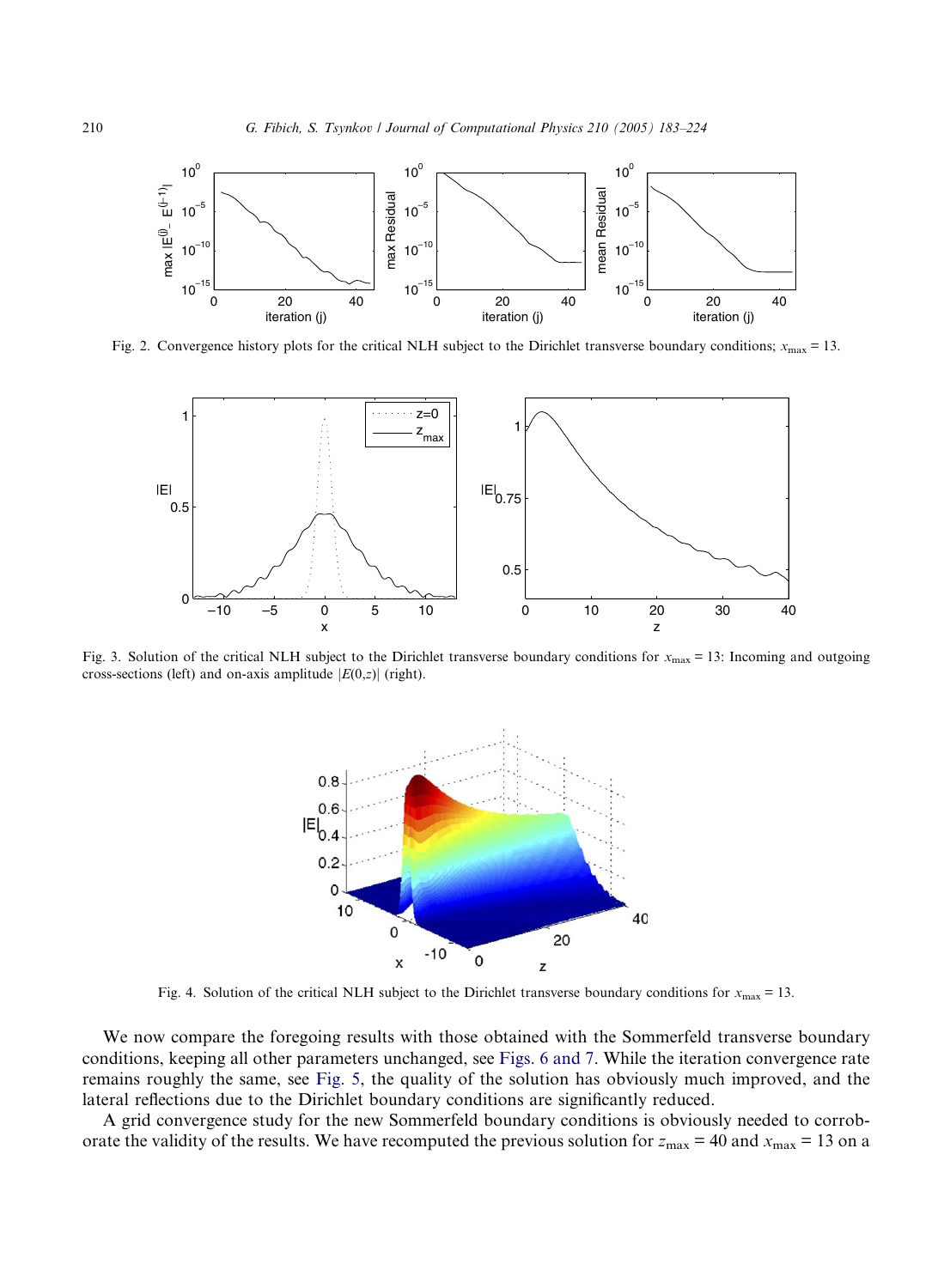<span id="page-28-0"></span>

Fig. 5. Convergence history plots for the critical NLH subject to the Sommerfeld transverse boundary conditions;  $x_{\text{max}} = 13$ .



Fig. 6. Solution of the critical NLH subject to the Sommerfeld transverse boundary conditions for  $x_{\text{max}} = 13$ : Incoming and outgoing cross-sections (left) and on-axis amplitude  $|E(0,z)|$  (right).



Fig. 7. Solution of the critical NLH subject to the Sommerfeld transverse boundary conditions for  $x_{\text{max}} = 13$ .

sequence of grids ranging from twice as coarse,  $(h_z, h_x) = (\lambda_0/10, \lambda_0/4)$ , to twice as fine,  $(h_z, h_x) = (\lambda_0/40, \lambda_0/16)$ compared with the original grid. Between each two consecutive grids in the sequence, the resolution changes by a factor of 2. The results are summarized in [Table 1](#page-29-0), where we present the maximum norms of the difference between consecutive solutions. Note that the improvement by reducing the grid sizes by a factor of two is 0.125/0.0102  $\approx$  12.25, which is close to the theoretical prediction  $2^4 = 16$ .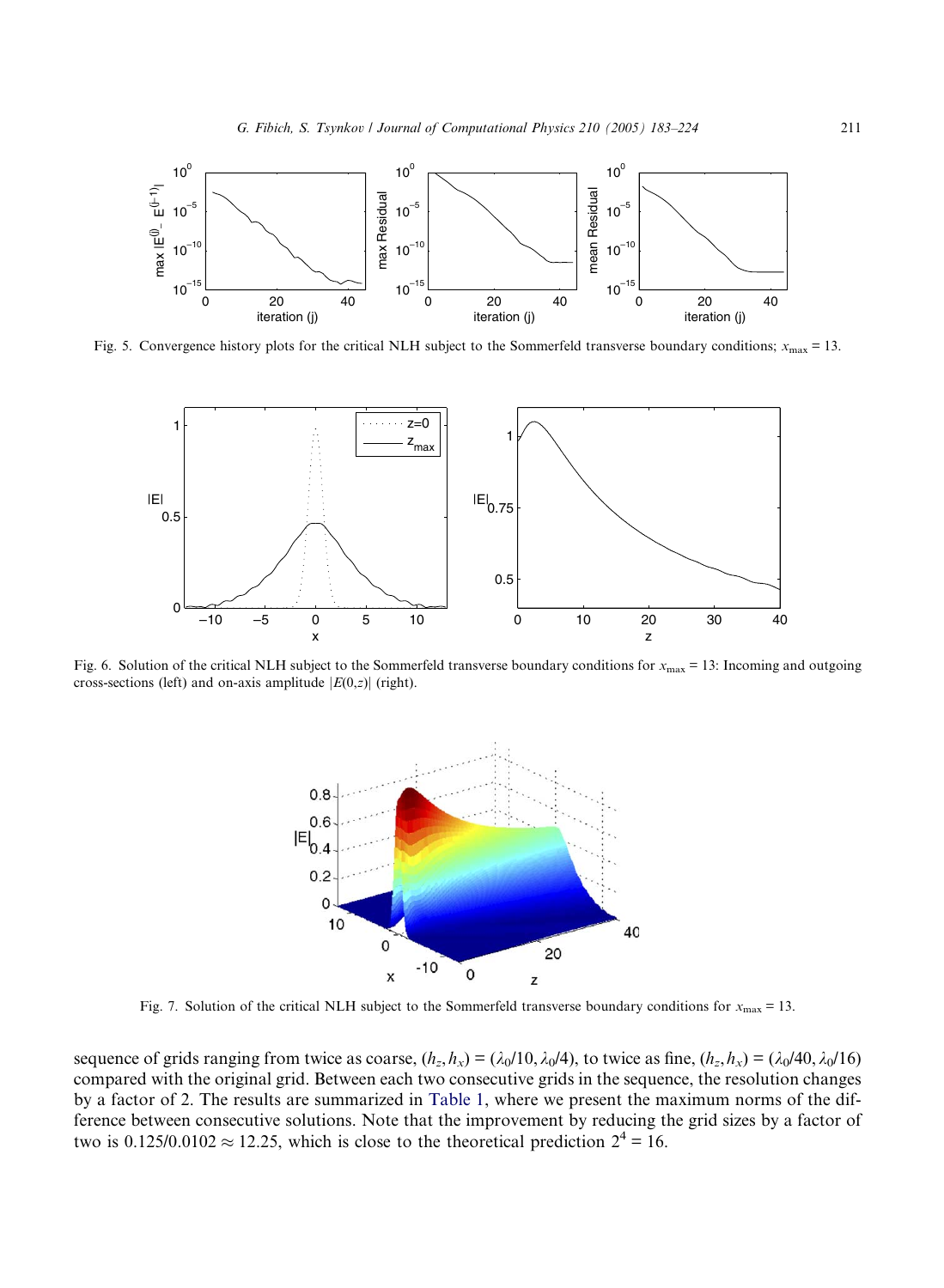| ີ                                                                                        |                                               |                                                        |                                                                     |
|------------------------------------------------------------------------------------------|-----------------------------------------------|--------------------------------------------------------|---------------------------------------------------------------------|
| Grid no.                                                                                 | $i \equiv 1$                                  | $i = 2$                                                | $i = 3$                                                             |
| $(h_z,h_x)$<br>$  E^{(\text{grid} > i)}  $<br>$= E^{(\text{grid} \geq i-1)}$<br>$\infty$ | $(\frac{\lambda_0}{10}, \frac{\lambda_0}{4})$ | $(\frac{\lambda_0}{20}, \frac{\lambda_0}{8})$<br>0.125 | $\left(\frac{\lambda_0}{40}, \frac{\lambda_0}{16}\right)$<br>0.0102 |

<span id="page-29-0"></span>Table 1 Grid convergence study for the Sommerfeld boundary conditions

To further demonstrate the superiority of the new approach, let us now reduce the transverse size of the computational domain by approximately a factor of 2, to  $x_{\text{max}} = 7$ . As we have already mentioned, for sizes smaller than 13 the iterations with the Dirichlet boundary conditions diverge. In contrast, iterations with the Sommerfeld boundary conditions still converge for  $x_{\text{max}} = 7$  at the same rate as for  $x_{\text{max}} = 13$ , see Fig. 8. The quality of the Sommerfeld solution on the  $40 \times 7$  domain, see Figs. 9 and 10 is only marginally worse than that for the  $40 \times 13$  domain, and is roughly comparable with the quality of the  $40 \times 13$  Dirichlet solution, see [Figs. 3 and 4](#page-27-0). In fact, the Sommerfeld boundary conditions allow us to reduce the transverse size of the domain even further and keep the same convergence rate up to at least  $x_{\text{max}} = 3$ . However, for such a small domain the solution itself bears little resemblance to the solution which we are trying to approximate (which corresponds to the unbounded transverse domain), and so we do not present it here.

Going in the "opposite direction", we started with the Sommerfeld solution for  $x_{\text{max}} = 13$  and tried to obtain a solution with comparable quality with the Dirichlet boundary conditions. In that case we have found out that the transverse size of the domain should roughly be twice as large, see [Figs. 11–13](#page-30-0) which show the results for the Dirichlet case with  $x_{\text{max}} = 25$ .



Fig. 8. Convergence history plots for the critical NLH subject to the Sommerfeld transverse boundary conditions;  $x_{\text{max}} = 7$ .



Fig. 9. Solution of the critical NLH subject to the Sommerfeld transverse boundary conditions  $x_{\text{max}} = 7$ : Incoming and outgoing crosssections (left) and on-axis amplitude  $|E(0,z)|$  (right).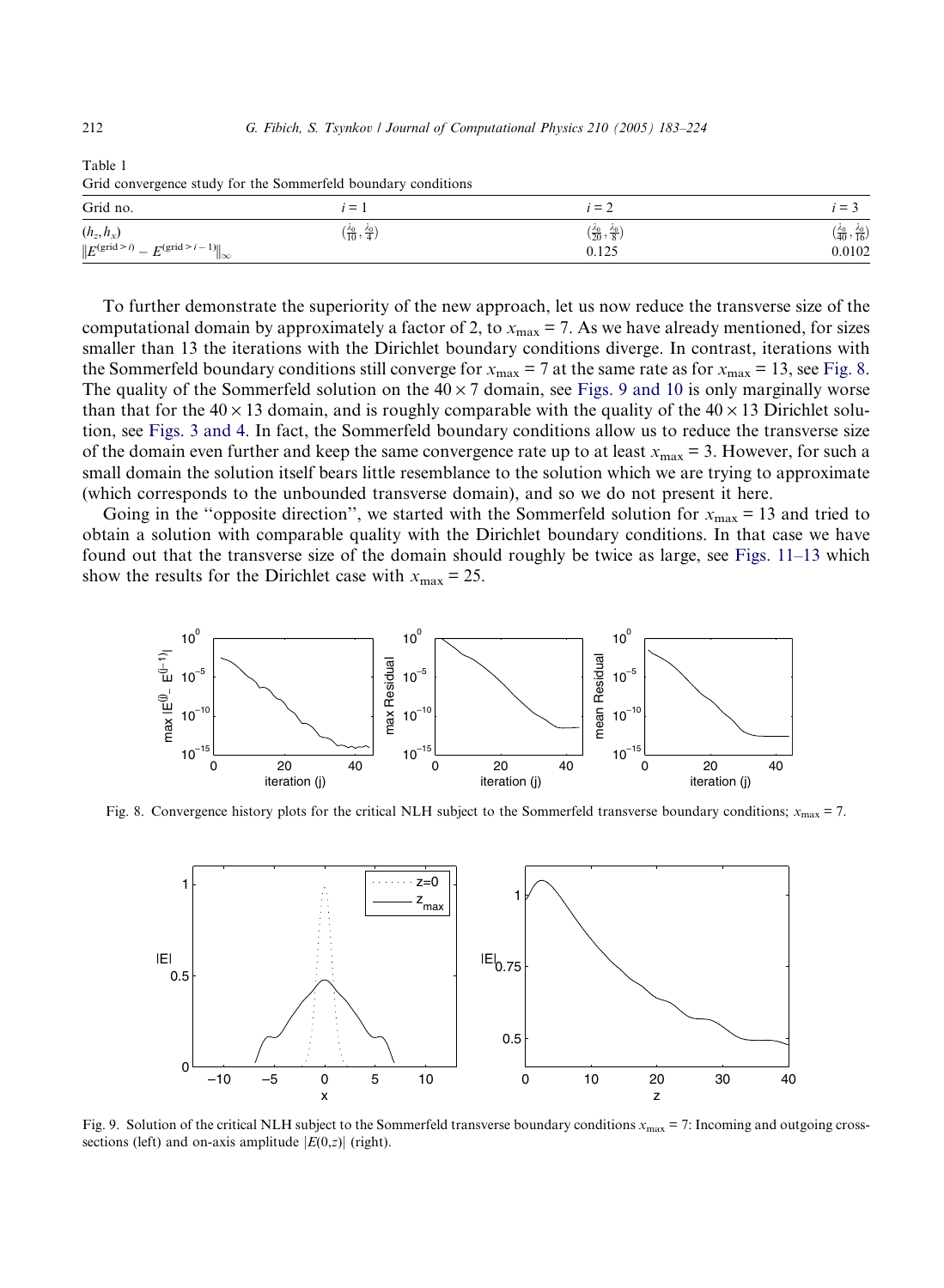<span id="page-30-0"></span>

Fig. 10. Solution of the critical NLH subject to the Sommerfeld transverse boundary conditions for  $x_{\text{max}} = 7$ .



Fig. 11. Convergence history plots for the critical NLH subject to the Dirichlet transverse boundary conditions;  $x_{\text{max}} = 25$ .



Fig. 12. Solution of the critical NLH subject to the Dirichlet transverse boundary conditions for  $x_{\text{max}} = 25$ : Incoming and outgoing cross-sections (left) and on-axis amplitude  $|E(0,z)|$  (right).

Finally, in [Fig. 14](#page-31-0) we show the results that correspond to higher input powers and as such, allow one to observe stronger self-focusing. These results are obtained with the Sommerfeld transverse boundary conditions: For  $k_0 = 8$  on the domain  $z_{\text{max}} = 60$ ,  $x_{\text{max}} = 20$ ,  $h_z = \lambda_0/20$ , and  $h_x = \lambda_0/8$  [\(Fig. 14\(](#page-31-0)left)), and for  $k_0 = 30$  on the domain  $z_{\text{max}} = 60$ ,  $x_{\text{max}} = 15$ ,  $h_z = \lambda_0/5$ , and  $h_x = \lambda_0/4$  ([Fig. 14\(](#page-31-0)right)). In the computation with  $p = 99.6\%$  the plot of the solution looks more stretched in the longitudinal direction, because we used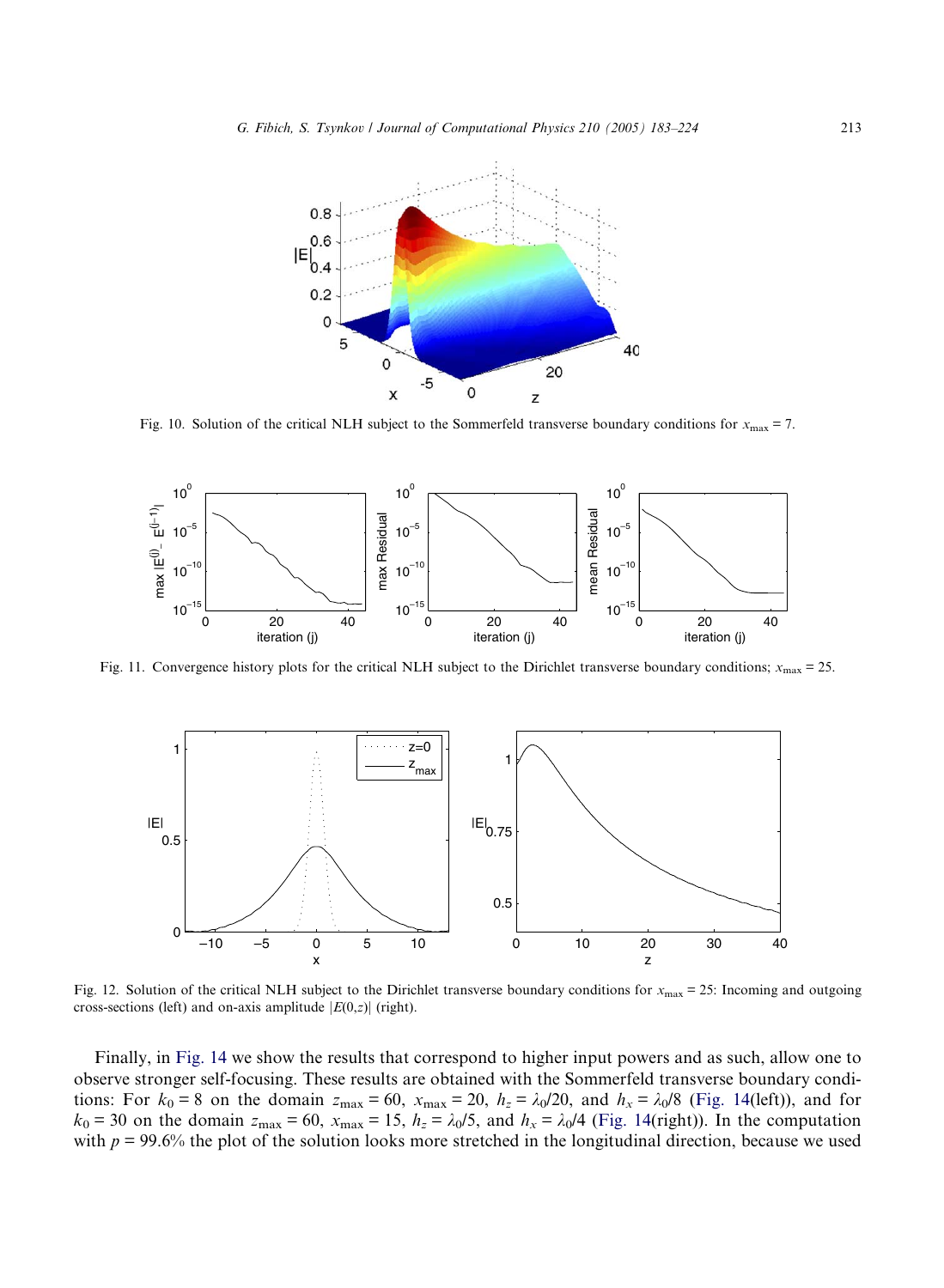<span id="page-31-0"></span>

Fig. 13. Solution of the critical NLH subject to the Dirichlet transverse boundary conditions for  $x_{\text{max}} = 25$ .



Fig. 14. Solution of the critical NLH subject to the Sommerfeld transverse boundary conditions for  $k_0 = 8$  and  $p = 99%$  (left), and  $k_0$  = 30 and  $p = 99.6%$  (right).

 $k_0 = 30$ , which implies a larger diffraction length  $L_{\text{DF}} = k_0 r_0^2$ . Also notice that solutions with such high input powers are very difficult and very expensive to obtain with the Dirichlet transverse boundary conditions.

To summarize, the Sommerfeld boundary conditions allow us to reduce the transverse size of the computational domain by roughly a factor of two without any degradation in either the solution quality or the convergence rate. This reduction also translates into a reduction of the computational costs. The translation, however, is not apparent and requires an additional comment. In the case of the Dirichlet boundary conditions, the diagonalization of system [\(54\)](#page-20-0) that yields system [\(55\)](#page-20-0) could be achieved by Fourier transform implemented via FFT, with a slightly super-linear asymptotic cost of  $O(M \ln M)$  for each  $n = 0, \ldots, N$ . With the Sommerfeld boundary conditions, however, the cost of diagonalization by means of the matrix  $\Psi$  of [\(52\)](#page-19-0) is quadratic,  $O(M^2)$  for each *n*. This may first seem a disadvantage of the new procedure. We need to realize however, that the physical problems that we consider, namely, propagation of beams essentially in the z direction, require neither large transverse domain sizes  $x_{\text{max}}$  nor large transverse grid dimensions M, as long as one can guarantee (reasonably) good non-reflecting properties of the lateral boundaries  $x = \pm x_{\text{max}}$ . For the moderate values of M that we have actually used, the overall computational cost is dominated by other parts of the algorithm, primarily, by the sparse linear solver applied to each system [\(56\),](#page-20-0) rather than by the separation of variables. In [Table 2,](#page-32-0) we present typical data of the relative cost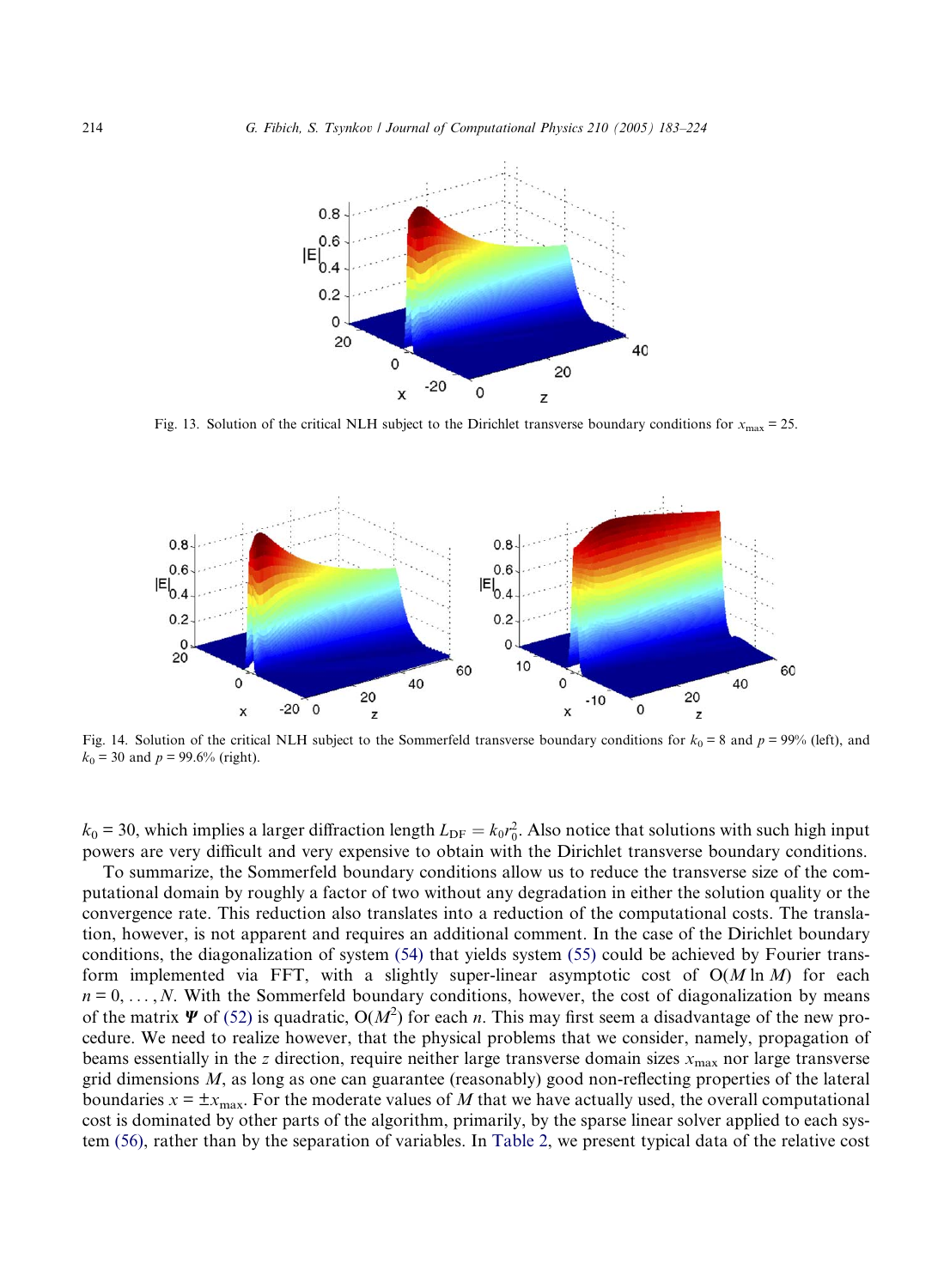| Domain size $z_{\text{max}} \times x_{\text{max}}$<br>Grid dimension $N \times M$ | Dirichlet BCs                       |                                     | Sommerfeld BCs                      |                                     |
|-----------------------------------------------------------------------------------|-------------------------------------|-------------------------------------|-------------------------------------|-------------------------------------|
|                                                                                   | $40 \times 13$<br>$1019 \times 132$ | $40 \times 25$<br>$1019 \times 254$ | $40 \times 6.5$<br>$1019 \times 66$ | $40 \times 13$<br>$1019 \times 132$ |
| Percentage of overall runtime                                                     | 6.45%                               | $9.6\%$                             | $7.5\%$                             | $11\%$                              |

Relative cost of the separation of variables

<span id="page-32-0"></span>Table 2

of the separation of variable as percentage of the total execution time; the data are obtained by profiling the Matlab code.

Even though, as expected, the relative cost of the separation of variables is higher for the new algorithm, see Table 2, its contribution to the overall cost is insignificant in any case. If, on the other hand, there is ever need in considering larger transverse dimensions, a faster multiresolution-based procedure [\[23\]](#page-41-0) can be employed that combines both the separation of variables and linear solver ''under one roof.''

#### 4.2. Subcritical case

We recall that the subcritical NLS [\(5\)](#page-4-0) for  $\sigma = 1$  admits a well-known soliton solution

$$
A = \frac{e^{iz/2}}{\cosh(x/\sqrt{2})}.
$$

To see how this soliton would propagate in the framework of the nonparaxial Helmholtz equation, we solve the two-dimensional NLH [\(6\)](#page-6-0) with  $\sigma = 1$  and with the incoming beam specified as

$$
E^{(\text{inc},\text{left})}(x) = \frac{(\epsilon k_0^2)^{-1/2}}{\cosh(x/\sqrt{2})}.
$$

To maximize the effect of nonparaxiality and backscattering, we set  $k_0 = 5$ . As we can say that  $r_0 \approx \sqrt{2}$ , the diffraction length is  $L_{\text{DF}} = k_0 r_0^2 \approx 10$ . We also set  $z_{\text{max}} = 70$ , which corresponds to propagation over 7 diffraction lengths.

The convergence history plots for the case  $x_{\text{max}} = 10$  can be seen in [Fig. 15.](#page-33-0) For the Dirichlet transverse boundary conditions, iterations [\(23\)](#page-11-0) quickly diverged. In contrast, the Sommerfeld boundary conditions have provided for a robust convergence at a linear rate; with the residuals dropping by about 9 orders of magnitude after 200 nonlinear cycles.

In order to better understand the aforementioned quick divergence of the iterations [\(23\)](#page-11-0) for the Dirichlet boundary conditions, we plot in [Fig. 16](#page-34-0) the magnitude of the transformed solution  $\mathscr{E}_n =$  $\Psi^{-1} \mathscr{E}_n = [\hat{E}_{0,n}, \dots, \hat{E}_{l,n}, \dots, \hat{E}_{2M,n}]$  for  $n = 1$  as a function of Re  $\alpha_z^2(l)$ , see [\(63\)](#page-22-0). In the Dirichlet case,  $\Psi^{-1}$  is the inverse discrete Fourier transform,  $\hat{E}_{l,n}$  are Fourier coefficients, and  $\alpha_z$  are real, hence Re  $\alpha_z^2 = \alpha_z^2$ . In the Sommerfeld case,  $\hat{E}_{l,n}$  can no longer be referred to as genuine Fourier coefficients, and the quantities  $\alpha_z$  are always separated from zero because Im  $\lambda^{(l)} \neq 0$ . Since Re  $\alpha_z^2 < 0$  corresponds to the evanescent modes for both cases, we can expect most of the energy to remain concentrated in the region Re  $\alpha_z^2 > 0$ . This is, indeed, the case when we use the Sommerfeld transverse boundary conditions, see [Fig. 16](#page-34-0). In the case of the Dirichlet boundary conditions, however, we observe a rapid amplification of the near-zero modes ( $|\alpha_z| \approx 0$ ). This numerical resonance is a manifestation of the computational instability due to degeneration of the one-way discrete Helmholtz equations mentioned in Section 3.8 – relations [\(64\)](#page-22-0) and [\(65\)](#page-22-0) become truly linearly dependent or "almost" linearly dependent for  $\alpha_z = 0$ or  $|\alpha_z| \ll 1$ , respectively. In other words, the near-zero modes become poorly controlled by the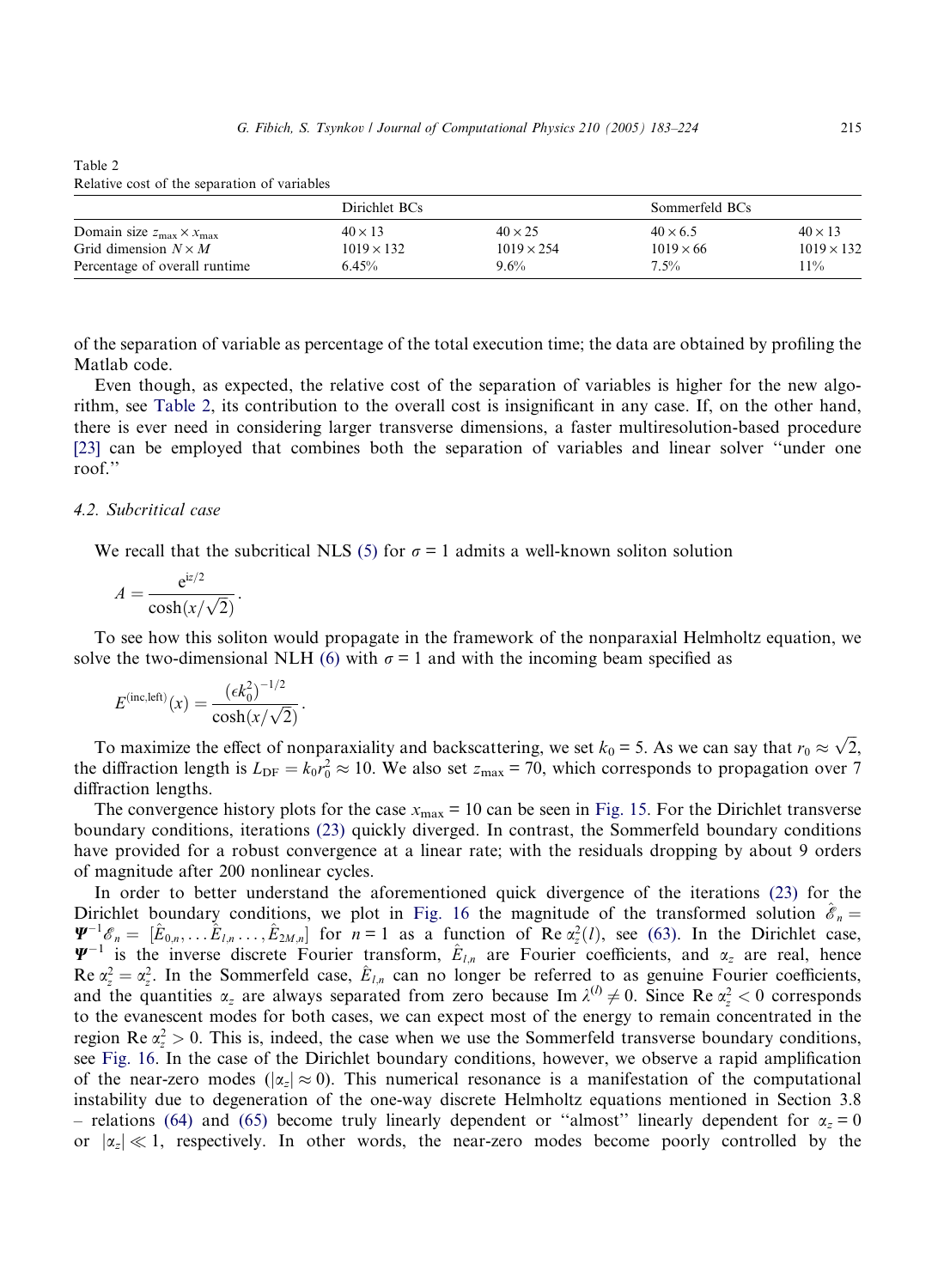<span id="page-33-0"></span>

Fig. 15. Convergence histories for the case of a single soliton.

boundary conditions – in the ultimate case of the exact equality  $\alpha_z = 0$  there is no control at all, and the homogeneous system admits a non-trivial solution.<sup>8</sup> In the case of the Sommerfeld transverse boundary conditions, the modes for which Re  $\alpha_z^2 \approx 0$  are the ones for which Re  $\lambda^{(l)} \approx -k_0^2$ , i.e., they correspond to the waves that basically propagate in the  $\pm x$  directions. As predicted by the intuitive argument following Eq. [\(17\)](#page-9-0), these waves would experience the largest amount of damping (see [Fig.](#page-34-0) [17](#page-34-0)), which prohibits the growth of these modes. We thus see that the use of the Sommerfeld transverse boundary conditions removes the numerical resonance problem that may ''haunt'' the algorithm with the Dirichlet transverse boundary conditions.

In [Fig. 18](#page-35-0), we plot the transverse profiles of the solution at  $z = 0$  and at  $z = z_{\text{max}}$ . The discrepancy between the two is minute, which indicates that the NLH solution basically propagates as a soliton. The three-dimensional mesh plot of the solution in [Fig. 19](#page-35-0) corroborates the same observation. To

<sup>&</sup>lt;sup>8</sup> Whether the instability would manifest itself in each particular computation apparently depends on whether the nonlinear iterations [\(23\)](#page-11-0) can pump more and more energy into the unstable modes.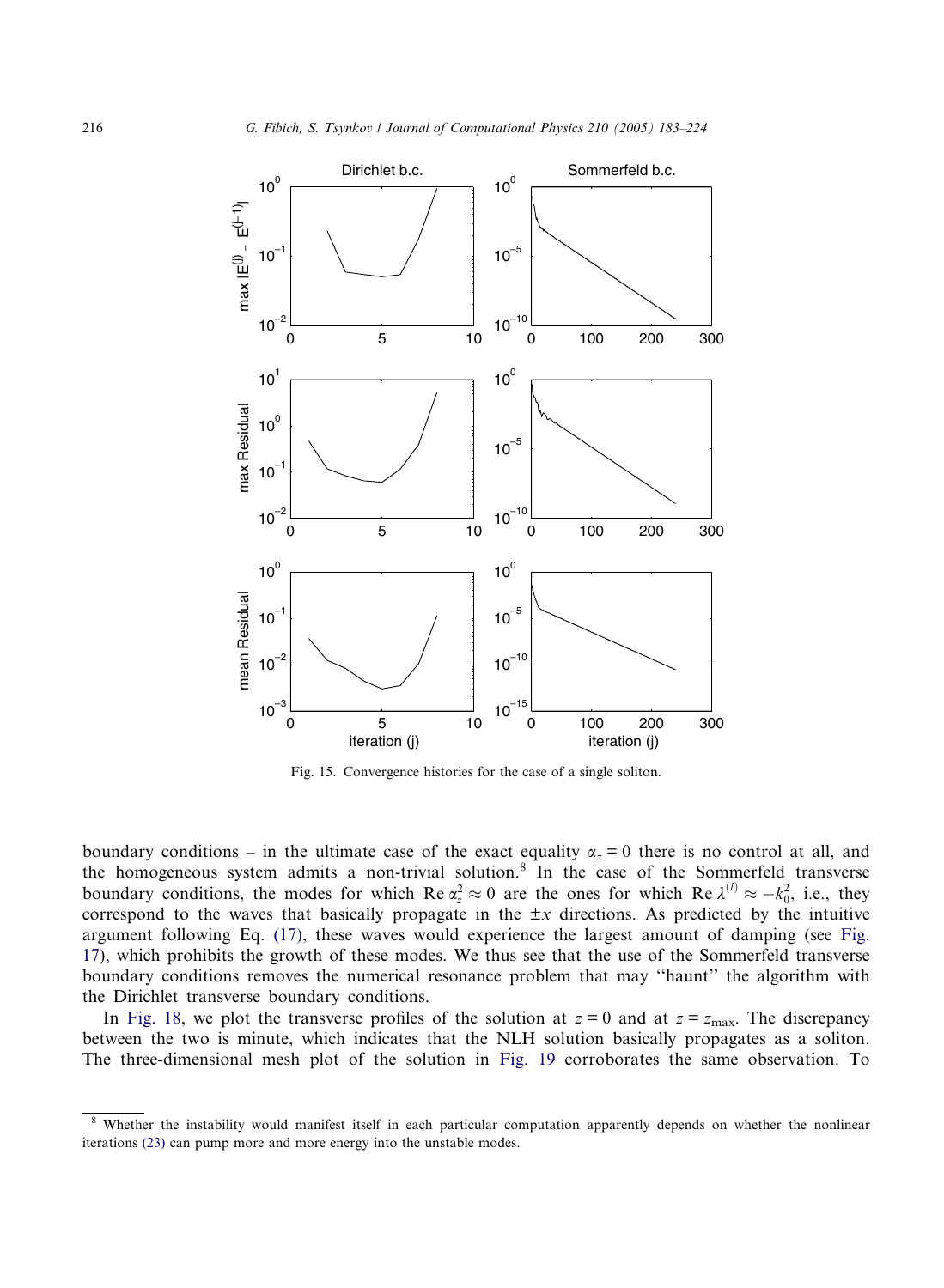<span id="page-34-0"></span>

Fig. 16. Resonance monitoring for the case of a single soliton.



Fig. 17. Real and imaginary parts of  $\alpha_z^2(l)$  for the simulation of a single soliton with the Sommerfeld boundary conditions.

the best of our knowledge, this is the first numerical evidence that nonparaxiality and backscattering have a negligible effect on the propagation of solitons, even when the soliton width is of the order of a single wavelength.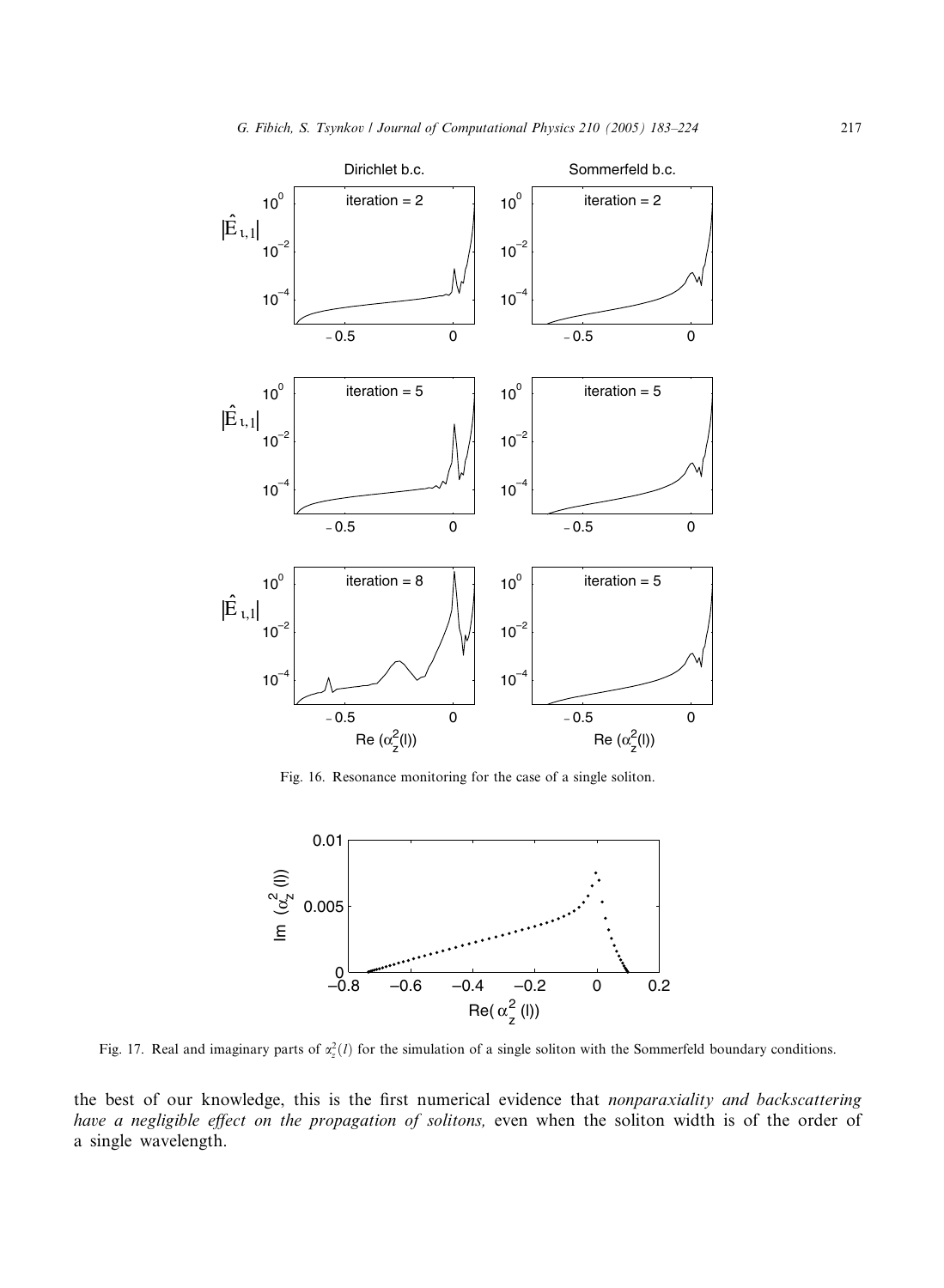<span id="page-35-0"></span>

Fig. 18. Incoming and outgoing cross-sections of the single soliton solution to the subcritical NLH.



Fig. 19. Single soliton solution to the subcritical NLH.

In order to see how well our boundary conditions can treat the incoming waves that are not parallel to the z axis, we solve the subcritical NLH with the incoming beam

$$
E^{(\text{inc},\text{left})}(x,0) = \frac{\exp{(-ik_0 \sin \theta(x-5)) (\epsilon k_0^2)^{-1/2}}}{\cosh ((x-5) \cos \theta / \sqrt{2})}, \quad \theta = \arctan(1/4),
$$

which corresponds to a solitonic initial condition impinging on the  $z = 0$  interface at an angle  $\theta \neq 0^{\circ}$ . The numerical parameters are as before, except that we set  $x_{\text{max}} = 15$ . As can be seen in [Figs. 20–22,](#page-36-0) the solitonic propagation is unaffected by the non-normal incidence angle. In particular, there is no indication of spurious numerical reflections from the artificial boundaries, showing that our algorithm is capable of handling well the waves not aligned with the grid/boundaries.

Another significant advantage of our NLH solver is *its natural ability to solve*, apparently for the first time ever, for counter-propagating beams without making any additional assumptions. This is in contrast with the NLS model that admits propagation in one direction only and as such would require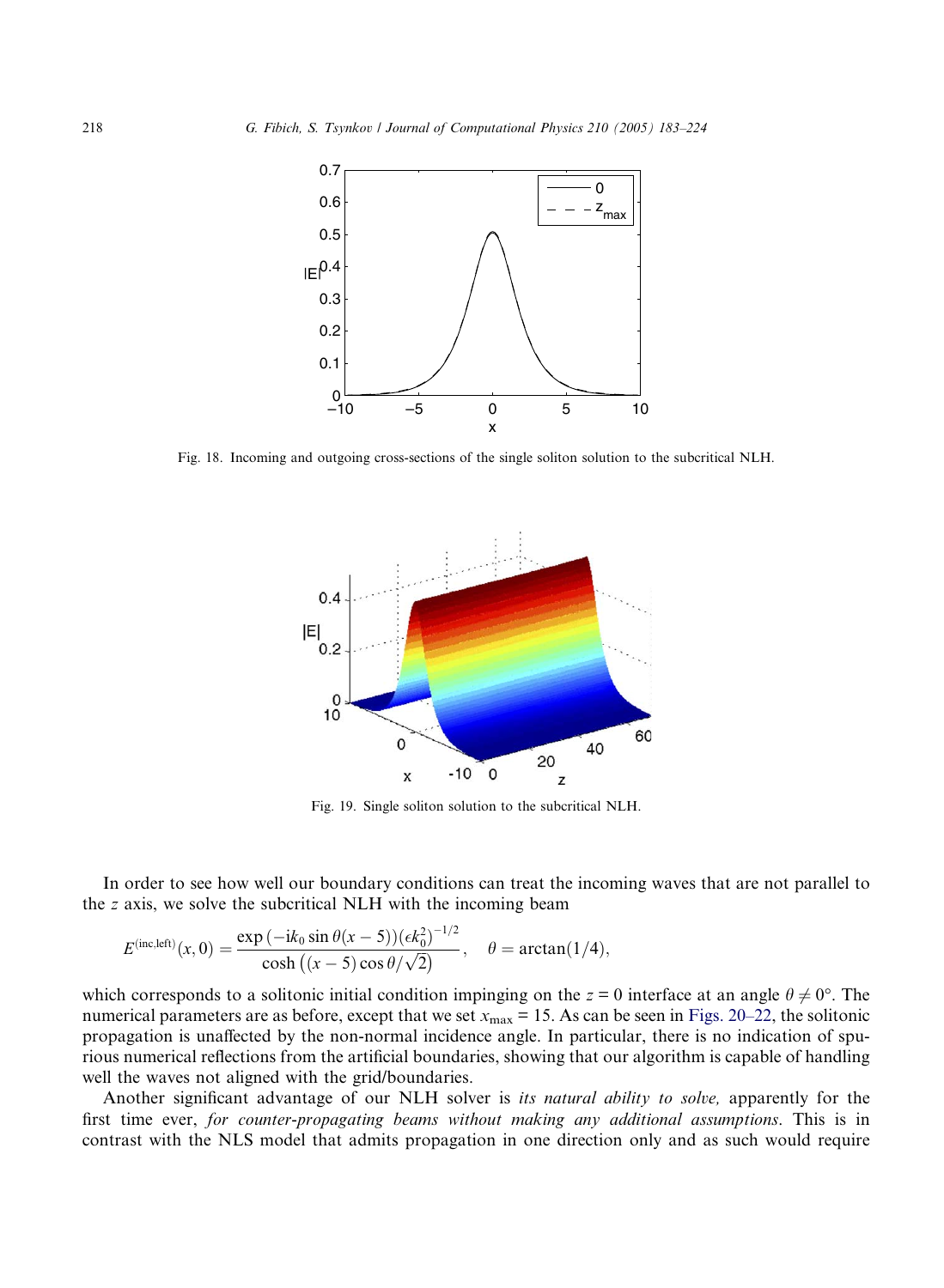<span id="page-36-0"></span>

Fig. 20. Soliton at an angle: Cross-section profiles at  $z = 0$  and  $z = z_{\text{max}}$ .



Fig. 21. Soliton at an angle: 3D mesh plot.



Fig. 22. Soliton at an angle: Level curves.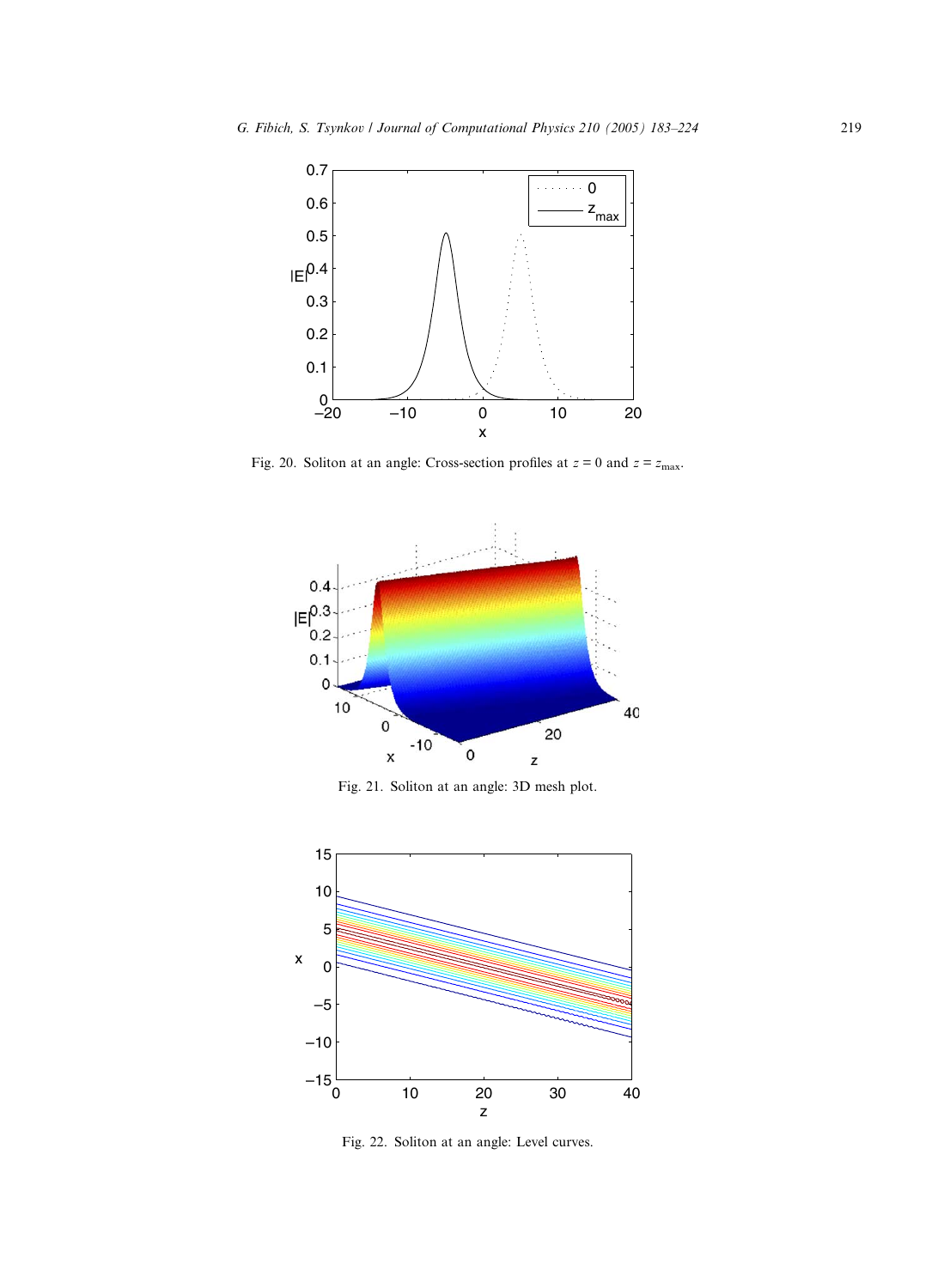numerical marching in two opposite directions when analyzing the counter-propagation case. Note that although coupled NLS models have been used for counter-propagation, see [\[17\]](#page-41-0), this approach involves some approximation of the Kerr nonlinearity induced by two coherent beams. In Figs. 23 and 24, we show our numerical solution of the subcritical NLH for the case of two counter-propagating incoming beams:

$$
E^{(\text{inc,left})}(x,0) = E^{(\text{inc,right})}(x,z_{\text{max}}) = \frac{\exp(-ik_0 \sin \theta (x-10))(\epsilon k_0^2)^{-1/2}}{\cosh(\cos \theta (x-10)/\sqrt{2})},
$$

where  $\theta = \pi/4$ . The computational domain is  $x_{\text{max}} = 20$ ,  $z_{\text{max}} = 20$ , and the grid sizes are  $h_z = \lambda_0/60$  and  $h_x = \lambda_0/16$ . The centers of the two input beams are located at  $(z = 0, x = 10)$  and  $(z = 20, x = 10)$ , the beams propagate downward at an angle of 45°, interact nonlinearly, and then continue to propagate as solitons. The periodic oscillations in the interaction region result from the phase differences between the two counter-propagating beams, they disappear as the beams move further away from each other.



Fig. 23. Counter-propagation of two solitons at an angle: 3D mesh plot.



Fig. 24. Counter-propagation of two solitons at an angle.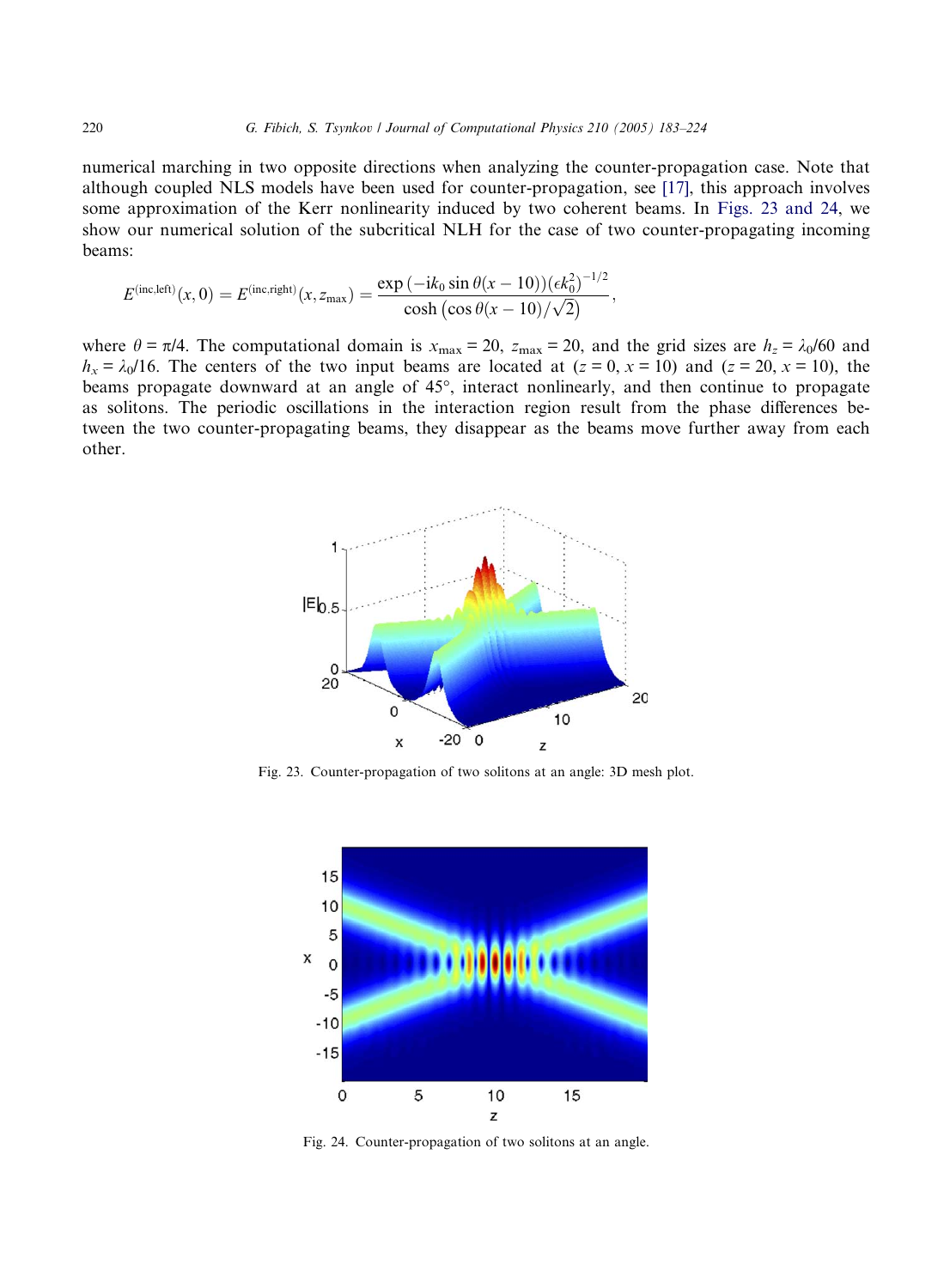## 5. Discussion

In this section, we outline our general motivation behind making a number of key choices in the design of the foregoing algorithm, present some elements of comparison to other available techniques, and finally draw our conclusions.

#### 5.1. Sommerfeld boundary conditions

Boundary conditions [\(11\)](#page-7-0) specify the desired outward direction of the radiation of waves at the lateral artificial boundaries. As such, they can naturally be called Sommerfeld radiation conditions, even though the original Sommerfeld conditions are typically set at infinity rather than at a finite boundary [\[24\]](#page-41-0). It is well known [\[5\]](#page-40-0) that the fundamental limitation of boundary conditions [\(11\)](#page-7-0) is that they are basically one-dimensional. In other words, any wave traveling toward either of the boundaries  $x = x_{\text{max}}$  or  $x = -x_{\text{max}}$  with nonnormal incidence will only partially get through while the other part will get reflected back into the domain. In general, such reflections should be minimized, and ideally, we would, of course, like to have a boundary that ensures reflectionless propagation for all the outgoing waves. This, however, is only possible if the corresponding ABC is nonlocal, see [\[5\];](#page-40-0) and in the current paper (see also [\[6–8\]\)](#page-40-0) the nonlocal treatment is reserved for the artificial boundaries  $z = 0$  and  $z = z_{\text{max}}$ . As for the lateral boundaries  $x = x_{\text{max}}$  and  $x = -x_{\text{max}}$ , the next best choice after the previously used Dirichlet conditions [\[6–8\],](#page-40-0) is obviously the local radiation conditions [\(11\)](#page-7-0).

Note that a number of different methods have been proposed in the literature, see the review [\[5\]](#page-40-0), aimed at better absorbing the outgoing radiation with non-normal incidence. They can be said to occupy an intermediate position between the fully nonlocal ABCs and the local Sommerfeld conditions of type [\(11\).](#page-7-0) In this category, one should first mention higher order local conditions by Bayliss and Turkel [\[25–27\]](#page-41-0), as well as those by Higdon [\[28–33\]](#page-41-0). The first-order Sommerfeld conditions [\(11\)](#page-7-0) can then be interpreted as the first member of the Bayliss–Turkel hierarchical sequence of boundary conditions. Other members of this sequence have been shown to make the artificial boundary more transparent for the outgoing waves with non-normal incidence. However, they also involve differentiation of orders higher than one, cf. formulae [\(11\)](#page-7-0), which clearly brings along the issue of accurate and stable discrete approximation. Therefore, in the current paper we have only employed the first-order local radiation boundary conditions in the transverse direction. Instead of pursuing continuous higher orders, say, in the sense of [\[25–27\],](#page-41-0) we rather focus on a very thorough implementation of boundary conditions [\(11\)](#page-7-0) in the context of a fourth-order finite-difference approximation, see Section 3. Compared to the previously used Dirichlet boundary conditions [\[6\]](#page-40-0), this modification alone already provides for very substantial computational benefits, as the computations of Section 4 show. At the same time, we admit that even better results could have possibly been obtained if a continuous higher-order boundary condition were to be implemented as carefully in the discrete context as we have implemented conditions [\(11\)](#page-7-0). We plan to study this question in the future.

Another potential alternative to the transverse boundary conditions of type [\(11\)](#page-7-0) is offered by perfectly matched layers (PML). A large number of such techniques have been proposed in the literature since the original work [\[34,35\];](#page-41-0) a particular example for time-harmonic waves can be found in [\[36\]](#page-41-0). It is generally acknowledged that PMLs have better absorption characteristics for the outgoing waves than local radiation boundary conditions do. In the context of the current methodology, however, while it is important to facilitate the reflectionless propagation of waves through the lateral boundaries  $x = \pm x_{\text{max}}$ , it is even more important to be able to carry out the separation of variables described in Section 2.2, as otherwise the crucial nonlocal two-way ABCs at  $z = 0$  and  $z = z_{\text{max}}$  cannot be set. The separation of variables is rendered by the expansion with respect to the transverse eigenfunctions. However, to the best of our knowledge, nobody has ever looked into the spectra and eigenfunctions of the Helmholtz operators on the domains that include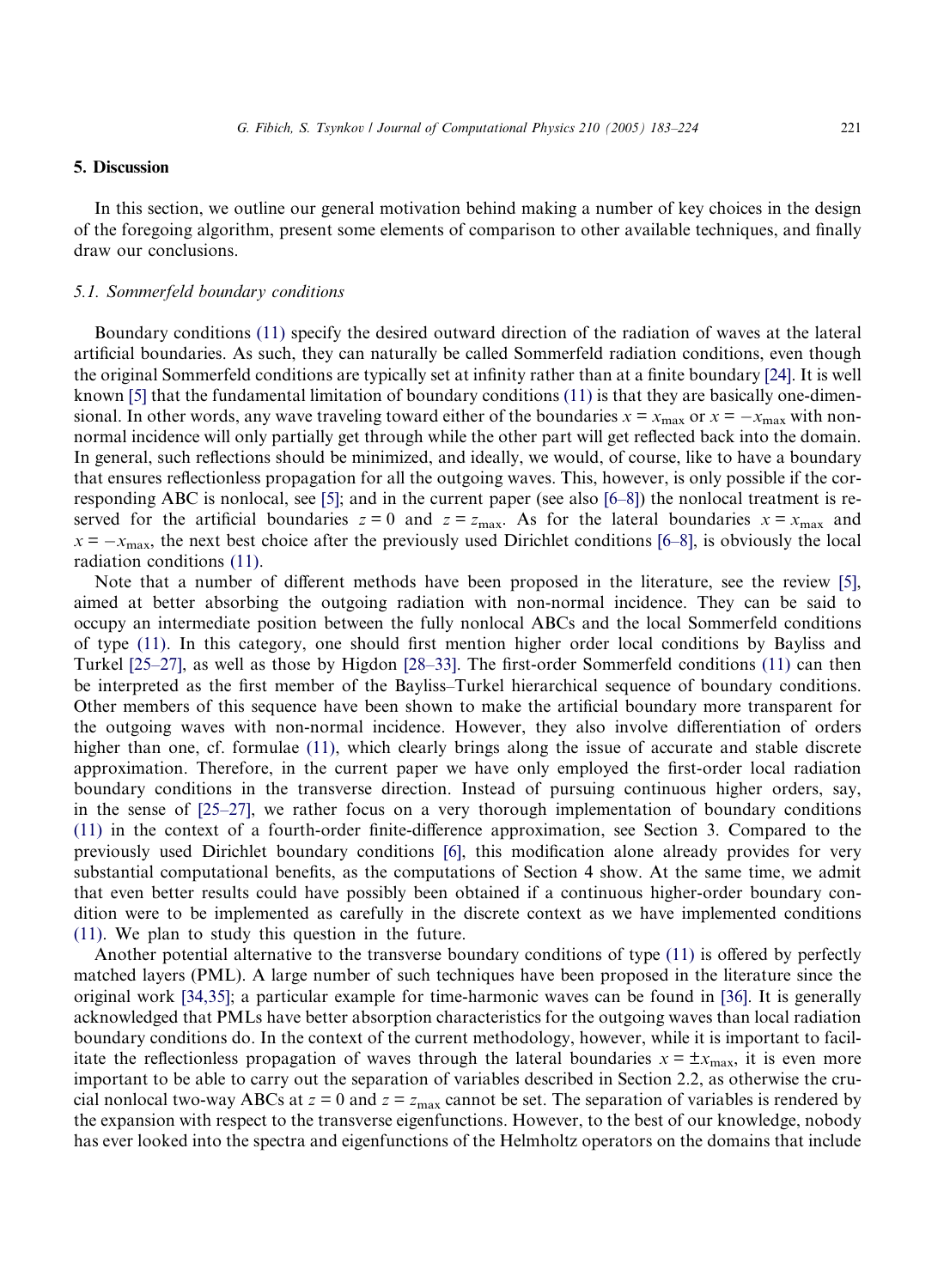regions of PML (variable coefficients). The corresponding analysis may prove cumbersome, and is certainly beyond the scope of the current paper. We therefore, again, leave it for a future study.

Another important comment is in order. Boundary conditions [\(11\)](#page-7-0) are derived in the framework of the linear equation [\(9\).](#page-6-0) The reason is that the geometry of the problem (see [Fig. 1](#page-2-0)) suggests that if the lateral artificial boundaries are located sufficiently far from the central part of the domain where the nonlinear phenomena take place, then the nonlinearity near  $x = x_{\text{max}}$  and  $x = -x_{\text{max}}$  can merely be disregarded. We realize, of course, that this argument is only qualitative and does not, for example, allow one to judge ahead of time how far away those lateral boundaries shall be placed. Still, numerical experiments of Section 4 do show that they can be located much closer for the Sommerfeld conditions than for the previously used Dirichlet conditions, and that overall the linear boundary conditions [\(11\)](#page-7-0) (more precisely, discrete boundary conditions [\(39\)](#page-13-0)) have performed exceptionally well, which provides a conclusive justification of their legitimacy.

In the Literature, one can find considerations similar to those that lead to the continuous homogeneous boundary conditions [\(11\) and \(18\)](#page-7-0), as well as to the inhomogeneous two-way boundary conditions [\(20\)](#page-10-0), see, e.g., [\[37\]](#page-41-0). However, the corresponding discrete boundary conditions [\(39\),](#page-13-0) [\(64\)](#page-22-0) and [\(65\)](#page-22-0), as well as [\(71\)](#page-24-0) and [\(72\)](#page-24-0), are unparalleled, as they are obtained by the direct analysis of the waves propagating on the grid in the context of a fourth-order discretization, as opposed, e.g., to asymmetric one-sided differencing.

## 5.2. Local versus nonlocal boundary conditions

In spite of their apparent similarity, an important distinction is to be emphasized between boundary conditions [\(11\)](#page-7-0) and boundary conditions [\(18\)](#page-9-0). The Sommerfeld conditions [\(11\)](#page-7-0) can only guarantee the reflectionless propagation for the waves that have normal incidence. As such, in the two-dimensional setting  $(x, z)$  these boundary conditions appear approximate. Conversely, as each equation [\(17\)](#page-9-0) is genuinely one-dimensional, the corresponding boundary conditions [\(18\)](#page-9-0) are exact. Indeed, in the one-dimensional case there may be no other angle of incidence for the outgoing waves except normal. Of course, this exactness is only enabled by the analysis conducted in the transformed space, i.e., after the second dimension  $x$ has been "removed" by the separation of variables and replaced by the index l. We note that for different  $l$ 's the wavenumbers  $\frac{\epsilon}{\epsilon}$  first  $\frac{\epsilon}{\epsilon}$  $k_0^2 + \lambda^{(l)}$  $\ddot{\phantom{a}}$ of the waves propagating in the z direction are also different, as they depend on the eigenvalue  $\lambda^{(l)}$ . To maintain exactness of the ABCs in the original two-dimensional space, we need to transform back from the coefficients  $E_l(z)$  to the functions  $E(x, z)$ . This is a fairly standard approach to obtaining the ABCs, see the review [\[5\].](#page-40-0) In practically all similar cases reported in the literature, it yields nonlocal pseudodifferential operators instead of the symbols  $\pm i$  $\frac{\text{cos}}{\text{cos}(\text{m})}$  $k_0^2 + \lambda^{(l)}$  $\frac{a}{a}$ in formulae [\(18\).](#page-9-0) In general, the nonlocality of the ABCs is ''the price to pay'' for their exactness, i.e., for the capability to accurately handle the entire range of the angles of incidence in the  $(x, z)$  setting, which, as one can easily see, is equivalent to accommodating different wavenumbers for different  $\ell$ s in the transformed space. In the literature, the nonlocality of the ABCs has often been considered a disadvantage and a potential source of difficulties at the implementation stage. Contrary to this ''conventional wisdom,'' it turns out that in many cases non-local ABCs can be efficiently implemented in the discrete framework [\[5\],](#page-40-0) which typically results in algorithms with superb performance. In particular, in the current paper we have seen that there was no need to explicitly transform the ABCs back into the physical space, because they are naturally implemented in the context of a solver based on the separation of variables, see Section 3.7.

## 6. Conclusions

Altogether, the Sommerfeld transverse boundary conditions render a considerably more robust computational procedure, compared to the previously used Dirichlet boundary conditions. On the computational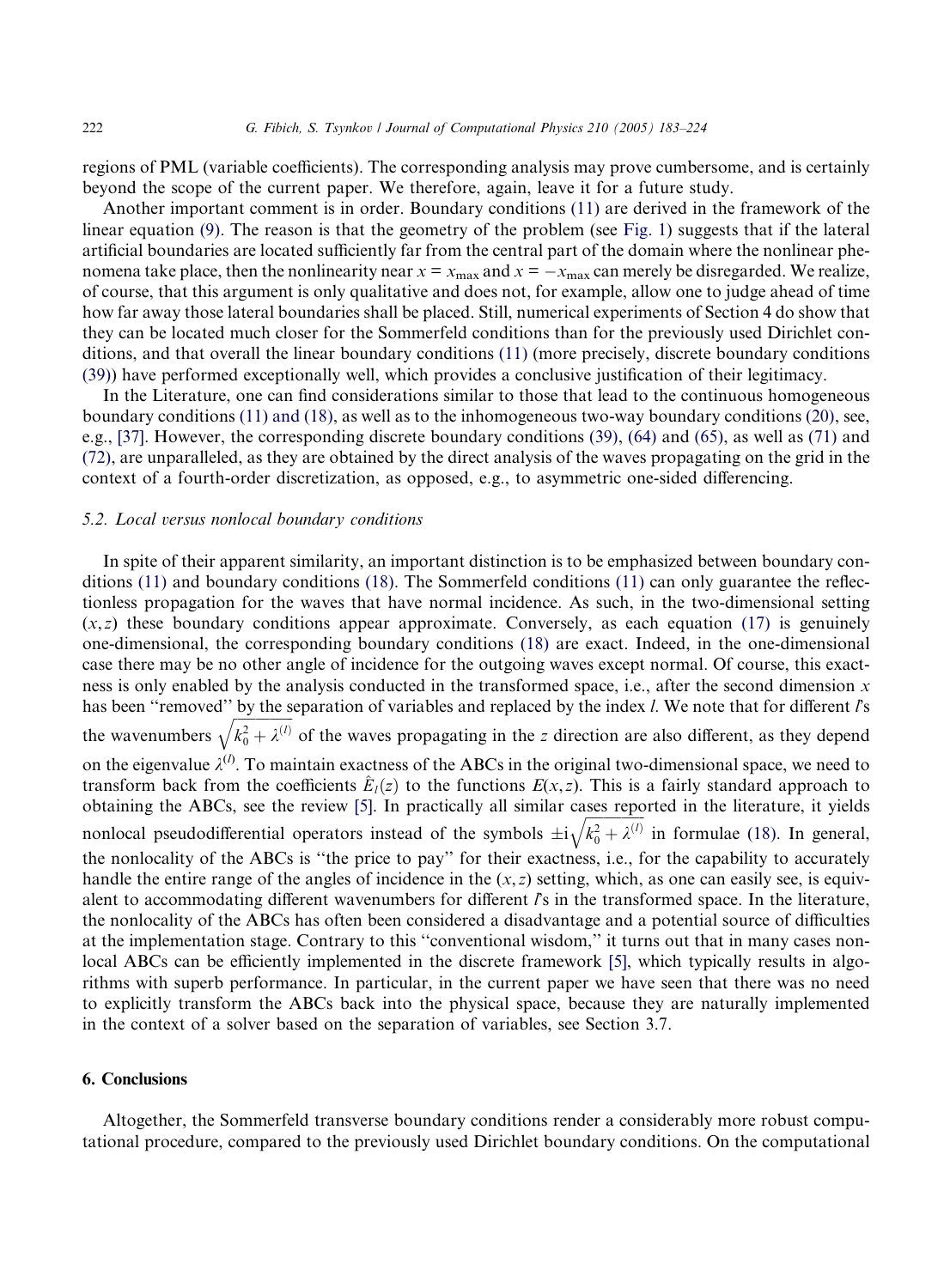<span id="page-40-0"></span>domain of the same size, the quality of the solution obtained with the Sommerfeld boundary conditions is noticeably higher than that for the Dirichlet boundary conditions. Besides, due to the reduced reflections from the lateral boundaries, the Sommerfeld boundary conditions facilitate convergence of the iteration scheme [\(23\)](#page-11-0) on much smaller domains than the Dirichlet boundary conditions can handle.

Moreover, the new algorithm brings along new computational capabilities that could not be attained previously. In particular, it offers a natural way of solving for counter-propagating solitons (see Section 4.2) in the framework of a single boundary value problem for the NLH with no approximations needed. For the same setup, the NLS model would require marching two Cauchy problems in the opposite directions with only approximate treatment of the nonlinear interaction between the two beams.

Recently, it has also been brought to our attention that the properties of the Sommerfeld eigenvectors established in Section 3, in particular, their linear independence (Proposition 7), as well as the easy way to invert the transformation  $\Psi$  according to formula [\(53\)](#page-19-0), have been observed experimentally in the context of building the direct solve preconditioners for large-scale scattering problems, see, e.g., [\[38,39\]](#page-41-0). However, to the best of our knowledge no justification of these properties similar to the one given in Section 3 has ever been provided, and we therefore expect that our results may appear useful not only for solving the NLH, but for other applications as well.

Finally, solving the critical NLH for input powers above critical still remains an outstanding difficult issue. Its analysis may require a major new insight, and will be a subject of our future work.

## Acknowledgements

We thank Michael Weinstein for suggesting the use of non-self-adjoint transverse boundary conditions, and for bringing Ref. [\[19\]](#page-41-0) to our attention. The Research of G. Fibich was partially supported by Grant No. 2000311 from the United States–Israel Binational Science Foundation (BSF), Jerusalem, Israel.

## References

- [1] R. Boyd, Nonlinear Optics, 2nd edition., Academic Press, Boston, 2003.
- [2] C. Sulem, P.L. Sulem, The Nonlinear Schrödinger Equation, Springer, New York, 1999.
- [3] G. Fibich, G.C. Papanicolaou, Self-focusing in the perturbed and unperturbed nonlinear Schrödinger equation in critical dimension, SIAM J. Appl. Math. 60 (1999) 183–240.
- [4] L. Wo¨ste, C. Wedekind, H. Wille, P. Rairoux, B. Stein, S. Nikolov, C. Werner, S. Niedermeier, F. Ronnenberger, H. Schillinger, R. Sauerbrey, Femtosecond atmospheric lamp, Laser und Optoelektronik 29 (1997) 51–53.
- [5] S.V. Tsynkov, Numerical solution of problems on unbounded domains. A review, Appl. Numer. Math. 27 (1998) 465–532.
- [6] G. Fibich, S.V. Tsynkov, High-order two-way artificial boundary conditions for nonlinear wave propagation with backscattering, J. Comput. Phys. 171 (2001) 632–677.
- [7] G. Fibich, B. Ilan, S.V. Tsynkov, Computation of nonlinear backscattering using a high-order numerical method, J. Sci. Comput. 17 (1-4) (2002) 351–364.
- [8] G. Fibich, B. Ilan, S.V. Tsynkov, Backscattering and nonparaxiality arrest collapse of damped linear waves, SIAM J. Appl. Math. 63 (5) (2003) 1718–1736.
- [9] S.V. Tsynkov, External boundary conditions for three-dimensional problems of computational aerodynamics, SIAM J. Sci. Comp. 21 (1999) 166–206.
- [10] G. Fibich, B. Ilan, Vectorial and random effects in self-focusing and in multiple filamentation, Physica D 157 (2001) 112–146.
- [11] M.I. Weinstein, Nonlinear Schrödinger equations and sharp interpolation estimates, Comm. Math. Phys. 87 (1983) 567–576.
- [12] N. Akhmediev, J.M. Soto-Crespo, Generation of a train of three-dimensional optical solitons in a self-focusing medium, Phys. Rev. A 47 (1993) 1358–1364.
- [13] N. Akhmediev, A. Ankiewicz, J.M. Soto-Crespo, Does the nonlinear Schrödinger equation correctly describe beam propagation? Opt. Lett. 18 (1993) 411–413.
- [14] M.D. Feit, J.A. Fleck, Beam nonparaxiality, filament formation, and beam breakup in the self-focusing of optical beams, J. Opt. Soc. Am. B 5 (1988) 633–640.